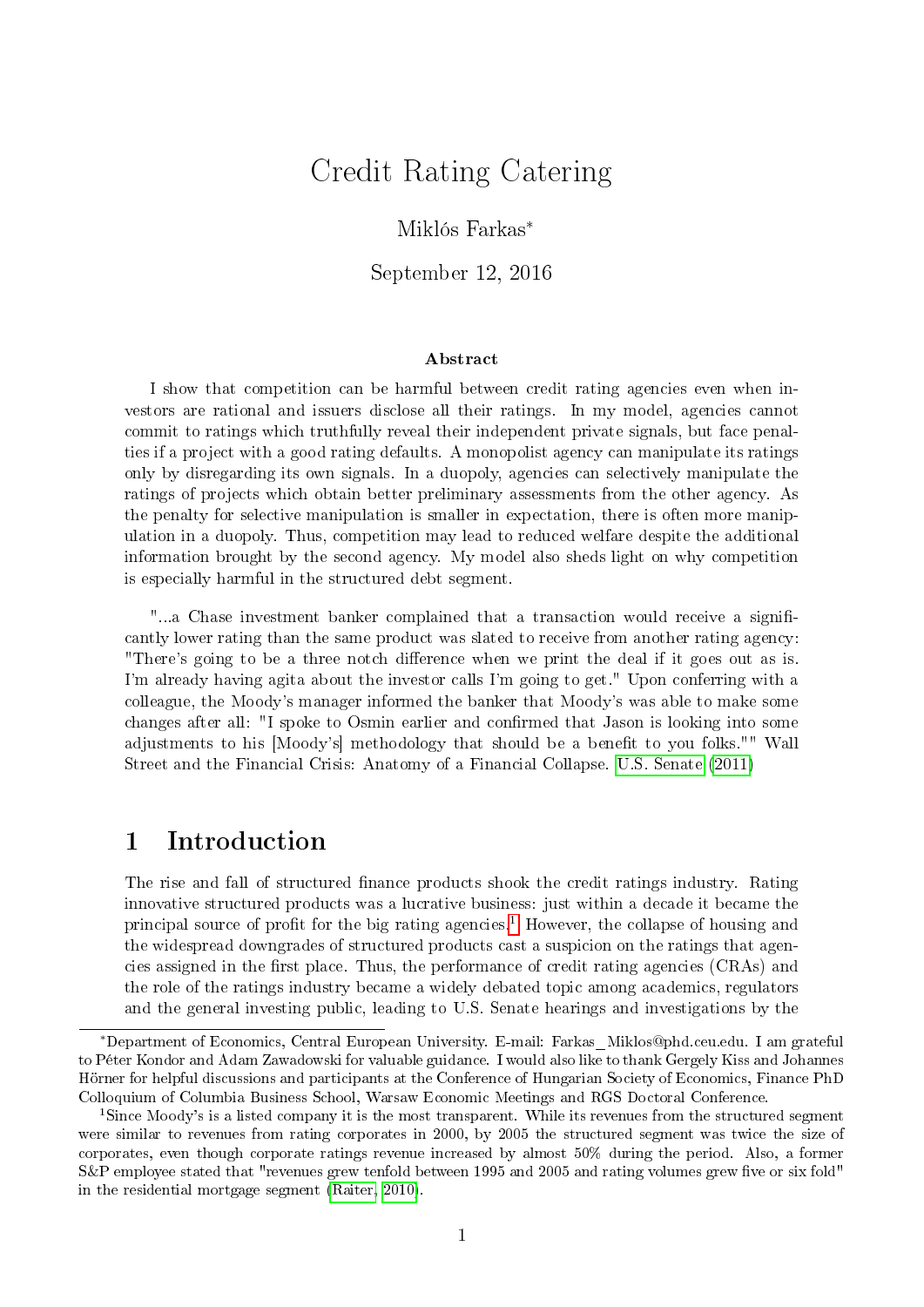Department of Justice.<sup>[2](#page-1-0)</sup> Much of the discussion is organized around a puzzle: how come the oligopolistic market structure of rating agencies failed to correctly assess risks in the structured segment, but seems to operate without systemic flaws in the corporate segment?

I analyze a model in which credit rating agencies cannot commit to truthfully reveal their information, but it is costly for them if a project carrying their high rating defaults. The model is derived for a monopolist agency and also for a duopoly of agencies, which allows the comparison of equilibrium outcomes across market structures. Agencies in a duopoly may learn about each other's information during the rating process, which leads to strategic interactions. While a monopolist can only manipulate ratings by disregarding its own information, agencies in a duopoly may selectively manipulate those ratings that the other agency is more optimistic about. As a result, there is generally more manipulation in a duopoly, which implies that competition may lead to reduced welfare despite the additional information brought by the second agency. My model also sheds light on why competition is especially harmful in the structured debt segment.

The paper presents an analytically tractable static game, which describes how monopolist and duopolist rating agencies assign ratings to issuers seeking favorable ratings for their respective projects. The rating process consists of two stages. It begins with agencies assigning preliminary ratings to issuers based on their own information technology, that generates a noisy signal for each project. Importantly, agencies learn the preliminary ratings assigned by the other agency. Then, in the second stage of the rating process, agencies assign offered ratings to issuers, which may be better than the respective preliminary rating initially assigned. In turn, issuers decide whether to pay a rating fee for the agencies to disclose their offered ratings. This two stage process provides agencies with two opportunities to manipulate ratings. First, they can manipulate preliminary ratings by misreporting their signals to issuers. This can be done by randomly assigning better than justied preliminary ratings. I label this kind of manipulation as rating  $inflation$ . Second, as agencies learn about issuers' preliminary ratings assigned by the other agency they can also selectively assign better offered ratings. Following Griffin et al.  $(2013)$  I refer to this method of manipulation as rating catering. The quote above illustrates the mechanism of rating catering. Naturally, a monopolist agency is only able to inflate ratings, as it cannot condition manipulation on another agency's preliminary ratings, while agencies in a duopoly may both inflate and cater ratings.

The first insight is that generally there will be more manipulation in a duopoly than in a monopoly because the expected cost for catering is lower than the expected cost of ination. Agencies have an incentive to manipulate ratings because issuers only pay the rating fee if they acquire a high rating. However, agencies incur an exogenously set default cost whenever a project carrying their respective good rating defaults. Agencies find it optimal to manipulate the ratings of those projects first that are less likely to default in order to minimize the expected default cost. Since catering conditions manipulation on a second signal that suggests a high rating, catered projects are less likely to default than inflated ones. Hence, the more sophisticated method of manipulation decreases the expected default cost and makes it more difficult for agencies in a duopoly to commit to ratings which truthfully reveal their signals.

Inflating and catering ratings always reduces welfare. Ex ante a randomly chosen project

<span id="page-1-0"></span><sup>&</sup>lt;sup>2</sup>In 2015 S&P reached a settlement agreement of \$1.4 billion with the U.S. Justice Department, several states and a pension fund over dispute of inflating its subprime-mortgage ratings. Also, its executives admitted that business relationships affected modeling updates. As of early 2016, Moody's is still under investigation by the Justice Department.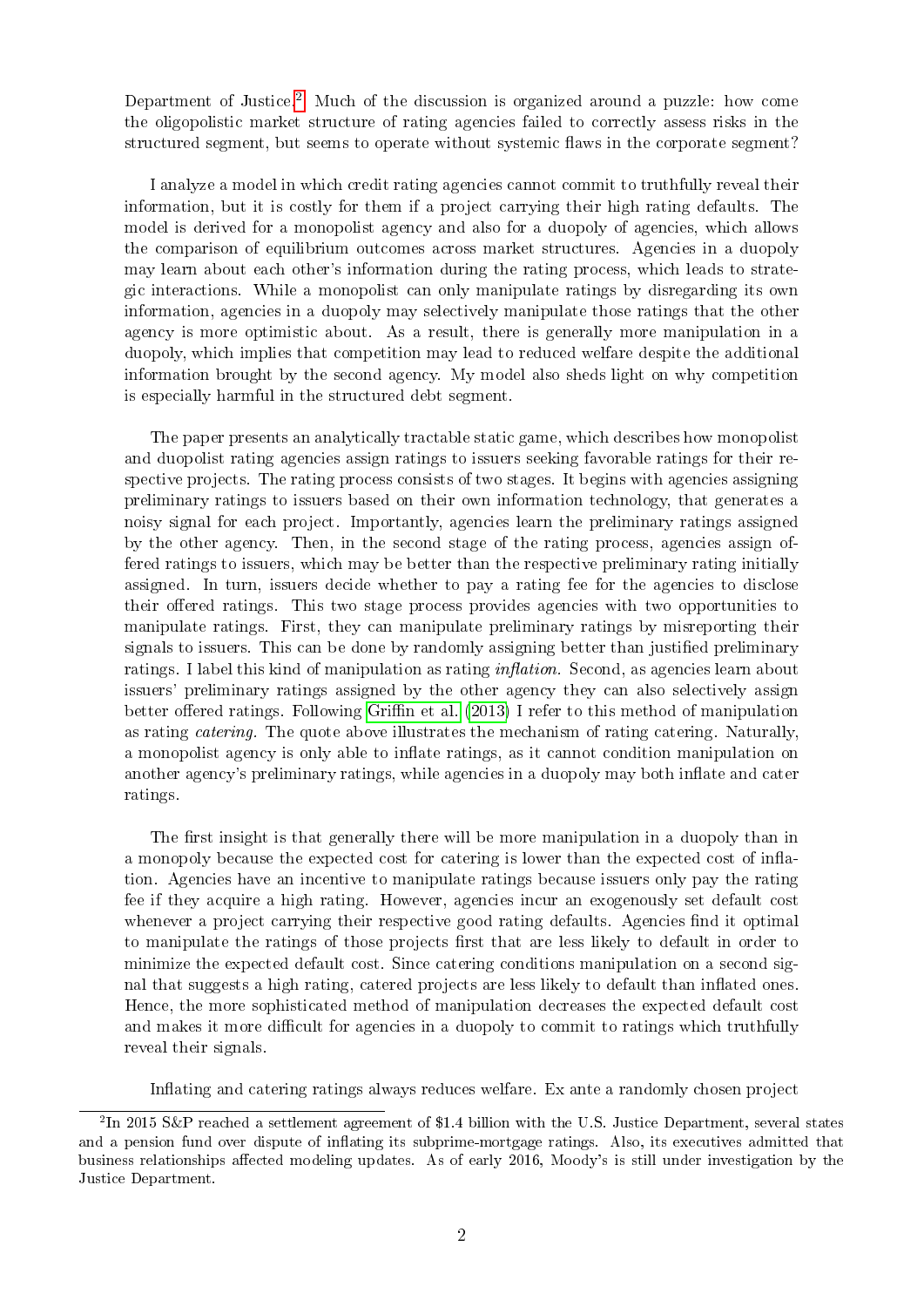has negative net present value (NPV) due to adverse selection, implying that it should not be financed. In turn, if an agency's signal suggests that a project should not be financed then that project has to be worse than a randomly chosen one in expectation and inflating its rating would reduce the total NPV of nanced projects. Also, if agencies in a duopoly have contradicting signals about a project's type then that project's expected default probability will be identical to the prior default probability. This follows from the assumption that signals are unbiased. The precision of a signal suggesting that a project will default or succeed is identical, therefore, contradicting signals will imply that the posterior probability of default is equal to the prior probability. Since catering enables the nancing of projects with contradicting signals, catering has the same negative effect on welfare as financing a randomly chosen project.

As the main contribution, I show that competition may lead to reduced welfare despite the additional information brought by the second agency. A monopoly will lead to higher welfare than a duopoly if the monopolist can commit to convey more information than can agencies in a duopoly, combined. This will be the case if the agency's expected cost of ination is signicantly larger than the expected cost for catering. The expected cost is always proportional to the conditional default probability of the project who's rating is manipulated. Hence, when a monopolist is confident that its pessimistic assessment will lead to a default it will be reluctant to disregard it. To the contrary, catering only requires agencies in a duopoly to disregard contradicting signals. In turn, if the ex ante default probability is low, agencies in a duopoly will have a strong incentive to cater, which may lead to lower welfare than could be achieved by a monopolist.

My model sheds light on why competition may have been especially harmful in the structured segment.[3](#page-2-0) The goal of issuers in the structured segment was to design assets that receive AAA ratings from agencies, which certifies that their default risk is sufficiently low.<sup>[4](#page-2-1)</sup> The model suggests that when the rated asset's ex ante default probability is low, there is likely to be much more catering in a duopoly than inflation in a monopoly. Hence, competition is more harmful when it comes to low risk assets and since in the structured segment issuers' goal was to design and market low risk assets, competition could have contributed significantly to loose rating standards in the structured segment due to catering.

Additionally, I show that the merger of two agencies is socially undesirable if the total information available to agencies is the same before and after the merger. Holding information constant makes it possible to isolate the effect of market structure. After the merger the agency is able to charge a higher rating fee. Since issuers only pay the rating fee in equilibrium if the rating is high, the higher fee makes it more attractive to the agency to manipulate ratings. This will lead to an equilibrium with higher rates of catering and inflation after the merger.

The equilibrium derived for a duopoly of agencies matches stylized facts documented by the empirical literature. First, issuers find it optimal to purchase ratings from both agencies in equilibrium. This holds for the corporate segment, where both S&P and Moody's cover virtually the whole sector. Also, in the structured segment Griffin et al. [\(2013\)](#page-30-2) reports that about 85% of AAA rated capital was rated by the two largest agencies. Second, the model predicts that as commitment problems worsen, agencies in a duopoly will first cater ratings.

<span id="page-2-0"></span><sup>&</sup>lt;sup>3</sup>There is also evidence that competition reduces rating standards in the corporate segment as well [\(Becker](#page-29-0) [and Milbourn, 2011\)](#page-29-0), however, the widespread downgrades that took place in the structured segment during the subprime crisis was unprecedented (Griffin and Tang, 2012).

<span id="page-2-1"></span><sup>4</sup>[Coval et al.](#page-29-1) [\(2009\)](#page-29-1) report that about 60 percent of all structured products were AAA-rated globally. To the contrary, in the corporate segment only 1 percent of the issues had AAA-ratings.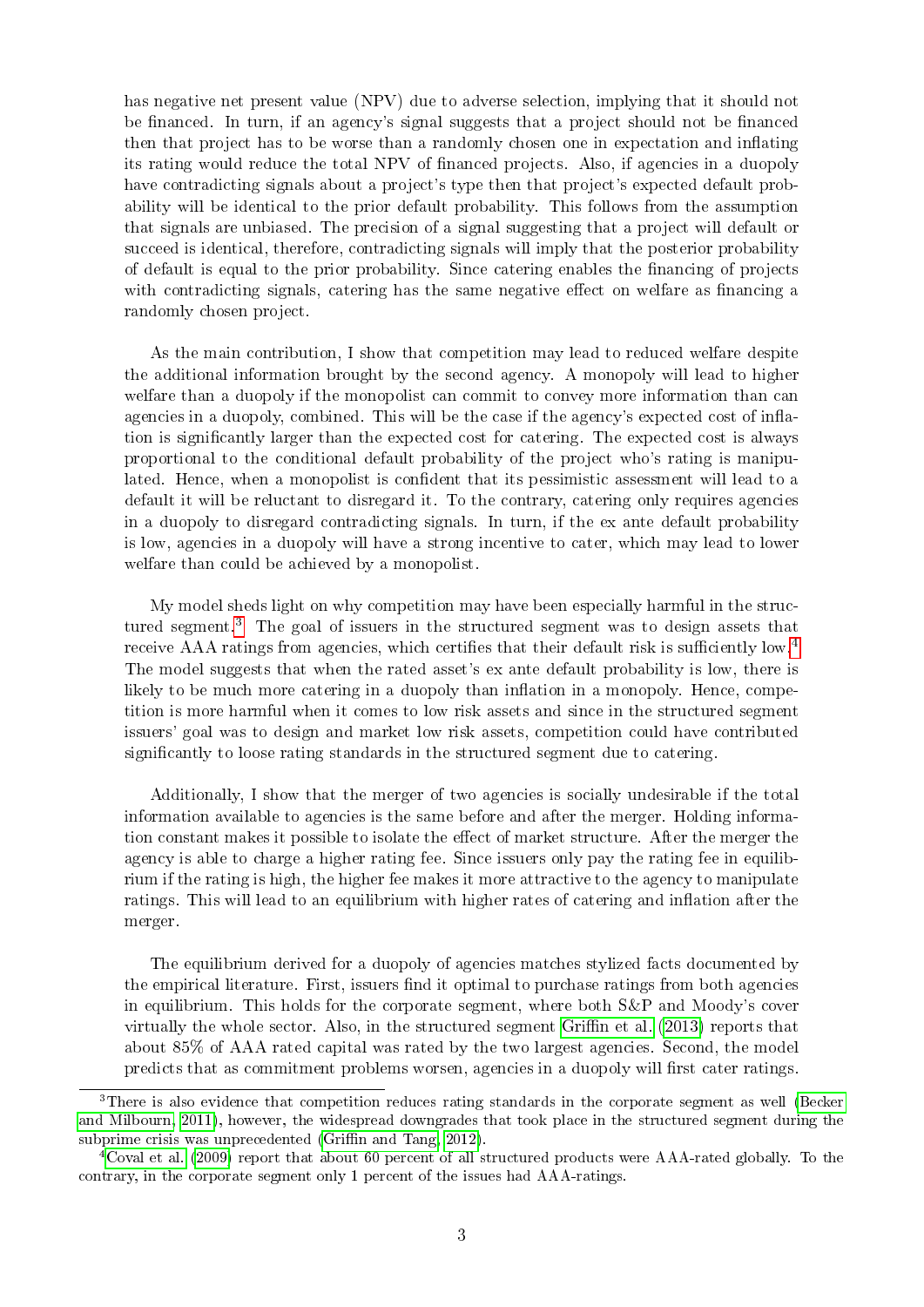This is in line with the evidence provided by Griffin et al. [\(2013\)](#page-30-2), who analyze the structured segment and find that agencies will cater for selected issuers by improving their model implied ratings when issuers obtained better model implied ratings from the competing agency. Also, catered projects default with higher probability ex post in the model, which is consistent with catered ratings experiencing larger subsequent downgrades (Griffin and Tang, [2012\)](#page-30-3). Third, as agencies increase manipulation with competition, rating standards may deteriorate. This is in line with the evidence presented by [Becker and Milbourn](#page-29-0) [\(2011\)](#page-29-0), who show that the entrance of Fitch in the corporate segment led to less informative ratings.

### 1.1 Related literature

To the best of my knowledge, this is the first paper to model information flows between credit rating agencies during the rating process. I show that as incentive problems arise, agencies first cater ratings by selectively improving the ratings of issuers who managed to obtain better assessments from the other agency. As incentive problems turn from bad to worse agencies start to inflate preliminary assessments. As a main contribution I show that adding another agency with conditionally independent information may lead to lower efficiency.

A group of papers argue that competition might lead to inflated ratings and reduced ef-ficiency through rating shopping. The presence of naive investors [\(Bolton et al. 2012;](#page-29-2) [Skreta](#page-30-4) [and Veldkamp 2009\)](#page-30-4), asset complexity [\(Skreta and Veldkamp, 2009\)](#page-30-4) and the inability of investors to observe undisclosed contacts between issuers and agencies [\(Sangiorgi and Spatt,](#page-30-5) [2015\)](#page-30-5) all allow issuers to hide bad ratings from investors, which reduces welfare. Compared to these papers I show that even if both ratings are disclosed to rational investors, a duopoly may still lead to lower efficiency due to catering.<sup>[5](#page-3-0)</sup>

In this paper the only purpose of ratings is to convey information between issuers and investors in order to overcome adverse selection. However, the use of ratings may be justied by other reasons. If ratings are widespread referred to in regulations, ratings may be used by investors for regulatory arbitrage [\(Opp et al., 2013\)](#page-30-6) or result in institutions behaving like naive/trusting investors [\(Bolton et al., 2012\)](#page-29-2). It has also been pointed out by the recent theoretical literature that credit ratings may provide a coordination mechanism. Multiple equilibria may exist if issuers can choose the riskiness of their projects [\(Boot et al., 2006\)](#page-29-3) or when to default [\(Manso, 2013\)](#page-30-7) and ratings may help in equilibrium selection.

The predictions of the model relates to predictions derived from models of reputational concerns. [Strausz](#page-30-8) [\(2005\)](#page-30-8) explores the conditions under which reputational concerns are powerful enough to prevent certifiers from "capture". Capture happens when certifiers accept bribes in exchange for certifying product quality. However, capture in his model is an outof-equilibrium event, more suited to explain large scandals, while in the model presented below, catering and rating inflation occur in equilibrium and can be better reconciled with the deterioration of general rating standards. [Bar-Isaac and Shapiro](#page-29-4) [\(2013\)](#page-29-4) focus on reputational concerns along the business cycle and find that ratings quality is countercyclical. [Mathis et al.](#page-30-9)  $(2009)$  find that agencies maintain a good reputation as long as their income is sufficiently diversified. While my model is static, I also find that manipulation is more likely

<span id="page-3-0"></span><sup>5</sup>Models of reputational concerns provide mixed results on the welfare implications of competition. Competition between agencies may be welfare reducing due to the decreased value of reputation [\(Bouvard and Levy 2013;](#page-29-5) [Camanho et al. 2012\)](#page-29-6). On the other hand, competition may have a disciplining effect on agencies, either because they hope to capture future monopolistic rents [\(Bar-Isaac and Shapiro, 2013\)](#page-29-4) or because of the threat of entry [\(Frenkel, 2015\)](#page-29-7). However, if markets trust the incumbent agency, competent potential entrants may fail to enter in the first place (Jeon and Lovo,  $2011$ ).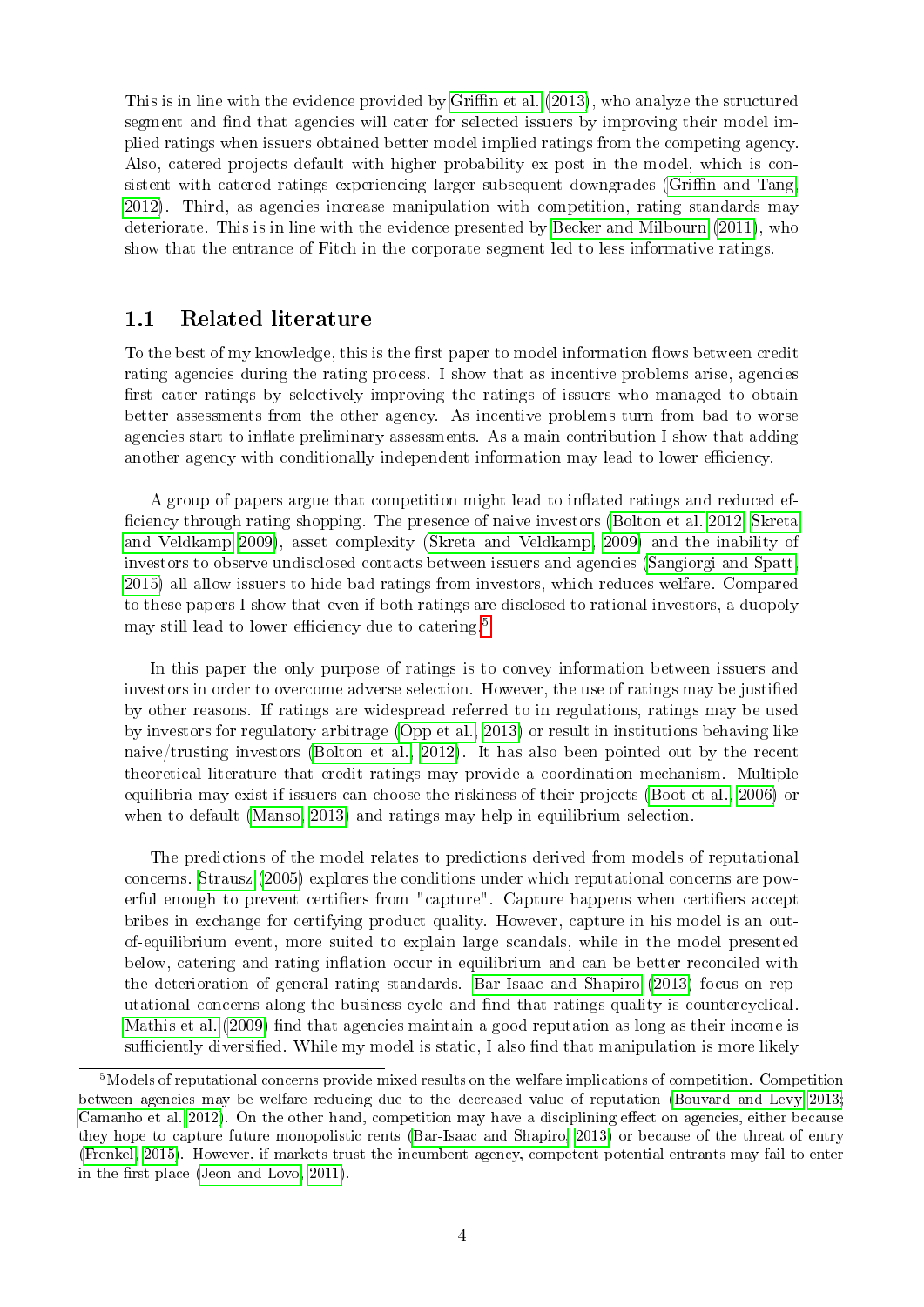to occur when fundamentals (e.g. average default probability) are favorable and when low default costs prevent the agencies from committing to truthful disclosure.

Taking a broader perspective, the model belongs to the literature analyzing certification intermediaries. The seminal model introduced by [Lizzeri](#page-30-11) [\(1999\)](#page-30-11) allows certifiers to choose and commit among general disclosure rules. While he shows that competition leads to honest disclosure I explore how two agencies, absent of commitment, free ride on each other's information in order to minimize the costs associated with rating manipulation.

For a more extensive review of the recent theoretical literature see [Jeon and Lovo](#page-30-12) [\(2013\)](#page-30-12). The remainder of the paper is organized as follows. The next section will present the model and the equilibrium in a monopoly and a duopoly. Section 3 compares the efficiency of a monopoly with a duopoly. Section 4 discusses empirical implications and compares them to empirical findings. The final section concludes.

## 2 The Model

There are a unit mass of issuers indexed by  $j$  who have access to risky projects. Projects can be either of good type  $(\theta_j = g)$  or of bad type  $(\theta_j = b)$ . Good projects never default, while bad projects always default. The net present value (NPV) of a good (bad) project is  $V_g = R - 1$  ( $V_b = -1$ ), where projects return  $R > 1$  in case of no default and each project requires an initial investment of 1 unit of capital. The share of issuers with good projects is denoted by  $\pi_g$ , implying that the average project has value of  $\bar{V} = \pi_g V_g + (1 - \pi_g)V_b = \pi_g R - 1$ .

<span id="page-4-3"></span>Assumption 1 (Average project has negative NPV)

<span id="page-4-2"></span>
$$
\bar{V} < 0 \iff \pi_g < 1/R
$$

It is assumed that the average NPV of projects is negative, implying that without rating agencies the market would break down due to adverse selection.

Issuers do not know their projects' type and have an outside option of 0. Though issuers may learn about their project during the rating process, they cannot credibly convey what they learn to investors. Hence, learning during the rating process does not affect their outside option.[6](#page-4-0)

Rating agencies indexed by  $i \in \{1,2\}$  have access to rating technologies that produce signals about projects,  $s_{ij} \in \{a, b\}$  with properties

$$
Pr(s_{ij} = a | \theta_j = g) = Pr(s_{ij} = b | \theta_j = b) = 1 - \alpha, \ \alpha \in \left[0, \frac{1}{2}\right]
$$

where  $\alpha = 0$  implies a perfectly informative technology and  $\alpha = 1/2$  means that the signal is uninformative. The errors produced by the rating technologies are assumed to be independent across technologies.[7](#page-4-1)

<span id="page-4-1"></span><sup>7</sup>Le.  $Pr(s_{1j} = b, s_{2j} = b | \theta_j = g) = \alpha^2$ 

<span id="page-4-0"></span><sup>&</sup>lt;sup>6</sup>Alternatively, one can assume that issuers know their projects' type. This would imply that issuers can condition their strategies on their type. However, while this complicates derivations it does not result in significant insights, which follows from the fact that bad issuers have a strong incentive to mimic the behavior of good issuers. Having 0 outside option greatly simplifies derivations. However, it is somewhat restrictive, as it reduces the bargaining power of those issuers who learn that their project is good.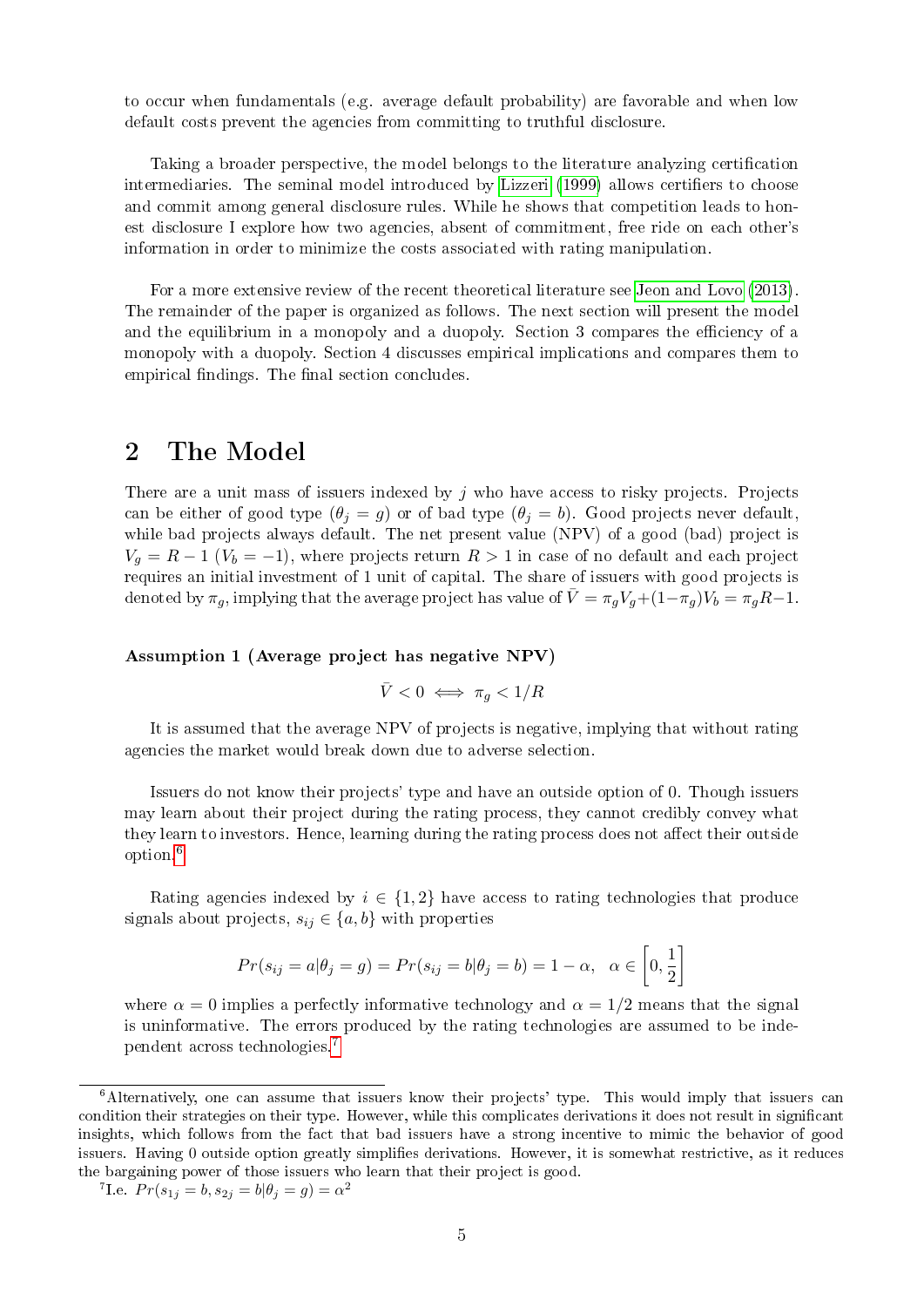<span id="page-5-2"></span>Signal 
$$
(s_{1j}, s_{2j})
$$
  $(a, a)$   
\n
$$
\begin{array}{|c|c|c|c|c|}\n\hline\n\end{array}\n\begin{array}{c|c|c|c|c|c}\n\hline\n\end{array}\n\begin{array}{c|c|c|c}\n\hline\n(a, b) & (a, b) & (b, b) & (c, b) & (d, b) & (e^{2(1 - \epsilon_{1})}) & (e^{2(1 - \epsilon_{1})}) & (e^{2(1 - \epsilon_{1})}) & (e^{2(1 - \epsilon_{1})}) & (e^{2(1 - \epsilon_{1})}) & (e^{2(1 - \epsilon_{1})}) & (e^{2(1 - \epsilon_{1})}) & (e^{2(1 - \epsilon_{1})}) & (e^{2(1 - \epsilon_{1})}) & (e^{2(1 - \epsilon_{1})}) & (e^{2(1 - \epsilon_{1})}) & (e^{2(1 - \epsilon_{1})}) & (e^{2(1 - \epsilon_{1})}) & (e^{2(1 - \epsilon_{1})}) & (e^{2(1 - \epsilon_{1})}) & (e^{2(1 - \epsilon_{1})}) & (e^{2(1 - \epsilon_{1})}) & (e^{2(1 - \epsilon_{1})}) & (e^{2(1 - \epsilon_{1})}) & (e^{2(1 - \epsilon_{1})}) & (e^{2(1 - \epsilon_{1})}) & (e^{2(1 - \epsilon_{1})}) & (e^{2(1 - \epsilon_{1})}) & (e^{2(1 - \epsilon_{1})}) & (e^{2(1 - \epsilon_{1})}) & (e^{2(1 - \epsilon_{1})}) & (e^{2(1 - \epsilon_{1})}) & (e^{2(1 - \epsilon_{1})}) & (e^{2(1 - \epsilon_{1})}) & (e^{2(1 - \epsilon_{1})}) & (e^{2(1 - \epsilon_{1})}) & (e^{2(1 - \epsilon_{1})}) & (e^{2(1 - \epsilon_{1})}) & (e^{2(1 - \epsilon_{1})}) & (e^{2(1 - \epsilon_{1})}) & (e^{2(1 - \epsilon_{1})}) & (e^{2(1 - \epsilon_{1})}) & (e^{2(1 - \epsilon_{1})}) & (e^{2(1 - \epsilon_{1})}) & (e^{2(1 - \epsilon_{1})}) & (e^{2(1 - \epsilon_{1})}) & (e^{2(1 - \epsilon_{1})}) & (e^{2(1 - \epsilon_{1})}) & (e^{2(1 - \epsilon_{1})}) & (e^{2(1 - \epsilon_{1})
$$

Figure 1: The rating process given signals. The figure illustrates how signals are transformed into offered ratings during the rating process when agencies inflate preliminary ratings with  $\epsilon_i$  and cater offered ratings with  $\rho_i$ . Note that receiving  $(b, a)$  signals is not shown as it is symmetric to the  $(a, b)$  case.

Agencies set fees,  $f_i$ , which only have to be paid by issuers if they choose to disclose their respective offered ratings and are set privately and contracted at the beginning of the rating process.[8](#page-5-0)

Once fees are set, as a first step of the rating process, rating agencies transform the signals produced by the rating technology into preliminary ratings,  $\tilde{r}_{ij} \in \{A, B\}$ . Agencies are allowed to *inflate* preliminary ratings with inflation probability  $\epsilon_i$ , which is a standard assumption in the literature, but they always convey a good signal honestly, by assigning an  $\tilde{A}$  preliminary rating to the respective issuers:<sup>[9](#page-5-1)</sup>

$$
\epsilon_i = Pr(\tilde{r}_{ij} = \tilde{A}|s_{ij} = b), \quad Pr(\tilde{r}_{ij} = \tilde{A}|s_{ij} = a) = 1
$$

After preliminary ratings are assigned, agencies learn the preliminary ratings assigned by the other agency. If the other agency assigned an  $\tilde{A}$  preliminary rating then an agency may cater for these issuers by improving their offered ratings,  $r_{ij}^o \in {\{\tilde{A}, \tilde{B}\}}$ . As before, agencies cannot assign a worse offered rating than their assigned preliminary rating:

$$
\rho_i = Pr(r_{ij}^o = \tilde{A} | \tilde{r}_{ij} = \tilde{B}, \tilde{r}_{-ij} = \tilde{A}), \quad Pr(r_{ij}^o = \tilde{A} | \tilde{r}_{ij} = \tilde{A}) = 1.
$$

otherwise  $r_{ij}^o = \tilde{r}_{ij}$ .

Figure [1](#page-5-2) summarizes the rating process. Note that once projects receive an a signal or an  $\tilde{A}$  preliminary rating they will always be assigned an  $\tilde{A}$  offered rating from the respective agency. This follows from the fact that agencies cannot deflate ratings during the rating process.<sup>[10](#page-5-3)</sup> Second, a project with two bad signals can only be offered an  $\tilde{A}$  rating if at least one agency chooses to inflate its preliminary rating. Hence, without inflation, catering only affects projects with mixed signals.

Given offered ratings and fees, issuers choose the ones (if any) they want to purchase and disclose to the public. Issuers have four pure strategies (over which they may implement mixed strategies), namely, purchase agency 1's rating, purchase agency 2's rating, purchase

<span id="page-5-0"></span><sup>8</sup>This is in line with industry standards and the theoretical literature. Also, [Bizzotto](#page-29-8) [\(2015\)](#page-29-8) analyzes the fee structure decision of a rating agency and finds that in equilibrium an agency only asks for a fee if the rated project is sold and does not ask for an upfront fee.

<span id="page-5-3"></span><span id="page-5-1"></span> ${}^{9}$ See [Bolton et al.](#page-29-2) [\(2012\)](#page-29-2) or [Opp et al.](#page-30-6) [\(2013\)](#page-30-6).

 $10$ In the current setup this is not restrictive as agencies have all the bargaining power (they set the rating fee by making a take it or leave it offer). Hence, by deflating ratings, agencies could not corner issuers any further.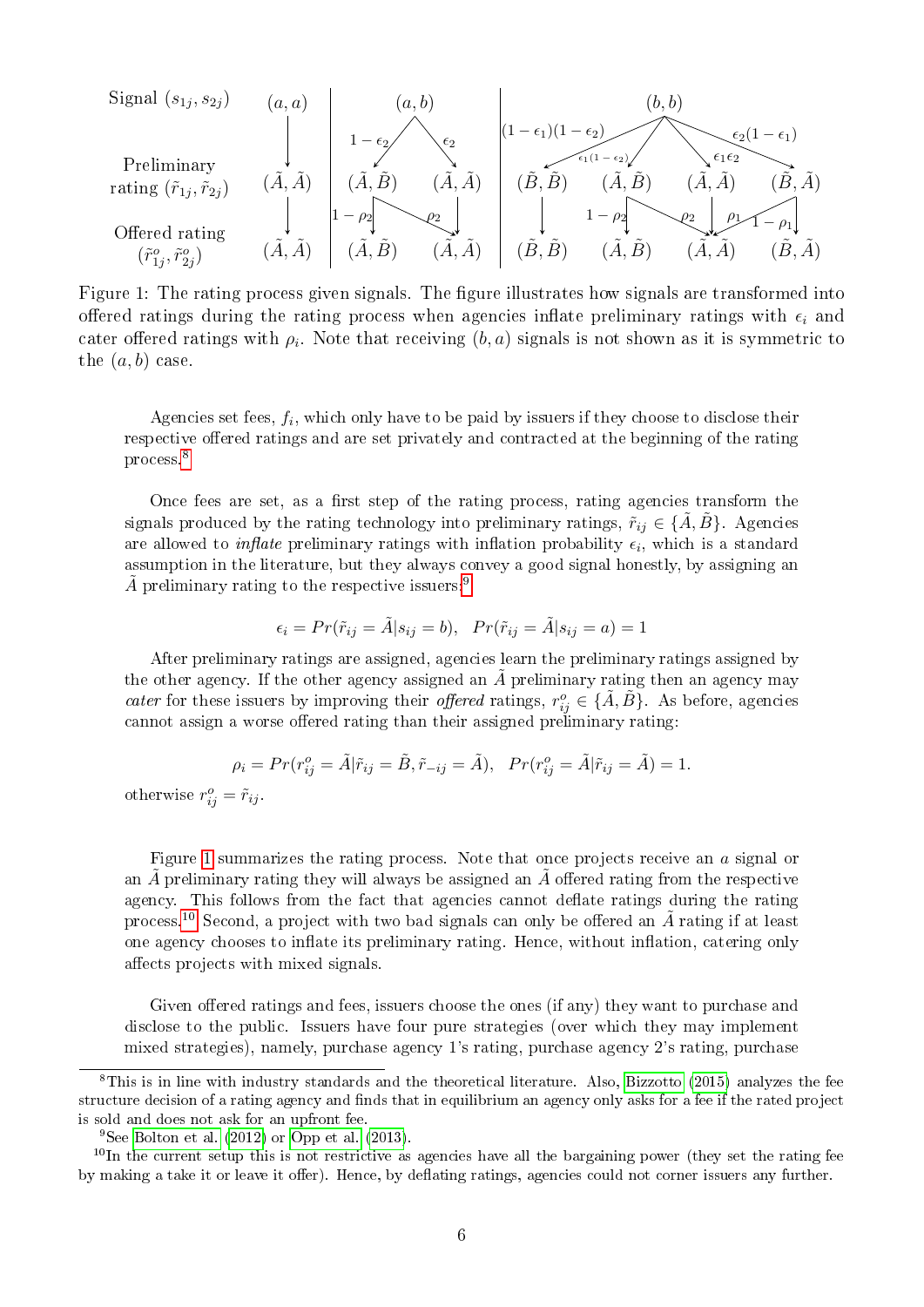both and purchase none. Formally, the strategy of issuers is represented with a function  $D(r_1^o, r_2^o, f_1, f_2) \rightarrow [0, 1]^4$ , where the 4 outputs are the probabilities assigned to the respec-tive pure strategies.<sup>[11](#page-6-0)</sup>

Observed ratings are  $r_{ij} \in \{A, B, \emptyset\}$ , where  $\emptyset$  stands for undisclosed, implying that the given agency-issuer offered rating was not disclosed. Investors observe ratings and bid for the projects, given its rating(s). Investors only condition their bids on project ratings, implying that they cannot make inference from the distribution of ratings. $12$ 

Finally, defaults are costly for rating agencies. Whenever a sold project with an A rating defaults, agents learn that the respective project was bad (as only bad projects default) and the respective agency made a potentially intentional error. Hence, the respective agency endures a *default cost* of c. One can think of many interpretations of the default cost. I will assume for simplicity that it is a direct monetary cost imposed by a regulator (see footnote 2 for such an example).

The default cost has a key role in the model. It helps agencies overcome their basic commitment problem. As investors cannot verify the amount of rating manipulation, agencies cannot commit to disclosure rules. Instead, the default cost will help commitment, as investors understand that agencies will have to pay the default cost if they assign A ratings to bad projects.

All players (issuers, rating agencies and investors) are assumed to be risk neutral. Here is a summary of the game:

- 1. Agencies  $i = 1, 2$  and issuers sign contracts, setting fees,  $f_i$ .
- 2. Agencies receive the signals  $s_{ij}$  about issuers and produce preliminary ratings  $\tilde{r}_{ij}$  with inflation  $\epsilon_i$ .
- 3. Agencies produce offered ratings  $r_{ij}^o$  with catering  $\rho_i$ .
- 4. Issuers decide whether to pay the fees to the agencies for disclosing their offered ratings to the public.
- 5. Investors bid for the projects, given their respective ratings.
- 6. Project cash flows become realized, default costs are paid by agencies.

Below I state the Perfect Bayesian Equilibrium of the game.

- **Definition 1 (Equilibrium)** 1. Issuers optimally choose which offered ratings to purchase (if any), given fees  $(f_i)$  and beliefs of investors.
	- 2. Rating agencies optimally set fees and manipulation levels  $(\epsilon_i, \rho_i)$ , given issuers' ratings purchase strategies, investors' beliefs and fees and manipulation levels set by the other rating agency.
	- 3. Investors' beliefs about success probabilities are correct for all rating combinations. Hence, by bidding competitively for projects, they break even in expectation.

<span id="page-6-0"></span><sup>11</sup>E.g.  $D() = \{0, 0, 1, 0\}$  corresponds to "purchase both", while  $D() = \{0.5, 0.5, 0, 0\}$  means "with 50% purchase agency 1's rating and with 50% purchase agency 2's rating"

<span id="page-6-1"></span> $12$ In the current setup there is no aggregate uncertainty, as all players know the share of good projects. If investors could learn from the distribution of ratings then they could perfectly infer the amount of rating manipulation, which is unrealistic. Learning from the distribution would be a reasonable assumption if combined with aggregate uncertainty. However, these would unnecessarily complicate the model. While they would affect the amount of manipulation they are orthogonal to the methods of manipulation, which is my main focus here.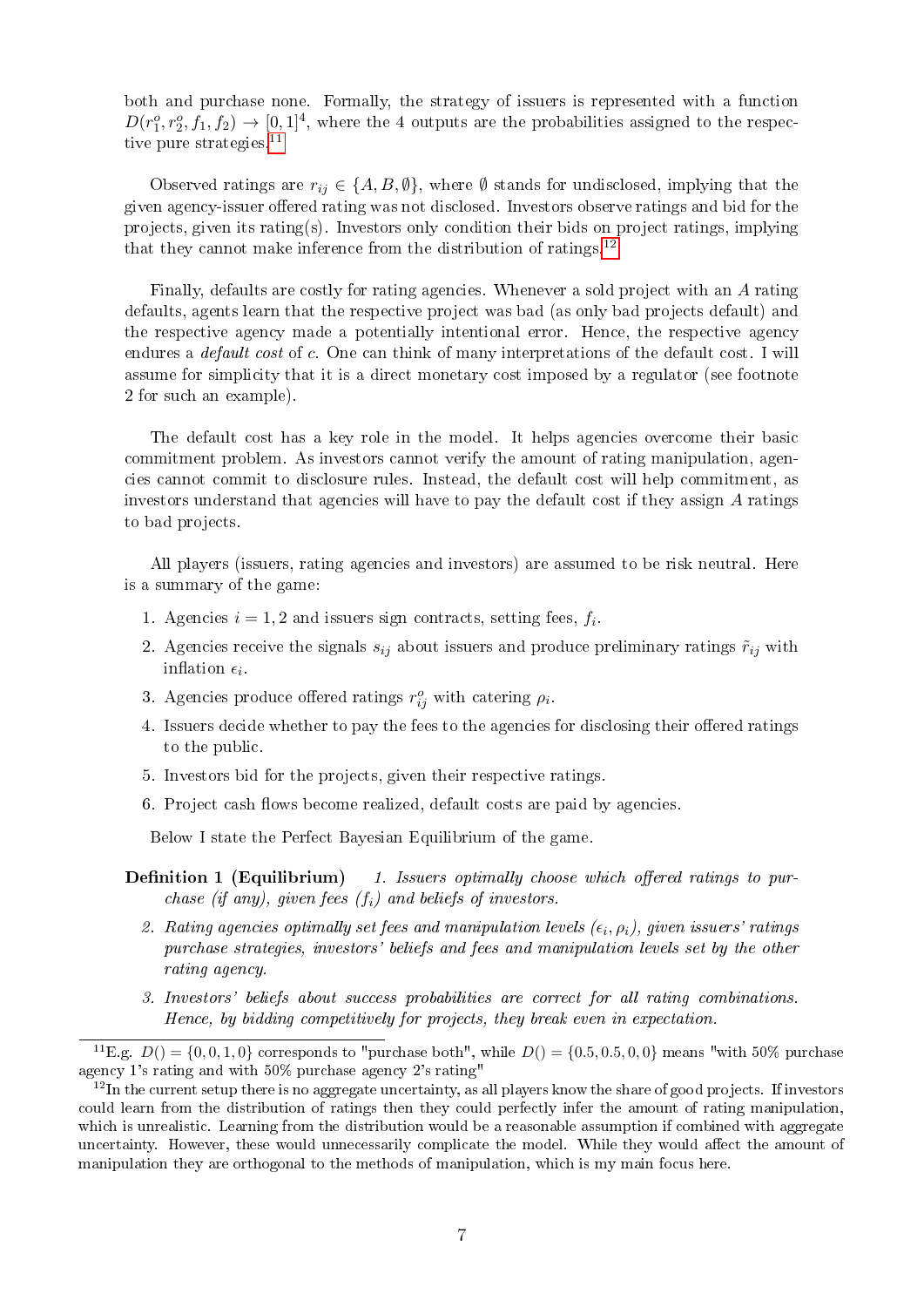I will look for a symmetric equilibrium, where players with the same information act the same way.

### 2.1 Monopoly

Let  $\mu_{s_1,s_2j}$  denote the mass of projects that received signals  $s_{1j}$  and  $s_{2j}$ , respectively.<sup>[13](#page-7-0)</sup> Since there is a unit mass of issuers and the two signals partition projects into four groups,

$$
\mu_{aa} + \mu_{ab} + \mu_{ba} + \mu_{bb} = 1
$$

will hold. This implies for example that  $\mu_{aa}$  can be interpreted as the unconditional probability of obtaining a signals from both rating technologies. The monopolist only observes the first signals,  $s_{1j}$ , hence, it cannot distinguish projects based on  $s_{2j}$ .<sup>[14](#page-7-1)</sup>

Define  $p_A(\epsilon)$  ( $p_B$ ) as the conditional probability that a project is good, given that it received an A (B) rating from the monopolist agency, who is inflating ratings with  $\epsilon$ .

$$
p_A(\epsilon) = Pr(\theta_j = g | r_{1j} = A, \epsilon) = \frac{\pi_g (1 - \alpha + \alpha \epsilon)}{\mu_{aa} + \mu_{ab} + \epsilon (\mu_{ba} + \mu_{bb})}, \ \ p_B = Pr(\theta_j = g | r_{1j} = B) = \frac{\pi_g \alpha}{\mu_{ba} + \mu_{bb}}
$$

Observe, that inflating ratings does not affect  $p_B$ , as the composition of projects with B offered ratings is unchanged by randomly inflating them.

Investors cannot verify the amount of rating inflation, which prevents the rating agency from committing to any given level of inflation. Let  $\hat{p}_{r_{1j}}$  be investors' belief about the conditional success probability of project j with an  $r_{1j} \in \{A, B, \emptyset\}$  rating. Then, investors' willingness to pay for a project with an A rating is  $\hat{p}_A R - 1$ , implying that issuers are only going to purchase an A rating if

$$
f_1 \le \hat{p}_A R - 1,\tag{1}
$$

otherwise issuers could not recover the rating fee,  $f_1$ , from selling the project for  $\hat{p}_A R - 1$  to investors.

Since the monopolist is proposing a take-it-or-leave-it fee, it will always set  $f_1 = \hat{p}_A R - 1$ , hence, equation [\(1\)](#page-4-2) will hold with equality in equilibrium.

In order to formulate the rating agency's problem, one needs to find the optimal rating purchase strategy of issuers. This is straightforward. Issuers never want to purchase a B rating, since it reveals the worst possible information at a cost. Also, they always want to purchase an A rating, whenever [\(1\)](#page-4-2) holds, which implies that they will be able to recover the rating fee from selling the project.

The problem of the rating agency is to find the inflation level,  $\epsilon^*$ , which maximizes its profit, given that only A-rated issuers pay the fee:

<span id="page-7-2"></span>
$$
\epsilon^* = \underset{\epsilon}{\arg\max} [\mu_{aa} + \mu_{ab} + \epsilon(\mu_{ba} + \mu_{bb})][\hat{p}_A R - 1 - c(1 - p_A(\epsilon))], \tag{2}
$$

where the first bracket is the mass of issuers offered an A rating,  $\hat{p}_AR - 1$  is the equilibrium fee and  $c(1 - p_A(\epsilon))$  is the expected default cost per A-rated project. Note that investors

<span id="page-7-1"></span><span id="page-7-0"></span><sup>&</sup>lt;sup>13</sup>I.e.  $\mu_{aa} = \pi_g (1 - \alpha)^2 + (1 - \pi_g) \alpha^2$ ,  $\mu_{ab} = \mu_{ba} = \alpha (1 - \alpha)$ ,  $\mu_{bb} = \pi_g \alpha^2 + (1 - \pi_g) (1 - \alpha)^2$ .

<sup>&</sup>lt;sup>14</sup>In the Welfare section I will consider the case when a monopolist has access to both signals in order to keep the amount of information constant across market structures.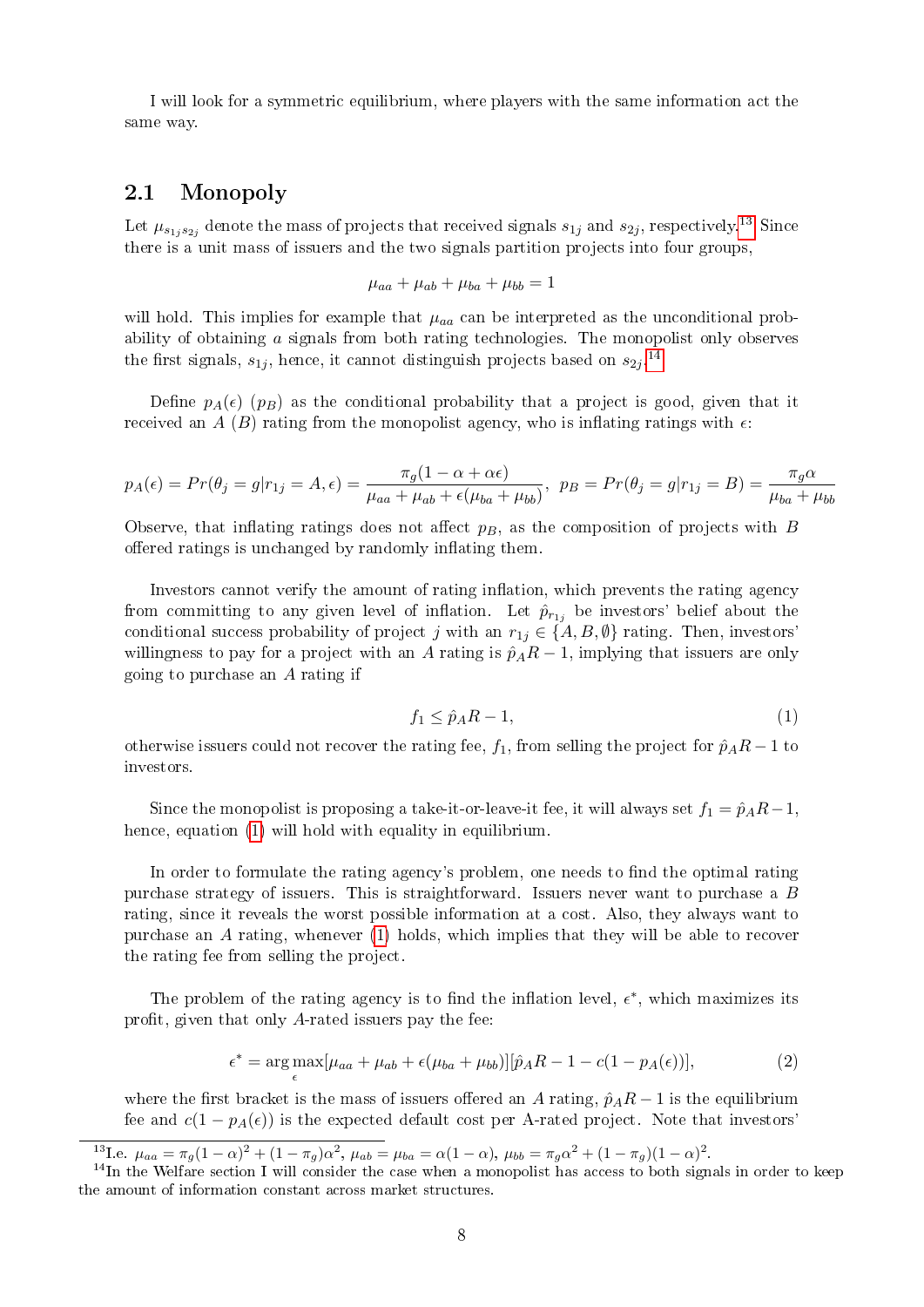beliefs  $(\hat{p}_A)$  enter the profit function and the agency cannot influence these beliefs. This is a result of its commitment problem.

Inflating ratings has two effects. First, it increases the mass of issuers who will purchase the respective  $A$  rating. This clearly increases revenues. However, higher inflation also increases the likelihood that the default cost will be incurred (the success probability,  $p_A(\epsilon)$ ). is strictly decreasing in inflation,  $\epsilon$ ). This decreases expected profits.

It follows from [\(2\)](#page-7-2) that the default cost helps the agency overcome its commitment problem. Intuitively, there will be a range of default costs when the agency's lack of commitment will result in rating inflation. If the default cost is sufficiently high then investors will know that the agency has no interest in inflating ratings. Finally, if the default cost was too high, then the agency would be better off without providing ratings. This latter case is ruled out by the following assumption.

#### <span id="page-8-0"></span>Assumption 2

<span id="page-8-1"></span>
$$
p_A(0)R - 1 \ge (1 - p_A(0))c.
$$

Assumption [2](#page-8-0) says that if the agency does not inflate ratings ( $\epsilon = 0$ ) then an A-rated project's expected NPV  $(p_A(0)R-1)$  must be at least as large as its expected default cost  $(1 - p_A(0))c$ . This is likely to hold when the rating technology is sufficiently precise  $(p_A(0))$ is close to 1) and the default cost  $(c)$  is sufficiently low. In principal, with a better rating technology the agency can afford to operate with a higher default cost, as its signal will commit fewer errors.

It is clear that if Assumption [2](#page-8-0) is violated, then agency profits in [\(2\)](#page-7-2) will always be negative for any rational beliefs about the conditional success probability of financed projects. Observe, that rationality requires  $\hat{p}_A \leq p_A(0)$ , that is, when investors are most optimistic about  $A$ -rated projects, their belief has to be consistent with zero inflation.

It is instructive to decompose the profit function into issuers with different signals:

$$
\epsilon^* = \arg \max_{\epsilon} (\mu_{aa} + \mu_{ab}) [\hat{p}_A R - 1 - c(1 - p_A(0))] + \epsilon (\mu_{ba} + \mu_{bb})] [\hat{p}_A R - 1 - c(1 - p_B)], \tag{3}
$$

where the first term is the profit from providing A ratings to issuers with good  $(s_{1j} = a)$ signals and it is clear that this does not depend on inflation. The second term captures the profit from offering A ratings to issuers with bad  $(s_{1j} = b)$  signals.

The first order condition of the agency follows immediately from  $(3)$ .

<span id="page-8-2"></span>
$$
\hat{p}_A R - 1 - c(1 - p_B) \le 0,\tag{4}
$$

which is the difference between the marginal benefit and marginal cost of inflation. The marginal benefit of inflation is the rating fee  $(\hat{p}_A R - 1)$  while the marginal cost of inflation is the expected default cost of a project that would be assigned a  $B$  rating without inflation.

The first order condition [\(4\)](#page-8-2) will lead to a corner solution with no inflation ( $\epsilon^* = 0$ ) if the marginal cost of inflation exceeds the rating fee. If the marginal cost and benefit are equal, it will imply that the agency is indifferent regarding the amount of inflation  $(\epsilon^* \in [0,1])$ . The inequality in [\(4\)](#page-8-2) follows from Assumption [1,](#page-4-3) which states that the average project has a negative expected NPV. This rules out the corner solution  $\epsilon = 1$  to be part of any equilibrium.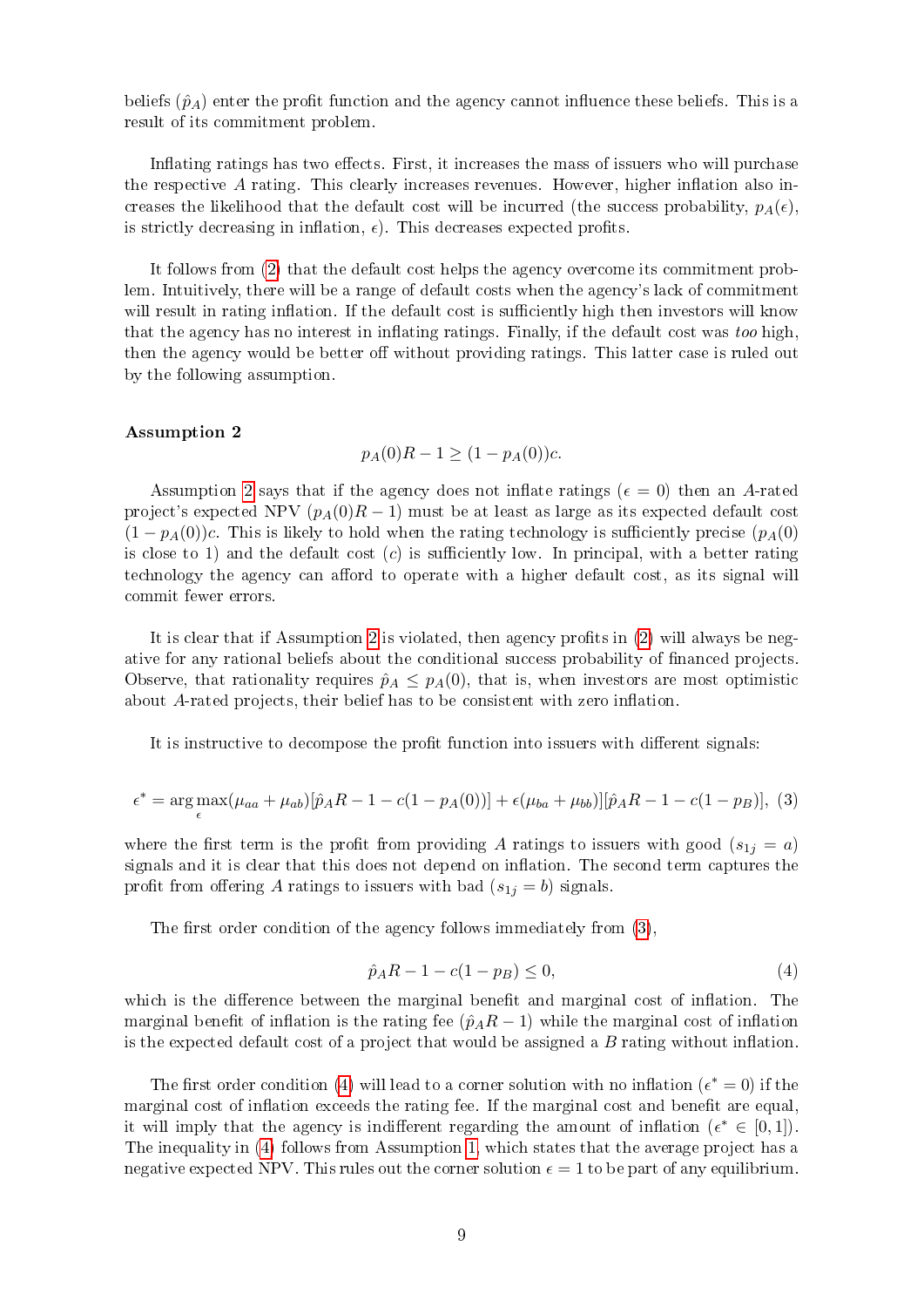Finally, investor beliefs must be consistent in equilibrium,

<span id="page-9-1"></span>
$$
\hat{p}_A = p_A(\epsilon^*). \tag{5}
$$

This equilibrium condition closes the model. All else equal,  $\hat{p}_A > p_A(\epsilon^*)$  would imply that investors are too optimistic about  $A$ -rated projects, and would realize negative payoffs, on average (and issuers would realize positive profits, as investors' valuation exceeds equilibrium rating fees). Also, if  $\hat{p}_A < p_A(\epsilon^*)$  then by bidding more aggressively for A-rated projects, investors could secure a positive profit.

The following lemma characterizes the equilibrium.<sup>[15](#page-9-0)</sup>

#### <span id="page-9-4"></span>Lemma [1](#page-4-3) (Equilibrium with a monopolist agency) Under Assumptions 1 and [2](#page-8-0)

(i) Issuers always purchase  $\tilde{A}$  offered ratings, never purchase  $\tilde{B}$  offered ratings.

 $(ii)$ 

$$
\epsilon^* = \begin{cases}\n0, & \text{if } c(1 - p) \ge p_A(0)R - 1 \\
\frac{(\mu_{aa} + \mu_{ab})[p_A(0)R - 1 - c(1 - p)]}{(\mu_{bb} + \mu_{ba})[c(1 - p) - (p_B R - 1)]}, & \text{if } c(1 - p) < p_A(0)R - 1 \\
\end{cases} \tag{6}
$$

### (iii) Investor beliefs satisfy  $\hat{p}_A = p_A(\epsilon^*)$ ,  $\hat{p}_B < p_A(\epsilon^*)$ ,  $\hat{p}_\emptyset < 1/R$ .

The proof is straightforward and provided in the Appendix. Given that the agency is not inflating ratings, its marginal benefit from manipulation is the expected NPV of an  $A$ -rated project  $(p_A(0)R-1)$ . Similarly, its marginal cost of inflation is the expected default cost of the inflated project  $(c(1-p_B))$ . When the marginal cost exceeds the marginal benefit, the only equilibrium is zero inflation.

However, when the marginal cost is lower than the marginal benefit without inflation, the agency cannot commit to zero inflation. Therefore, investors will decrease their valuations to the point, where the agency is indifferent regarding the amount of inflation (so the first order condition [\(4\)](#page-8-2) is satisfied with an equality). Thus,  $\hat{p}_A$  will be implied by

<span id="page-9-2"></span>
$$
\hat{p}_A R - 1 = c(1 - p_B),\tag{7}
$$

which means that in an equilibrium with positive inflation the marginal cost equals the marginal benefit of inflation. Combining  $(5)$  and  $(7)$ , one finds the equilibrium success rate of nanced projects,

<span id="page-9-3"></span>
$$
p_A(\epsilon^*) = \frac{1 + c(1 - p_B)}{R} \quad \text{for} \quad \epsilon^* > 0. \tag{8}
$$

Finally, solving [\(8\)](#page-9-3) for equilibrium inflation,  $\epsilon^*$ , gives [\(6\)](#page-9-4). Observe, that the equilibrium success probability,  $p_A(\epsilon^*)$ , is increasing in the default cost, as a higher default cost alleviates the commitment problem. Also, a more precise rating technology implies that the success probability of a B-rated project,  $p_B$ , will be closer to 0, implying that the net effect of a better technology (taking into account the agency's behavioral response) is higher conditional success rate. This directly follows from the fact that the more precise technology increases the expected default cost of B-rated projects.

<span id="page-9-0"></span><sup>&</sup>lt;sup>15</sup>Besides the equilibrium described here, there always exists a trivial Perfect Bayesian Equilibrium, where investors believe projects are bad, regardless of ratings, and agencies do not provide ratings. Therefore, strictly speaking, the equilibrium described in Lemma [1](#page-9-4) is not unique. However, it is the unique equilibrium in which transactions occur.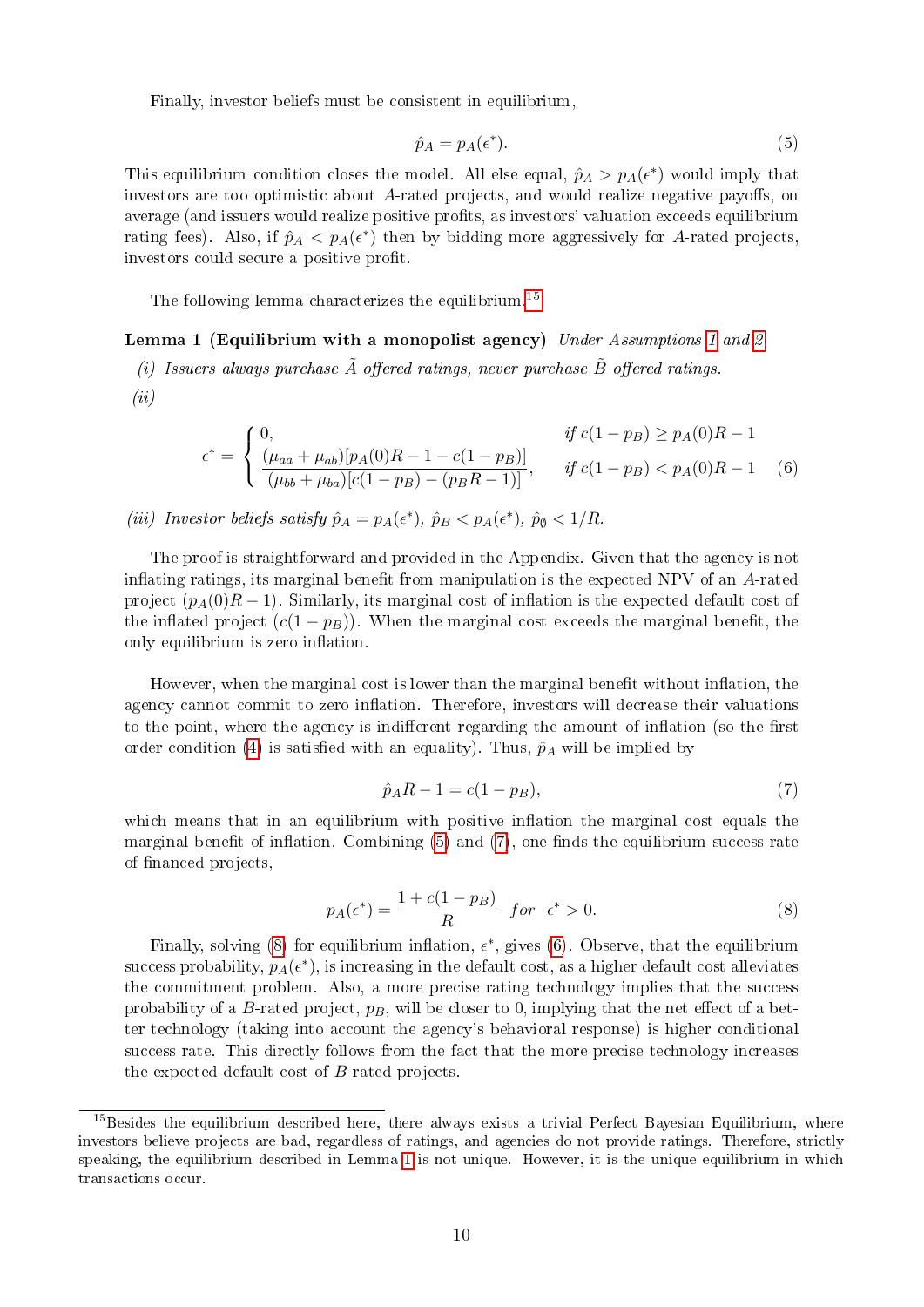As the default cost approaches zero, it is clear from  $(7)$  that the expected NPV of financed projects also goes to zero. In the special case, when the default cost is equal to zero  $(c = 0)$ , there is no cost of inflation. However, equilibrium condition [\(5\)](#page-9-1) still needs to be satisfied, implying that the agency will pick an inflation level that will result in  $A$ -rated projects carrying zero expected NPV,  $p_A(\epsilon^*) = 1/R$ .

Looking at  $(6)$  it is clear that inflation increases with the value of a honest rating  $(p_A(0)R-1)$  and decreases with the marginal default cost  $(c(1-p_B))$ . The cutoff condition for no inflation is more likely to be satisfied when default cost is high and when the rating technology is noisy (high  $\alpha$ ). This captures the basic incentive conflict of a rating agency: the better (i.e. more valuable) its information the less he can resist the temptation to inflate.

Both fee revenue and default costs linearly increase with the mass of financed bad projects. This implies that when there is inflation in equilibrium the marginal cost and revenue of inflation is equal for all levels of inflation, leading to the profit neutrality of inflation. Hence, if investors mistakenly choose an off equilibrium  $\hat{p}_A$  that is marginally higher than the respective equilibrium belief (and the agency and investors knows this) then the rating agency would find it optimal to respond by inflating all ratings. Observe that the profit neutrality of inflation does not mean that the rating agency is earning zero profit, as it is always profitable to sell  $\vec{A}$  ratings to projects that received  $\vec{a}$  signals due to the fact that the marginal default cost of these projects is lower than the rating fee.

In equilibrium only A-rated projects will be financed. This implies that off equilibrium beliefs on  $B$ -rated and unrated projects have to be sufficiently pessimistic in order to sustain the equilibrium. In particular, investors need to be at least marginally more pessimistic about  $B$ -rated projects, than  $A$ -rated projects, otherwise issuers would find it optimal to purchase B-ratings. This is not restrictive, as investors understand that B ratings are a result of b signals, implying negative expected NPV. Also, investors need to believe that purchasing a project without a rating would lead to a loss, on average. This is, in fact, guaranteed by adverse selection (see Assumption [1\)](#page-4-3) and provides the sufficient incentive for issuers to purchase A ratings.

Finally, note that if the monopolist rating agency could credibly commit to an inflation level then it would always choose zero inflation as this results in the highest profit for him. even if its costless to inflate ratings.<sup>[16](#page-10-0)</sup> To see this, one has to substitute out  $\hat{p}_A$  with  $p_A(\epsilon)$ in [\(2\)](#page-7-2) to find that agency profit is strictly decreasing in rating inflation,  $\epsilon$ . This follows from the simple intuition, that in the current setup the monopolist extracts all gains from trade and gains from trade is the highest if signals are revealed honestly.

### 2.2 Duopoly of agencies

Introducing a second agency in the game leads to a richer strategy space. First, CRAs are now able to both inflate and cater ratings. Catering becomes possible, because agencies are assumed to be able to verify each other's assigned preliminary ratings. Second, issuers can condition their rating purchase decisions on offered ratings and fees from two agencies. Finally, investors have to form beliefs about the conditional default probabilities of projects with various rating combinations.

In particular, let  $\hat{p}_{r_{1j}r_{2j}}$  be investor beliefs about the conditional success probability of project j with  $r_{1j}, r_{2j} \in \{A, B, \emptyset\}$  ratings. Since purchasing a B rating is never optimal

<span id="page-10-0"></span><sup>&</sup>lt;sup>16</sup>This is what happens for example in [Opp et al.](#page-30-6) [\(2013\)](#page-30-6), where the monopolist agency can commit to fees, signal precision and disclosure rules.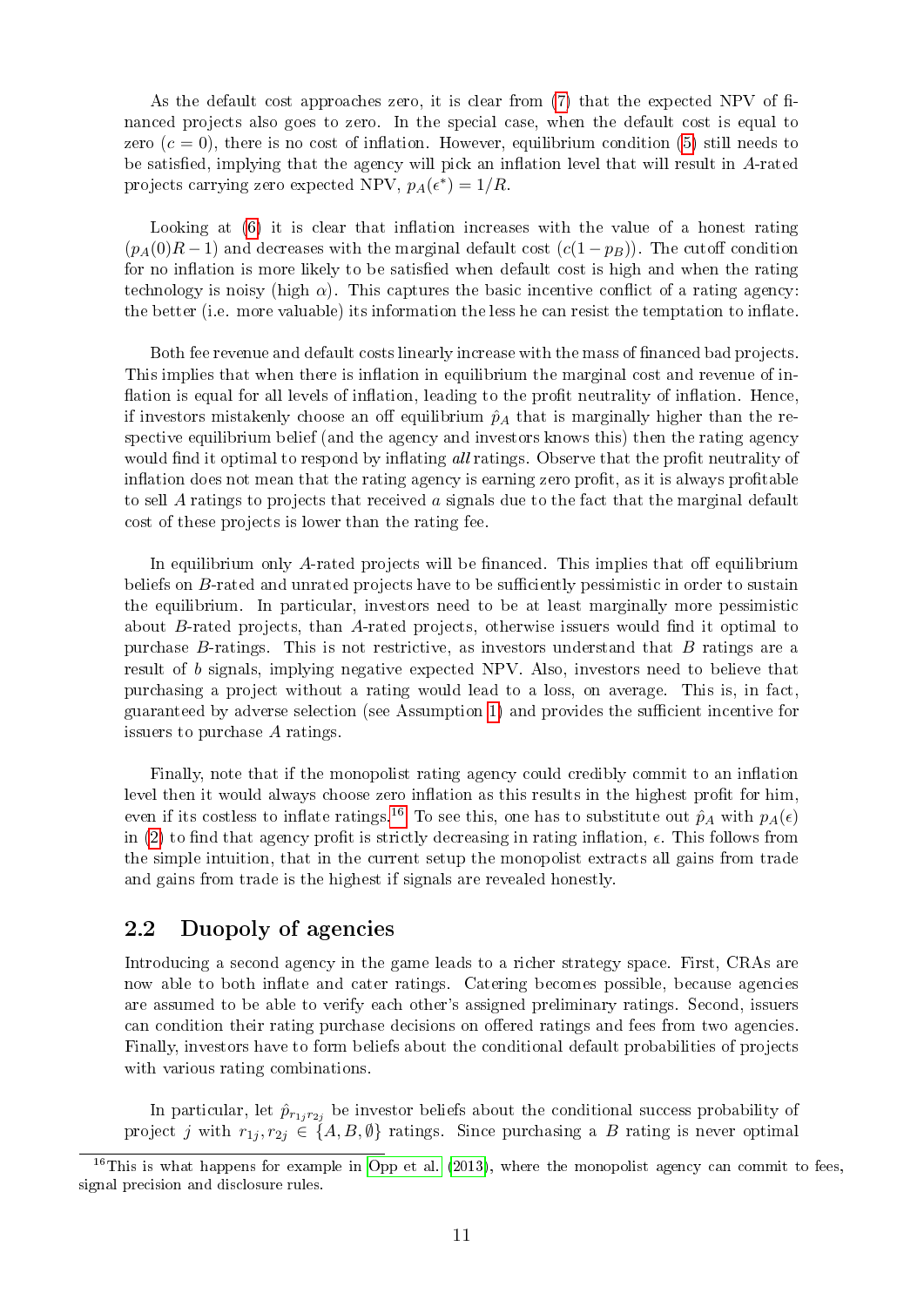for issuers, as it reveals the worst possible information at a  $\text{cost}^{17}$  $\text{cost}^{17}$  $\text{cost}^{17}$ , the relevant beliefs are  $\hat{p}_{AA}, \hat{p}_{A\emptyset}, \hat{p}_{\emptyset A}$ , as projects could potentially be financed with these rating combinations.

Similarly to the notation introduced above, define  $p_{r_1j r_2j}(\epsilon_1, \epsilon_2, \rho_1, \rho_2)$  as the conditional probability that a project is good, given that it received  $r_{1j}$ ,  $r_{2j} \in \{A, B, \emptyset\}$  ratings, when agencies are inflating and manipulating ratings with  $\{\epsilon_1, \epsilon_2, \rho_1, \rho_2\}$ . E.g.

<span id="page-11-2"></span>
$$
p_{AA}(\epsilon_1, \epsilon_2, \rho_1, \rho_2) = Pr(\theta_j = g | r_{1j} = A, r_{2j} = A, \epsilon_1, \epsilon_2, \rho_1, \rho_2)
$$

In order to solve the model, one has to make a guess about the equilibrium rating purchase strategy of issuers (and later verify) in order to formulate the profit function of agencies. Suppose issuers who are offered  $A$  ratings from both agencies find it optimal to purchase both and no other issuer finds it optimal to purchase ratings.

If issuers have to purchase both ratings in order to sell their projects, the sum of the rating fees proposed by the two agencies cannot exceed the price investors are willing to pay for a project with two A ratings:

$$
f_1 + f_2 \le \hat{p}_{AA}R - 1,
$$

which implies that agencies will always set the highest possible fee, otherwise they would be leaving money on the table  $18$ :

$$
f_i = \hat{p}_{AA}R - 1 - f_{-i}.
$$

Given the guess on issuer behavior and the optimal fee the problem of agency 1 may be formulated as

$$
\epsilon_1^*, \rho_1^* = \underset{\epsilon_1, \rho_1}{\arg \max \mu_{aa} [f_1 - c(1 - p_{AA}(0))] +} + [\mu_{ba}(\epsilon_1 + (1 - \epsilon_1)\rho_1) + \mu_{ab}(\epsilon_2 + (1 - \epsilon_2)\rho_2)][f_1 - c(1 - \pi_g)] +
$$
  
+ 
$$
+ \mu_{bb}[\epsilon_1 \epsilon_2 + \epsilon_1(1 - \epsilon_2)\rho_2 + \epsilon_2(1 - \epsilon_1)\rho_1][f_1 - c(1 - p_{BB})], \quad (9)
$$

where the first line captures the profit from issuers with two good signals. The second line is the profit from providing  $A$  ratings to issuers with mixed signals, where the first bracket is the mass of issuers with mixed signals that are either inflated or catered and the difference between the fee and their expected default cost is in the second bracket. The third line is the profit from providing  $\tilde{A}$  ratings to issuers that received b signals from both rating technologies. The first term in brackets gives the probability of these issuers being offered A ratings from both agencies. In particular, such an issuer's rating may be inflated by both agencies ( $\epsilon_1 \epsilon_2$ ) or may be inflated by one agency and catered by the other  $(\epsilon_i(1 - \epsilon_{-i})\rho_{-i})$ . The final bracket is the difference between the rating fee and the expected default cost of these issuers.

The marginal benefit from a financed project is always the rating fee, however, the marginal cost depends on the signals. The marginal cost will be the highest for issuers with two bad signals,  $c(1 - p_{BB})$ , since these projects are very likely to default. Hence, agencies will be reluctant to inflate ratings. Instead, they will be more likely to cater ratings first, as the default cost of issuers with mixed signals equals the unconditional default cost,

<span id="page-11-0"></span><sup>&</sup>lt;sup>17</sup>This follows from restricting agencies' strategy space by only allowing them to manipulate B (preliminary) ratings into A (preliminary) ratings, and not the other way.

<span id="page-11-1"></span> $18$ Since issuers only purchase ratings if they are offered an A rating from both agencies, reducing fees does not generate additional demand for ratings.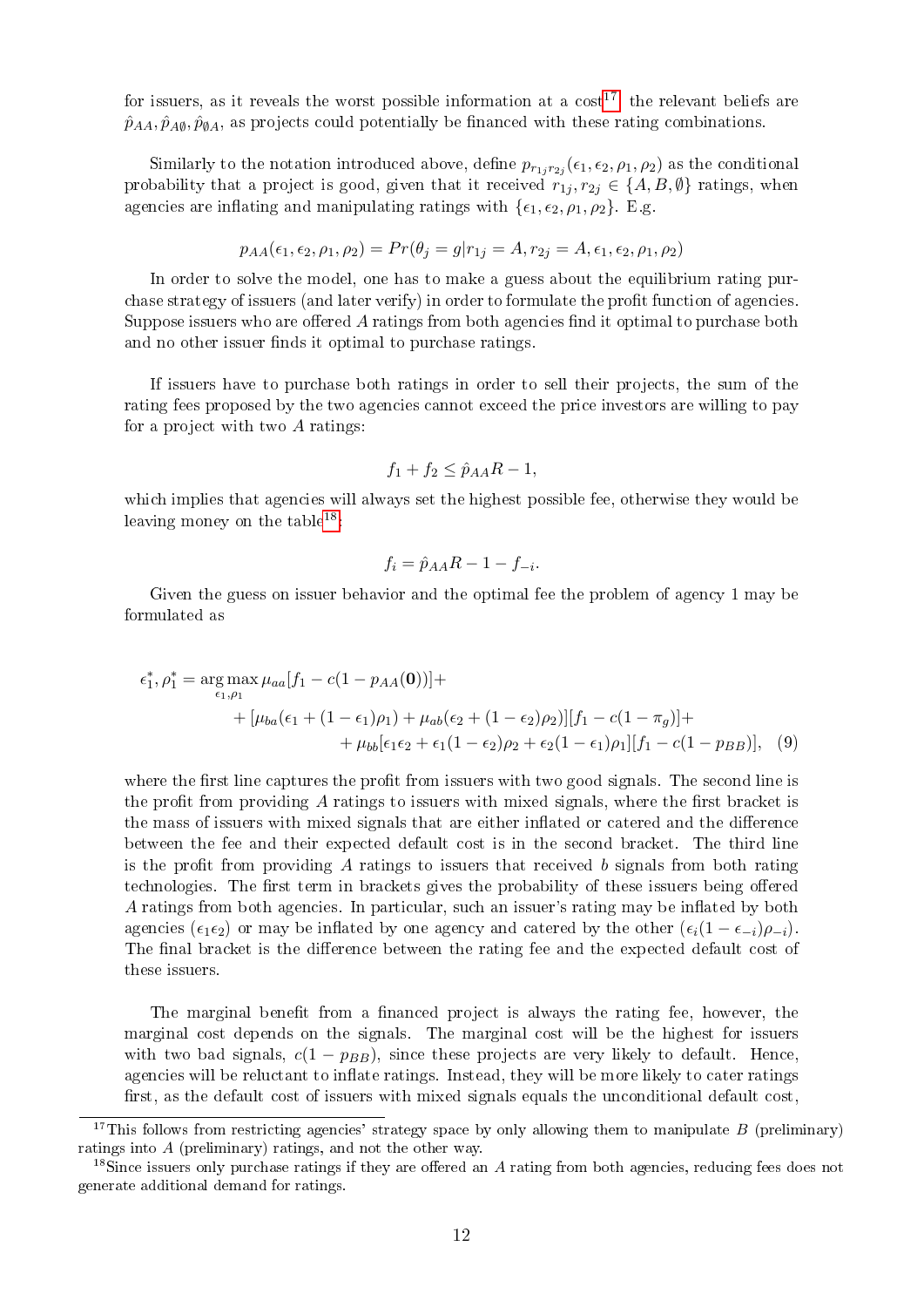$c(1 - \pi_q)$ . This follows from the fact that signals are unbiased, so if a project receives contradicting signals, then the posterior success probability will be equal to the prior:

<span id="page-12-3"></span>
$$
p_{AB}(\mathbf{0}) = \frac{\pi_g \alpha (1 - \alpha)}{\mu_{ab}} = \pi_g.
$$

Since I will only focus on symmetric equilibria, equilibrium fees proposed by the agencies will coincide,  $f_1 = f_2 = (\hat{p}_{AA}R - 1)/2$ . The equilibrium fee also has to be at least as high, as the marginal expected default cost without manipulation, which is stated in the following assumption.

#### <span id="page-12-0"></span>Assumption 3

$$
\frac{p_{AA}(\mathbf{0})R - 1}{2} \ge (1 - p_{AA}(\mathbf{0}))c
$$

The interpretation of Assumption [3](#page-12-0) is the same as the interpretation of Assumption [2.](#page-8-0) Assumption [3](#page-12-0) guarantees that when agencies are not manipulating ratings, the rating fee has to be larger than the expected default cost, otherwise, agencies would not want to participate in the market.

Finally, investor beliefs have to be consistent in equilibrium. This will be satised if

$$
\hat{p}_{AA} = p_{AA}(\epsilon_1^*, \epsilon_2^*, \rho_1^*, \rho_2^*).
$$

Since only those issuers will purchase ratings who are offered  $A$  ratings from both agencies. the equilibrium can be pinned down by this condition together with the first order conditions of  $(9)$ , while other beliefs will only appear on the off-equilibrium path.

The following lemma states the symmetric Perfect Bayesian Equilibrium for the game with two agencies.<sup>[19](#page-12-1)</sup>

### <span id="page-12-2"></span>Lemma 2 (Equilibrium with two agencies) Under Assumptions [1](#page-4-3) and [3](#page-12-0)

- (i) Issuers with  $\{\tilde{A}, \tilde{A}\}$  offered ratings will purchase both, otherwise they will purchase none.
- $(ii)$  Equilibrium inflation and catering satisfy

$$
\begin{cases}\n\epsilon^* = \rho^* = 0 & \text{if } \frac{p_{AA}(0)R-1}{2(1-\pi_g)} \le c \\
\epsilon^* = 0, 0 < \rho^* \le 1 & \text{if } \frac{p_{AA}(0,0,1,1)R-1}{2(1-p_{BB})} \le c < \frac{p_{AA}(0)R-1}{2(1-\pi_g)} \\
0 < \epsilon^* < 1, \rho^* = 1 & \text{if } c < \frac{p_{AA}(0,0,1,1)R-1}{2(1-p_{BB})}\n\end{cases}
$$

(iv) Equilibrium beliefs satisfy:  $\hat{p}_{AA} = p_{AA}(\epsilon^*, \rho^*)$ ,  $\hat{p}_{A\emptyset}$ ,  $\hat{p}_{\emptyset A} \leq \frac{\hat{p}_{AA}R+1}{2R}$ ,  $\hat{p}_{\emptyset\emptyset} \leq 1/R$ 

The proof of Lemma [2](#page-12-2) can be found in the Appendix, together with formulae for equilibrium inflation and catering.

The first result is that only those projects are going to be financed, which are offered A ratings from both agencies. The reason they purchase both is that they want to prevent pooling with issuers who are only offered an  $A$  rating from a single agency. The intuition is as follows. If issuers offered A ratings from both agencies would randomly purchase a

<span id="page-12-1"></span> $19$ Note that by introducing strategy refinements (trembling hand errors), the same equilibrium is found to satisfy sequential rationality together with pinned down equilibrium beliefs. However, as it would only complicate notation, I only focus on the Perfect Bayesian Equilibrium. Similarly to Lemma [1,](#page-9-4) the equilibrium described here is unique in the sense that it is the only pure strategy equilibrium in which transactions occur.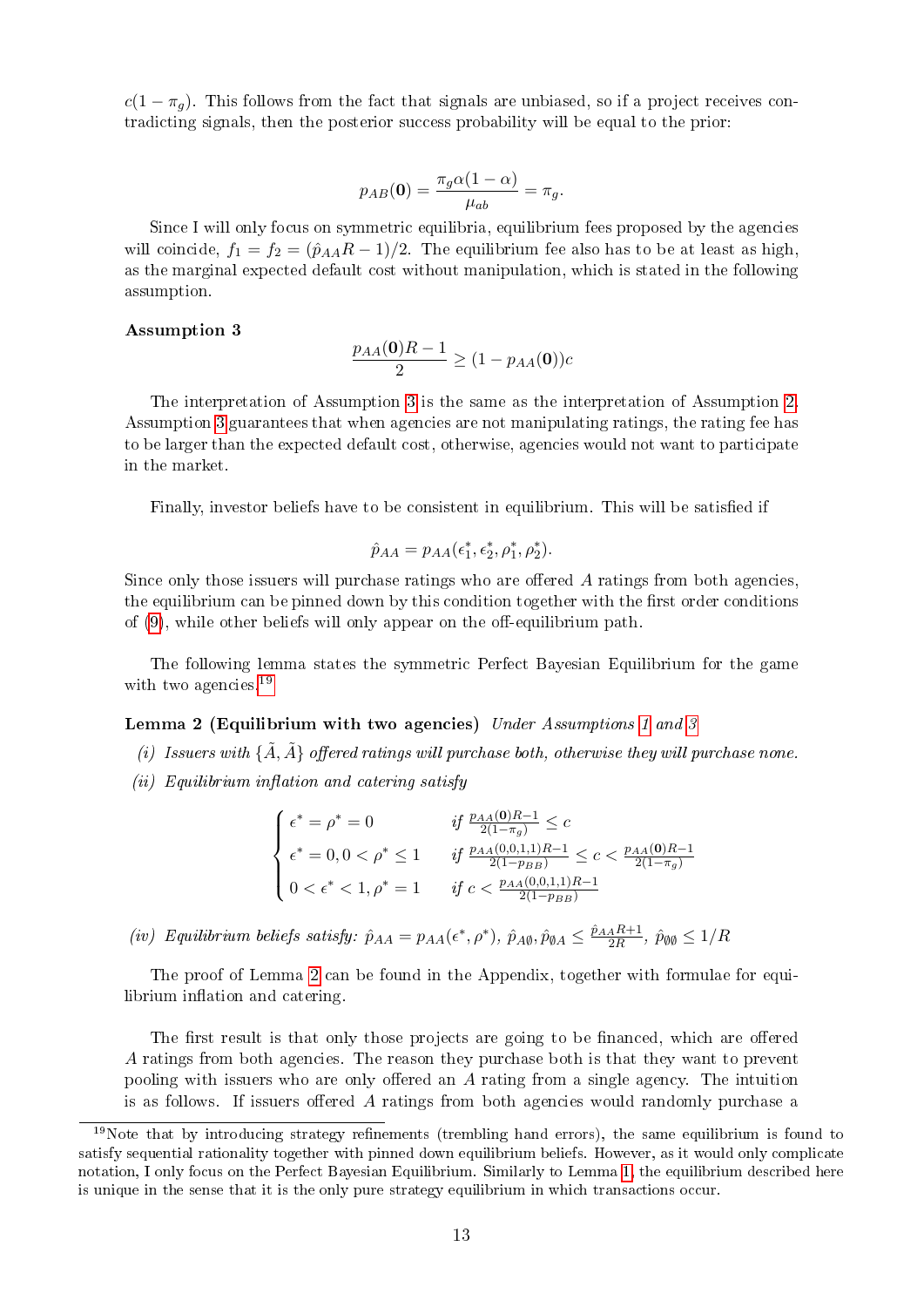single rating then this would lead to agencies competing in fees in order to attract business. However, if fees are sufficiently low, issuers offered  $A$  ratings from both agencies will find it optimal to purchase the second rating so they could distinguish themselves from issuers who are only offered an  $A$  rating from a single agency. This mechanism rules out pure strategy equilibrium candidates in which projects with a single public rating obtain financing.<sup>[20](#page-13-0)</sup>

Given that issuers purchase both  $A$  ratings when offered, issuers with contradicting offered ratings would not want to purchase the single A rating because investors will correctly infer that the undisclosed rating of these issuers has to be  $B$ . This implies that they will value such projects accordingly: their valuation will not exceed the value of an average project, which is negative by Assumption  $1<sup>21</sup>$  $1<sup>21</sup>$  $1<sup>21</sup>$ 

The second finding is the "pecking order" nature of rating manipulation methods. When the default cost is sufficiently high, agencies will not manipulate ratings. However, when the default cost is too low to prevent manipulation, agencies will first start to cater ratings and once they have catered all ratings, they will also start inflating ratings. The reason they start with catering is simple: catered projects default with lower probability than inflated projects, which makes them cheaper to manipulate as the associated expected default cost will be lower. As a result, if an issuer obtains two  $b$  signals, but one agency inflates its preliminary rating to  $\tilde{A}$ , then the issuer will secure financing, because even if its preliminary rating is not inflated by the other agency, it will be catered.

Figure [2](#page-14-0) illustrates the pecking order nature of manipulation methods. If the default  $\cot(c)$  is high, then agencies in a duopoly do not cater (solid line) nor inflate (dotted line) ratings, as shown in region A. In regions  $B+C+D$  they cater but do not inflate. Finally, they cater for everyone and also inflate in region E.

As agencies propose take-it-or leave it fees and issuers with two  $A$  offered ratings purchase both, agencies are able to increase fees up to the point where issuers are indifferent between their outside option and purchasing both ratings, hence  $f = (\hat{p}_{AA}R - 1)/2^{22}$  $f = (\hat{p}_{AA}R - 1)/2^{22}$  $f = (\hat{p}_{AA}R - 1)/2^{22}$  Clearly, given the other agency's strategy, agencies do not have an incentive to deviate from these fees. If one agency were to increase its fee, his revenue (together with other agency's) would drop to zero as issuers would not find it optimal to purchase any ratings. Also, decreasing fees always decreases profits. If the agency would find it optimal to sell an  $A$  rating to a project that was only offered a B rating, then the agency could easily cater/inflate the project's rating and charge the original fee. Hence, attracting business by reducing rating fees is suboptimal.

Since only projects with two  $\tilde{A}$  ratings will be financed, investor beliefs about the default probabilities of these projects must be correct in equilibrium. Following the structure of the equilibrium, beliefs about issuers with different rating combinations will be on the offequilibrium path. For projects with one disclosed  $A$  rating, investors believe that these are worth at most the rating fee, otherwise all issuers who can, would only want to purchase one rating. Also, issuers without any disclosed ratings are believed to be at most average, which

<span id="page-13-0"></span> $^{20}$ The structure of the equilibrium is different with equilibria reached in models of rating shopping, where issuers often nd it optimal to only disclose a single rating in equilibrium [\(Bolton, Freixas, and Shapiro, 2012;](#page-29-2) [Skreta](#page-30-4) [and Veldkamp, 2009;](#page-30-4) [Sangiorgi and Spatt, 2015\)](#page-30-5). Also, it is likely to break if there are signicant variable costs associated with rating production. However, as discussed in Section 4, empirical evidence does suggest that issuers purchase multiple ratings in the corporate and structured segments.

<span id="page-13-1"></span><sup>&</sup>lt;sup>21</sup>This follows from the fact, that in the best case scenario these issuers obtained contradicting signals and conditional on obtaining contradicting signals, a project has average NPV, which is negative.

<span id="page-13-2"></span> $^{22}$ One could easily find a mechanism, like Nash bargaining to make this part of the model more realistic. Note that while Nash bargaining clearly affects allocation it would also affect efficiency, as if issuers are able to bargain lower fees then this would decrease the optimal manipulation levels for given default costs.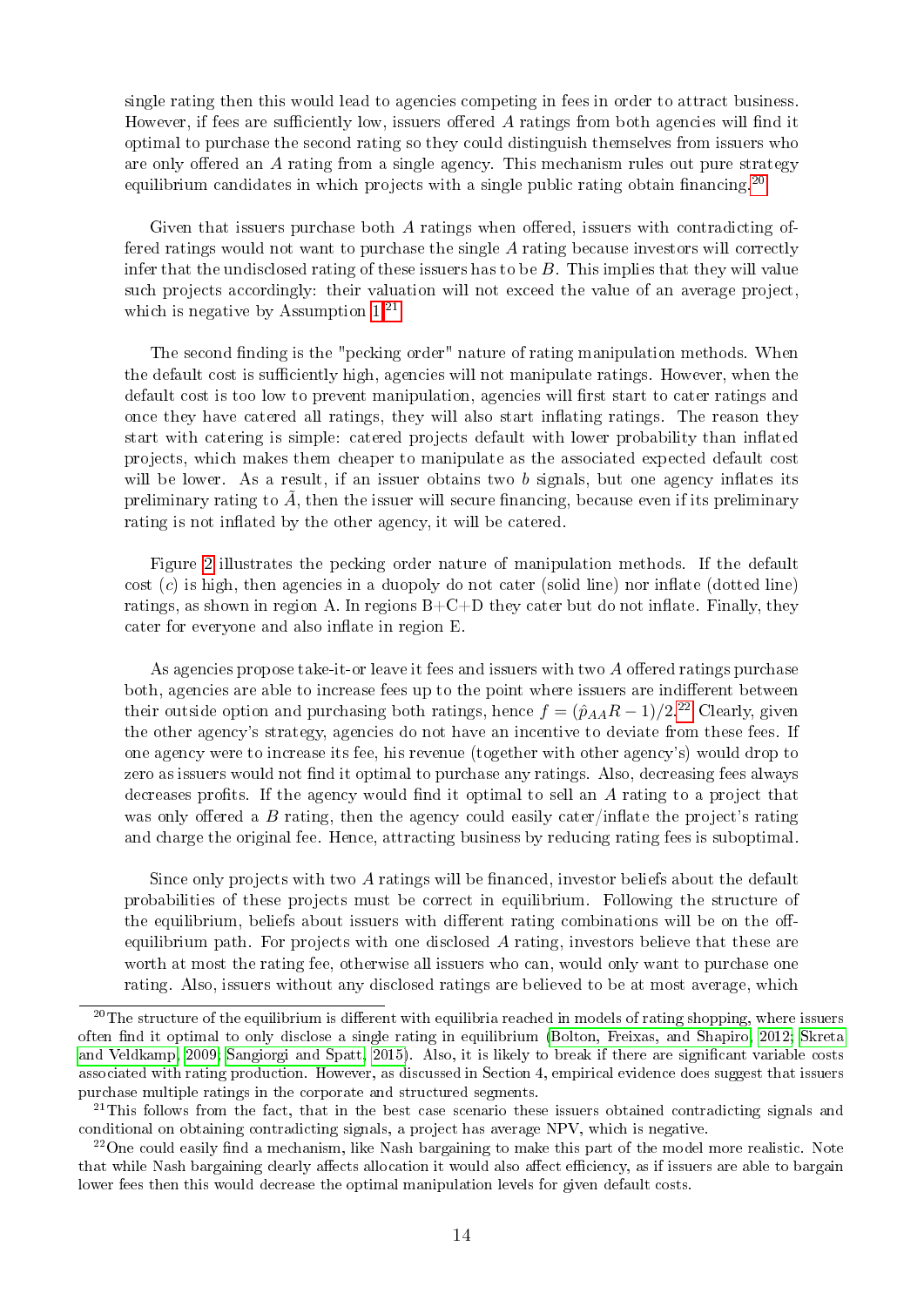<span id="page-14-0"></span>

Figure 2: Equilibrium manipulation levels as a function of c. Vertical lines indicate the ranges of the default cost that correspond to the parameter regions in Lemma [1](#page-9-4) and [2.](#page-12-2) In regions  $A+B$  a monopolist does not inflate ratings, while in regions  $C+D+E$  it does. Agencies in a duopoly do not cater nor inflate ratings in region A, they cater in regions  $B+C+D$  and they also inflate in region E. Parameters are:  $R = 1.2$ ,  $\alpha = 0.05$ ,  $\pi_g = 0.5$ 

prevents their financing.

## 2.3 Comparing manipulation and rating standards of a monopoly and a duopoly.

How do the parameter regions of Lemma [1](#page-9-4) and [2](#page-12-2) relate? Figure [2](#page-14-0) shows an example, highlighting the amount of inflation and catering in a monopoly and duopoly. Vertical lines divide the default cost  $(c)$  into four regions. A monopoly does not inflate (dashed line) in regions  $A+B$ , while it does in regions  $C+D+E$ . Agencies in a duopoly do not manipulate in region A, cater (solid line) but do not inflate (dotted line) in regions  $B+C+D$  and both cater and inflate in region E.

In region B of Figure [2](#page-14-0) agencies in a duopoly cater ratings while a monopolist reports honestly, which implies that agencies in a duopoly may start manipulating ratings at higher cost levels. Below I state a sufficient condition for this result.

#### <span id="page-14-1"></span>Corollary 1

$$
p_A(0)R - 1 < (p_{AA}(0) - p_A(0))R \text{ is sufficient for } \frac{p_A(0)R - 1}{1 - p_B} < \frac{p_{AA}(0)R - 1}{2(1 - \pi_g)}
$$

See the proof in the Appendix. Corollary [1](#page-14-1) says that when the marginal value of the second honest rating exceeds the marginal value of the first honest rating then there will be a range of default costs, such that issuers in a duopoly will cater and a monopolist does not inflate ratings in equilibrium (region B in Figure [2\)](#page-14-0). Intuitively, when a second honest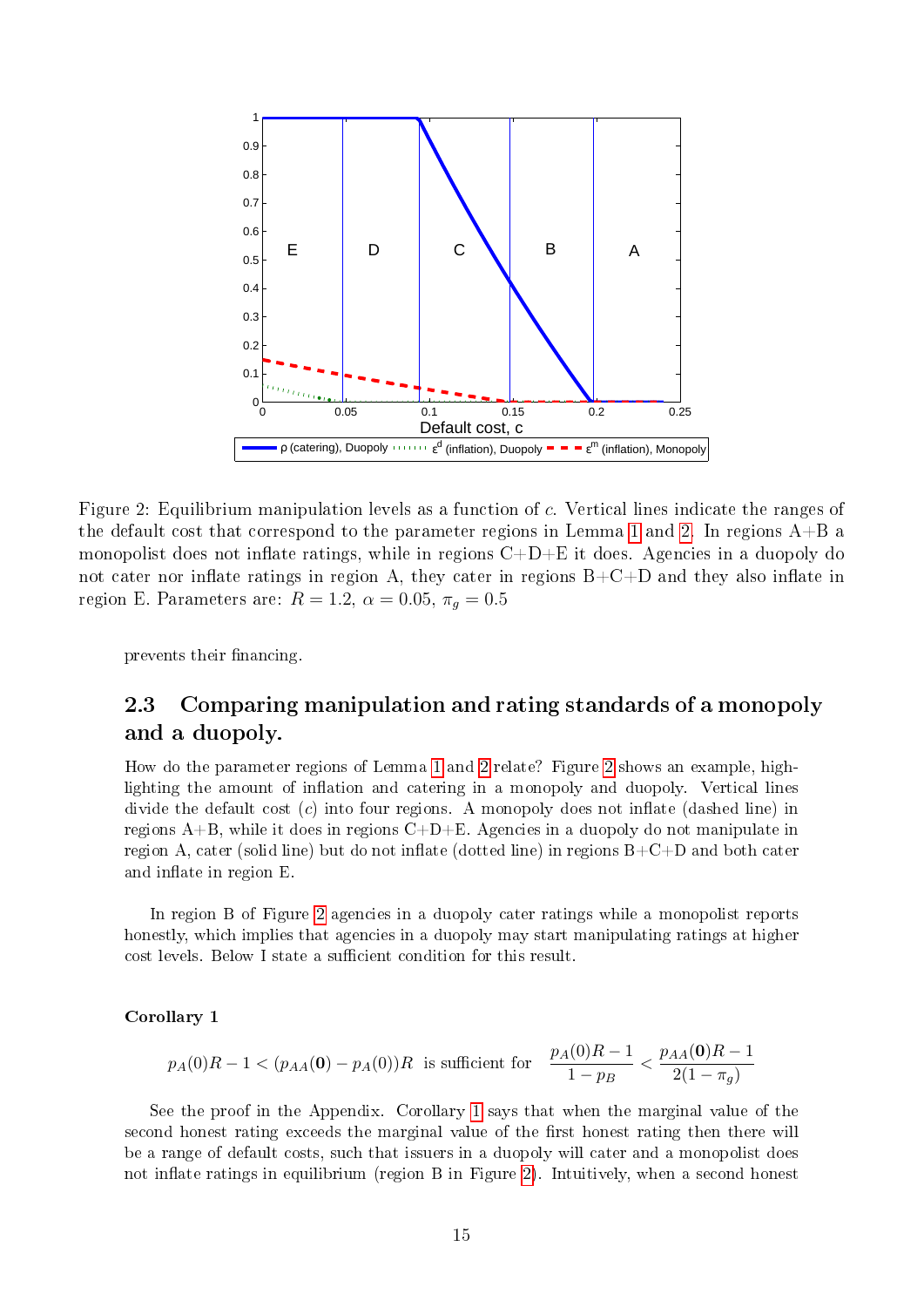opinion is highly valuable, agencies in a duopoly will start catering ratings at higher default cost levels. Also, catering is less harmful than inflating ratings in a monopoly since catered projects default with lower probability. The condition in Corollary [1](#page-14-1) is likely to be satisfied when signal noise  $\alpha$  is neither too low and neither too high, as the too extremes  $\alpha = 0$  ( $\alpha = 0.5$ ) imply  $p_{AA}(\mathbf{0}) = p_A(0) = 1$  ( $p_{AA}(\mathbf{0}) = p_A(0) = \pi_g$ ). With moderate signal noise investors are willing to pay a significant premium for a second  $\alpha$  signal as the probability that a bad project receives a single  $a$  signal is  $\alpha,$  but receiving two  $a$  signals is only  $\alpha^2.$ 

The next corollary relates inflation levels across market structures.

<span id="page-15-0"></span>Corollary 2 Let  $\epsilon^{mon}$  ( $\epsilon^{duo}$ ) denote equilibrium inflation levels in a monopoly (duopoly). Then  $\epsilon^{duo} \leq \epsilon^{mon}$ .

Corollary [2](#page-15-0) implies that there will always be a nonempty set of parameter values where a monopolist inflates ratings but agencies in a duopoly do not inflate. In terms of Figure [2,](#page-14-0) this implies that regions  $D+C$  have positive measure. As agencies in a duopoly only start inflating ratings once they cater for everyone, it is easy to show that inflation levels in a duopoly will always be lower than in a monopoly. Catering for everyone implies that all issuers who are inflated by at least one agency will automatically obtain a second  $A$  rating through catering. This makes inflation expensive for agencies as projects with two bad signals are likely to default.

Equilibrium rating standards are the result of the precision of the rating technology and equilibrium manipulation levels. I define rating standard as the difference between the  $NPV$ of a financed project and a randomly chosen project:

$$
RS^{mon} = (p_A(\epsilon^*) - \pi_g)R \quad \text{and} \quad RS^{duo} = (p_{AA}(\epsilon^*, \rho^*) - \pi_g)R,\tag{10}
$$

where  $RS^{mon}$  and  $RS^{duo}$  stand for rating standard in a monopoly and a duopoly, respectively. It is important to emphasize that rating standards in [\(10\)](#page-12-3) capture the quality of financed projects, not the total value of financed projects. This implies that efficiency may be decreasing in rating standards, if higher rating standards prevent the financing of not only many bad projects, but also many good projects.<sup>[23](#page-15-1)</sup>

<span id="page-15-2"></span>Corollary 3 Rating standards  $RS^{mon}$  and  $RS^{duo}$  are at least weakly

- $(i)$  increasing in the default cost, c.
- (ii) increasing in rating precision,  $1 \alpha$ .
- (iii) decreasing in good projects' return  $(R)$  if there is manipulation in equilibrium, otherwise it is strictly increasing.
- (iv) decreasing in the share of good projects  $(\pi_q)$  if there is manipulation in equilibrium.

When agencies find it optimal to manipulate ratings, rating standards are increasing in the default cost, as a higher default cost helps overcome the commitment problem of agencies. Of course, when agencies find it optimal to report ratings truthfully, increasing the default cost does not affect agency behavior.

Rating standards are directly related to the precision of the rating technology,  $(1 - \alpha)$ . When agencies report truthfully, a more precise signal leads to ratings that are more strongly correlated with project types, leading to increased standards. Interestingly, when agencies

<span id="page-15-1"></span> $^{23}$ For example, a technology that only assigns an A rating to good issuers with a total mass of zero will constitute the highest rating standard, but will also result in zero efficiency as only issuers with zero mass secure financing.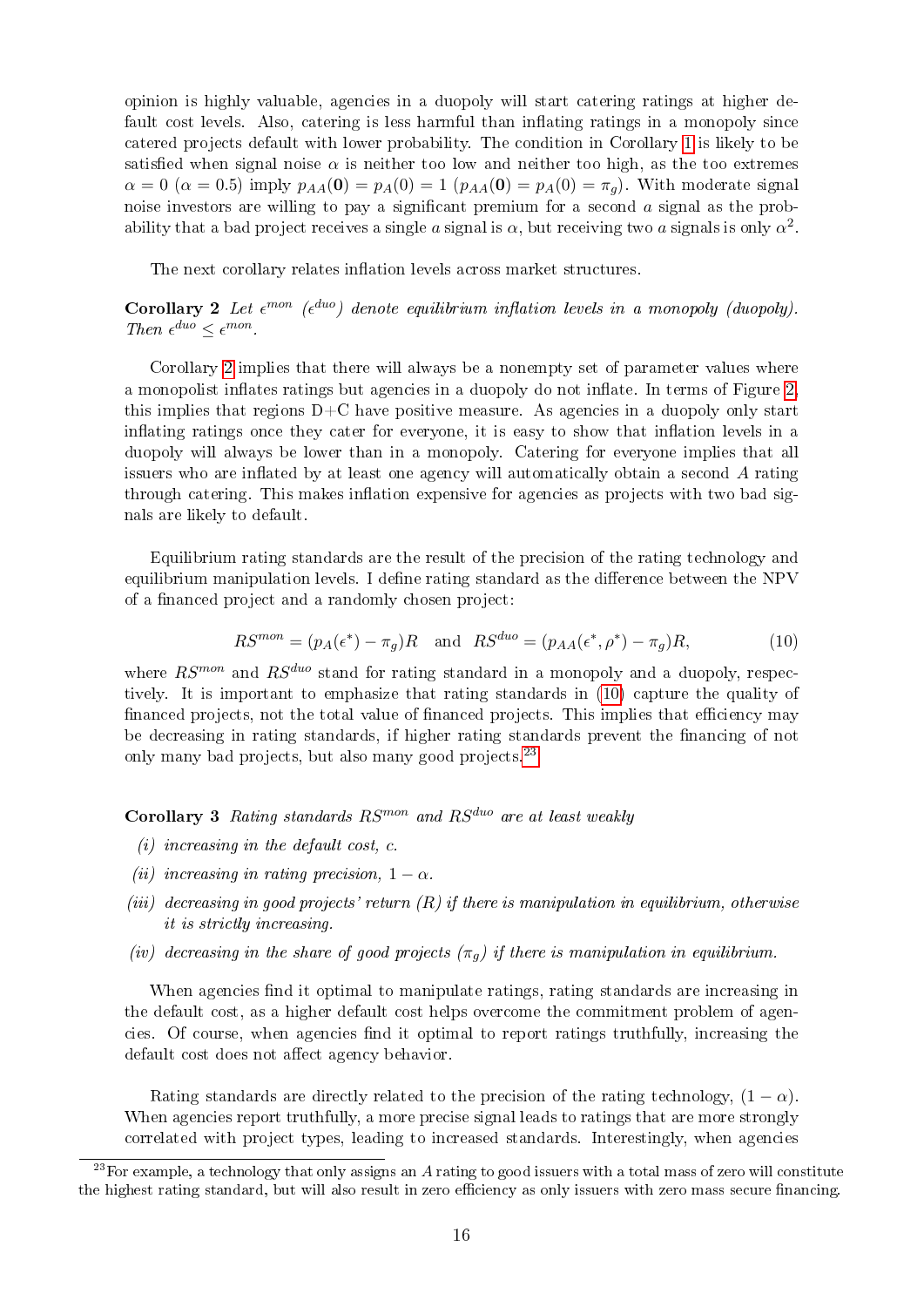find it optimal to manipulate ratings, a more precise technology still leads to higher rating standards, even though agencies react to higher precision by increasing manipulation levels, as A ratings become more valuable. The intuition is clear from [\(8\)](#page-9-3). The expected default cost associated with manipulated projects increases because agencies are more condent that projects obtaining bad signals will default. The only exception to this is when agencies in a duopoly find it optimal to cater but not inflate ratings. In this case, the marginal project being financed is the one with contradictory signals, which implies that their expected NPV does not depend on signal precision. Hence, in this case the effect of increased precision is exactly offset by the behavioral response of increased catering.

Increasing the payoff of good projects  $(R)$  has two effects. First, it mechanically increases rating standards as higher potential returns lead to higher stakes: information is more valuable. Second, agencies are more tempted to manipulate ratings due to the increased value of information. When agencies find it optimal not to manipulate, the former effect will dominate and rating standards will increase. However, when they are manipulating in equilibrium, the behavioral response outweighs the mechanical effect and rating standards will decrease. This latter result is somewhat surprising, as it suggests that when agencies face commitment problems, increasing the payoff of good projects decreases the value added of an A rating. From [\(8\)](#page-9-3) it is clear that the expected return  $p_A(\epsilon^*)R$  is held constant by the agency if  $R$  increases. However, the average project's payoff also increases leading to the depreciation of an A rating's value added.

Rating standards strongly depreciate when the share of good projects increases and agencies are already manipulating ratings. First, the benchmark increases as now a randomly chosen project will succeed with a higher probability. This leads to smaller rating standards. Second, agencies respond by increasing manipulation because if the share of good projects is higher the probability that a manipulated project will succeed is also higher, reducing the expected default cost. When agencies do not manipulate in equilibrium, higher share of good projects may increase or decrease rating standards depending on the level of the share of good projects and also on the precision of ratings. Intuitively, when the share of good projects is high, the potential increase in the success probability  $(p_A(0)-\pi_g$  and  $p_{AA}(0)-\pi_g$ will be lower, which will result in decreasing standards whenever the share of good projects increases. However, when the share of good projects is low, increasing their share significantly decreases issuers who are bad but obtain good signals, leading to higher standards. Also, when signals are highly precise, there is only little room to improve  $p_A(0)$  and  $p_{AA}(0)$ , while if signals are noisy, rating standards may improve as a result of an increase in the share of good projects.

The following corollary relates rating standards across market structures.

#### <span id="page-16-1"></span>Corollary 4 If

<span id="page-16-0"></span>
$$
2\pi_g - p_B - 1 > 0,\t\t(11)
$$

there always exists an interval for the default cost, c, such that  $RS^{mon} > RS^{duo}$ .

When agencies are not manipulating ratings, having an additional good signal always increases the probability that the given project is good. Hence, rating standards of the duopoly will always be higher in this case. However, when agencies manipulate ratings in equilibrium, surprisingly, the reverse could hold. For example, suppose that the monopoly inflates ratings while agencies in the duopoly cater (but do not inflate) ratings. Then

$$
RS^{mon} - RS^{duo} = 1 + c(1 - p_B) - [1 + 2c(1 - \pi_g)] \propto 2\pi_g - p_B - 1,
$$

implying that if the share of good projects  $(\pi_q)$  is sufficiently high, rating standards in a monopoly will be higher than rating standards in a duopoly. The condition [\(11\)](#page-16-0) has a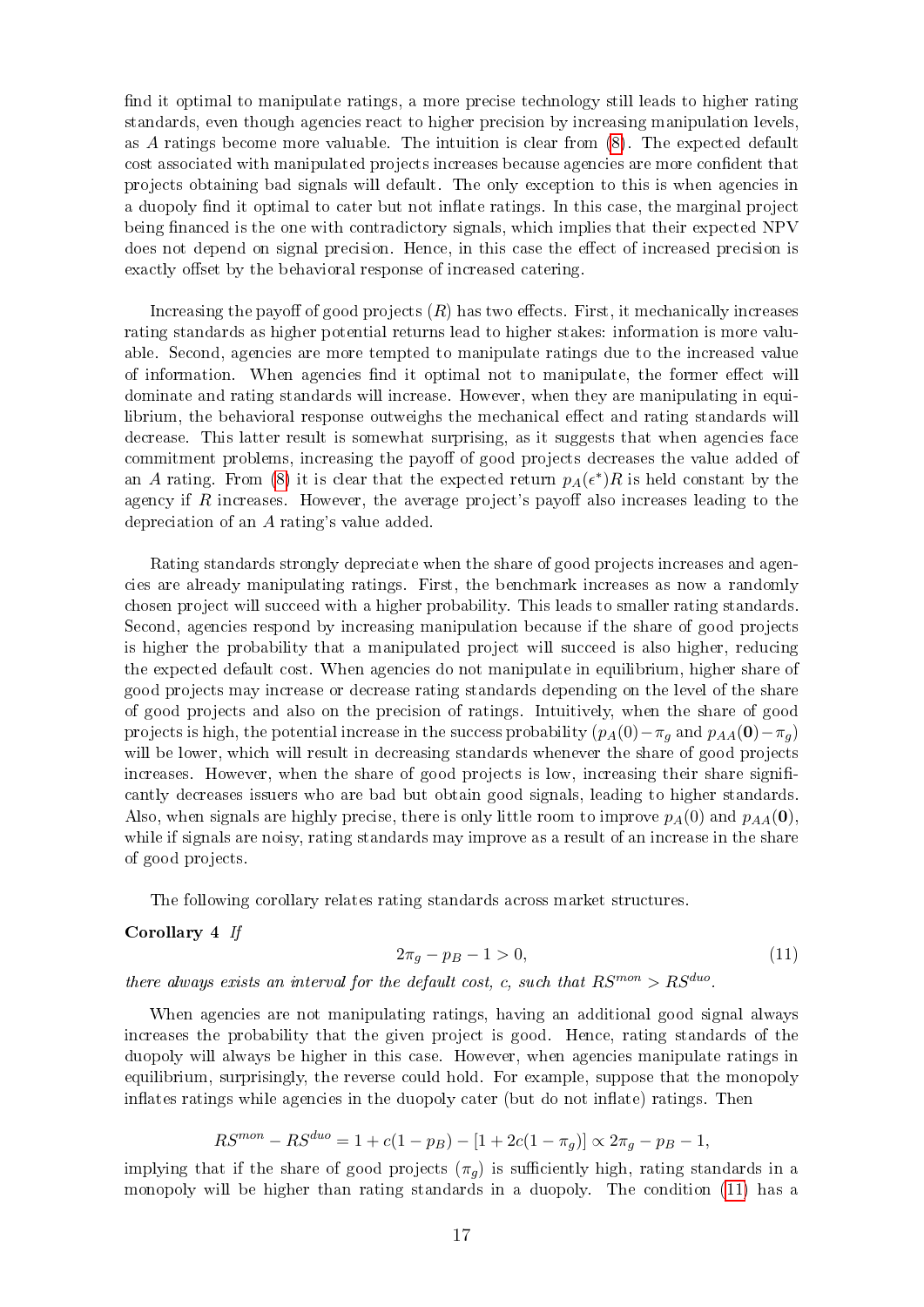straightforward interpretation: if the success probability of a catered project in a duopoly  $(\pi_q)$  is large relative to the success probability of an inflated project in a monopoly  $(p_B)$  then agencies in a duopoly will be more aggressive in catering ratings than a monopoly will be in inflating ratings. Note that a necessary condition for  $(11)$  to hold is that the majority of the projects must be good  $(\pi_g > 1/2)$ . Otherwise, agencies in a duopoly always produce higher rating standards.

Rating standards are often in the focus of empirical work, as they capture the quality of ratings. However, it must be emphasized, that they do not tell us everything about efficiency. since they stay silent about the quantity of financed projects.

## 3 Welfare

This section provides the welfare analysis. Below I will set some boundaries for the analysis by only focusing on the region of parameters that is of interest. Second, I introduce the welfare measure and show how it relates to rating standards. Third, I show how the welfare ranking of market structures depends on parameters. Finally, I provide some intuition about the main mechanisms that drive the welfare ranking result.

In order to keep the discussion on welfare simple, I will assume that the distribution of projects is such that it is never optimal to cater for all issuers.

#### <span id="page-17-0"></span>Assumption 4

<span id="page-17-1"></span>
$$
\mu_{aa}(p_{AA}(\mathbf{0})R-1)+2\mu_{ab}\bar{V}<0,
$$

which implies that if agencies were to cater for all issuers (but not inflate) then the expected NPV of a project with two A ratings would be negative. Hence, agencies in a duopoly would never find it optimal to inflate ratings, but they may find it optimal to cater with some  $\rho < 1$ .

Assumption [4](#page-17-0) implies that equilibrium behavior will always fall into regions  $A+B+C$  in Figure [2.](#page-14-0) I focus on these regions, because they highlight the different methods of rating manipulation across market structures (inflating in monopoly and catering in duopoly). Also, it simplies the comparison of welfare across market structures, as the number of possible monopoly-duopoly regime pairs is reduced to four, since the monopoly will either inflate ratings or report truthfully, and agencies in a duopoly will either cater ratings or report truthfully.

Assumption [4](#page-17-0) limits our attention to cases where there is meaningful disagreement among CRAs. This makes catering harmful, in the sense that it can diminish all gains from trade. Assumption [4](#page-17-0) is likely to be violated in the following cases. First, if information is highly precise and/or strongly correlated across agencies then the mass of issuers who have contradicting signals will be small ( $\mu_{ab} \approx 0$ ). Second, in settings where the average project has a payoff close to zero ( $\bar{V} \approx 0$ ), catering would not be very harmful for efficiency.

### 3.1 Welfare measure

Does the additional information available in a duopoly lead to improved welfare? To measure welfare I use the total NPV of financed projects, normalized by the total NPV of successful projects  $(\pi_g V_g)$ . I assume that the default cost paid by agencies is not considered waste,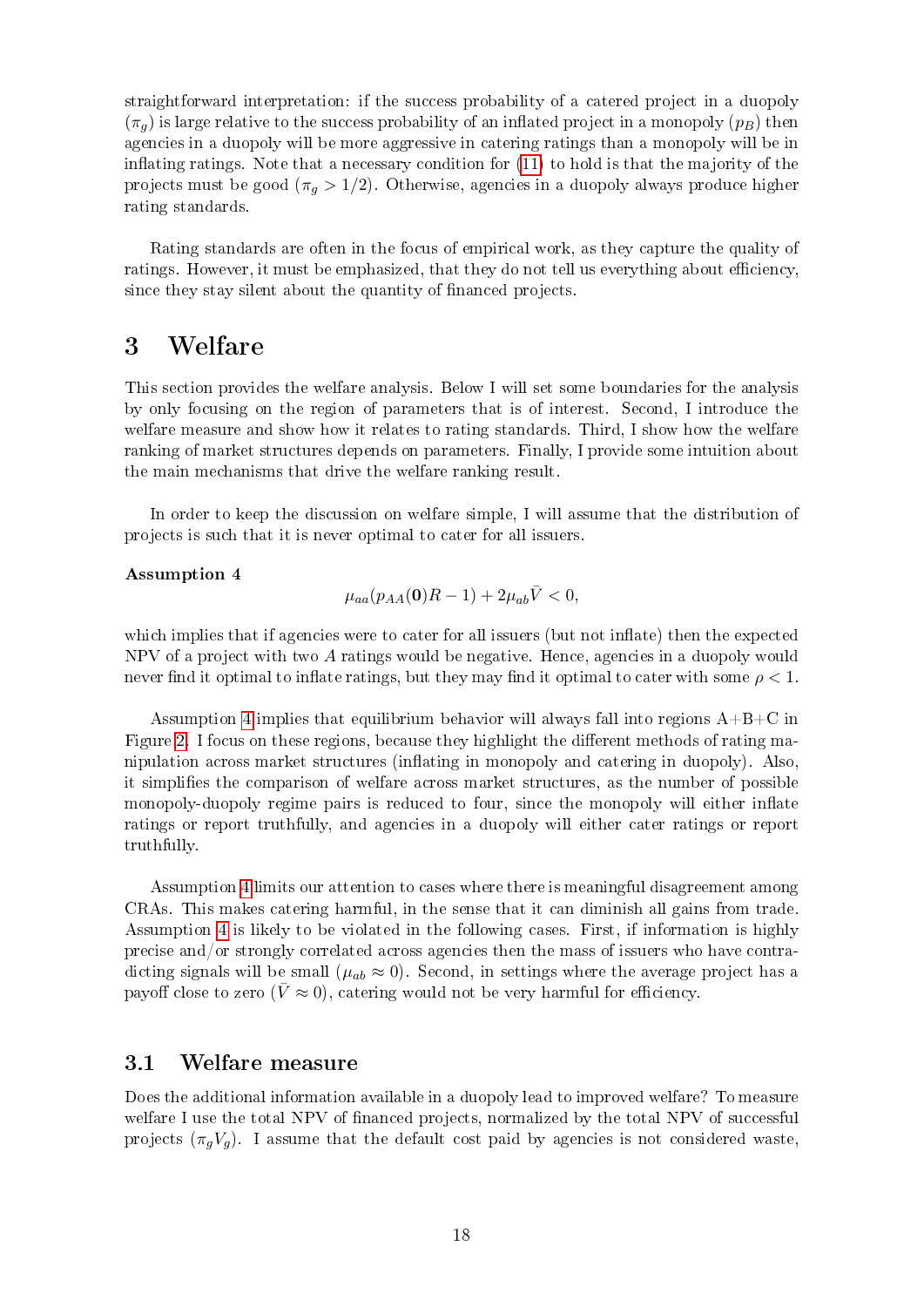| $s_1 \backslash s_2$ |                                               |                       |
|----------------------|-----------------------------------------------|-----------------------|
|                      | ${}^+\mu_{aa}(p_{AA}({\bf 0})\overline{R-1})$ | $\mu_{ab}$            |
|                      | $\mu_{ba}$ $\iota$                            | $\mu_{bb}(p_{BB}R-1)$ |

Table 1: Total NPV of projects with given signal combinations.

<span id="page-18-3"></span>but it is collected by a regulator that distributes it among risk neutral consumers, who have constant, unit, marginal utility for money.<sup>[24](#page-18-0)</sup> In case of a monopoly,

$$
W^{mon}(\epsilon^*) = \frac{(\mu_{aa} + \mu_{ab})(p_A(0)R - 1) + \epsilon^*(\mu_{bb} + \mu_{ba})(p_BR - 1)}{\pi_g V_g}
$$

and  $W^{duo}$  is analogous,

$$
W^{duo}(\rho^*) = \frac{\mu_{aa}(p_{AA}(\mathbf{0})R - 1) + \rho^* 2\mu_{ab} \bar{V}}{\pi_g V_g}.
$$

The welfare measures above clearly show that inflating and catering ratings adds projects with negative expected NPVs to the financed pool. Thus, both catering and inflation reduces welfare, as expected:

$$
\frac{\partial W^{mon}(\epsilon)}{\partial \epsilon} \propto p_B R - 1 < 0
$$
\n
$$
\frac{\partial W^{mon}(\rho)}{\partial \rho} \propto \bar{V} < 0
$$

where the second inequality hold by Assumption [1](#page-4-3) and the expected NPV of a project with one bad rating is always worse than average,  $p_B R - 1 < \bar{V} < 0$ .

Observe, that the welfare measures are directly related to rating standards.

$$
W^{mon}(\epsilon^*) = \frac{[\mu_{aa} + \mu_{ab} + \epsilon^* (\mu_{bb} + \mu_{ba})](p_A(\epsilon^*)R - 1)}{\pi_g V_g} = \frac{[\mu_{aa} + \mu_{ab} + \epsilon^* (\mu_{bb} + \mu_{ba})](RS^{mon} + \bar{V})}{\pi_g V_g} \quad (12)
$$

<span id="page-18-1"></span>
$$
W^{duo}(\rho^*) = \frac{[\mu_{aa} + \rho^* 2\mu_{ab}](p_{AA}(\rho^*)R - 1)}{\pi_g V_g} = \frac{[\mu_{aa} + \rho^* 2\mu_{ab}](RS^{duo} + \bar{V})}{\pi_g V_g}.
$$
 (13)

It is clear from equations  $(12)-(13)$  $(12)-(13)$  $(12)-(13)$  that welfare is the product of the quantity of financed projects (the terms in brackets) times the quality of nanced projects (the terms in parenthesis). While catering and inflating ratings always increases the quantity of financed projects, they also decrease rating standards, and the latter effect always dominates.<sup>[25](#page-18-2)</sup> The NPV of

<span id="page-18-0"></span> $24$ At the other extreme, one may assume that the default cost is complete waste. In that case welfare equals to the agency's profit, since other players earn zero profit in expectation. Furthermore, if the default cost paid by agencies would reduce welfare, that would only strengthen the result that a monopoly may lead to higher welfare. To illustrate this, consider a case when the same projects are financed irrespective of market structure. Then agencies in a duopoly would have to pay a total default cost individually that is equal to the default cost paid by the monopolist. Hence, if paying the default cost is welfare decreasing, then a monopoly would produce higher welfare, even if the same projects are financed.

<span id="page-18-2"></span> $^{25}$ This implies that in the current setup welfare will be monotone increasing in equilibrium rating standards within market structures.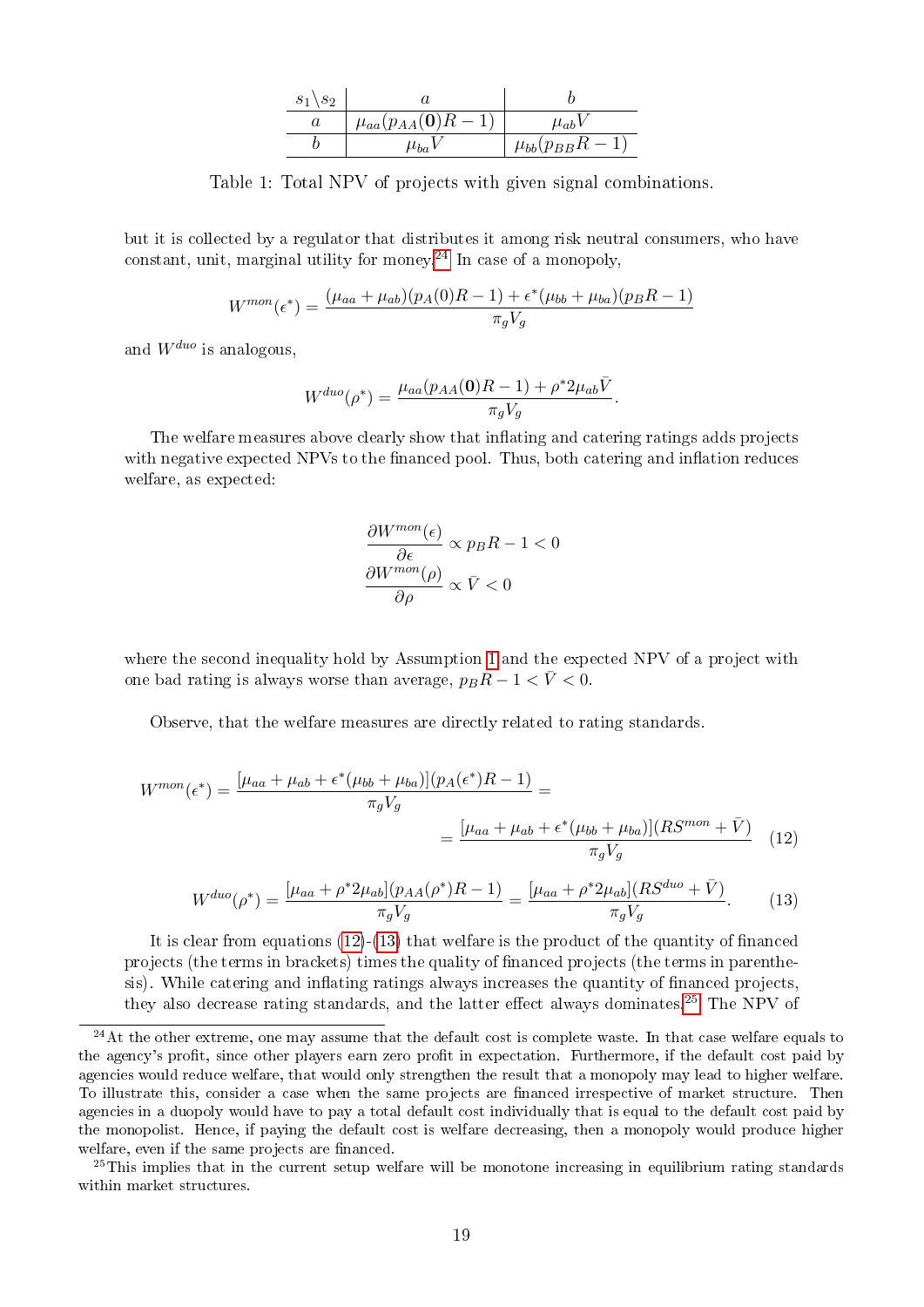the average project  $(\bar{V})$  enters the welfare measures because rating standards are defined as the difference between the value of a highly rated project and that of an average project. Hence, the welfare measures will be equal to zero, when rating standards decrease to the point where a highly rated project has zero NPV.[26](#page-19-0)

### 3.2 Comparing monopoly and duopoly welfare

In order to build some intuition for relating welfare across market structures, consider the total NPV of projects with given signals, as shown in Table [1.](#page-18-3) If agencies choose not to manipulate ratings then total NPV in a monopoly would be equal to the sum of the first row of Table [1,](#page-18-3) which includes those issuers that obtained an  $a$  signal from the first agency's rating technology. Introducing a second agency further differentiates these issuers and prevents the financing for a group of issuers with average expected NPV projects  $(\mu_{ab}\bar{V})$ . Clearly, as average NPV  $(\bar{V})$  is negative by Assumption [1,](#page-4-3) duopoly leads to higher welfare if there is no manipulation.

Furthermore, by Assumption [4](#page-17-0) catering only affects projects with mixed signals. Hence, catering always adds projects with average expected NPV. It follows that when agencies cater to every second project with mixed signals  $(\rho = 1/2)$  and a monopolist does not inflate ratings, welfare (and rating standards) will be equal across market structures. These observations are formally stated in the following lemma.

#### <span id="page-19-1"></span>Lemma 3

(i) 
$$
W^{duo}(0) > W^{mon}(0)
$$
  
(ii)  $W^{duo}(1/2) = W^{mon}(0)$ 

While it is easy to prove the statements in Lemma [3,](#page-19-1) part (i) is not a trivial result. Recall, that under a duopoly issuers need to obtain  $A$  ratings from both agencies, which reduces the mass of issuers who are able to market their assets in equilibrium.<sup>[27](#page-19-2)</sup> However, this is outweighed by the higher expected NPV of sold projects in a duopoly.[28](#page-19-3)

Below I state the main welfare result of the paper.

<span id="page-19-4"></span>**Proposition 1 (Comparing monopoly and duopoly welfare)** If Assumption [4](#page-17-0) holds and agencies provide ratings in equilibrium under both market structures then

(i)  $W^{mon}(\epsilon^*) > W^{duo}(\rho^*)$  if  $\pi_g > \pi_g(\alpha, V_g, c)$  and  $c < \bar{c}(\alpha, \pi_g, V_g)$ .

(ii) Otherwise 
$$
W^{duo}(\rho^*) \geq W^{mon}(\epsilon^*),
$$

where  $\bar{\pi}_q(\alpha, V_q, c)$  and  $\bar{c}(\alpha, \pi_q, V_q)$  are functions given in the Appendix.

<span id="page-19-3"></span><sup>28</sup>One can think of this problem in terms of hypothesis testing. Suppose the rating technology works as follows. The null hypothesis is the project being good while the alternative is that the project is bad. Agencies can commit type I errors by giving "B" ratings for a good project and type II errors by giving "A" ratings for a bad project. In this framework moving from a monopoly to a duopoly implies that type I errors will *increase* from  $\pi_q \alpha$  to  $\pi_q\alpha(2-\alpha)$  (recall that good projects with mixed signals will not be financed) while type II errors will decrease from  $(1 - \pi_g)\alpha$  to  $(1 - \pi_g)\alpha^2$ . Also note that I am implicitly assuming that signal errors are symmetric, e.g. agencies in reality might prefer signals which commit relatively less type I errors and more type II errors. If so, moving to a duopoly would imply greater welfare gains.

<span id="page-19-0"></span><sup>&</sup>lt;sup>26</sup>Note that in order to ease notation,  $p_{AA}()$  only has equilibrium catering,  $\rho^*$ , as its argument, since from Assumption [4](#page-17-0) it follows that  $\epsilon^* = 0$  in a duopoly and also the amount of catering is symmetric.

<span id="page-19-2"></span> $27E.g.$  assuming that with three agencies only projects with three A ratings get financed, efficiency would decrease by moving from a single agency to three agencies if signal noise  $\alpha$  is sufficiently low and the share of good projects  $\pi_q$  is sufficiently high.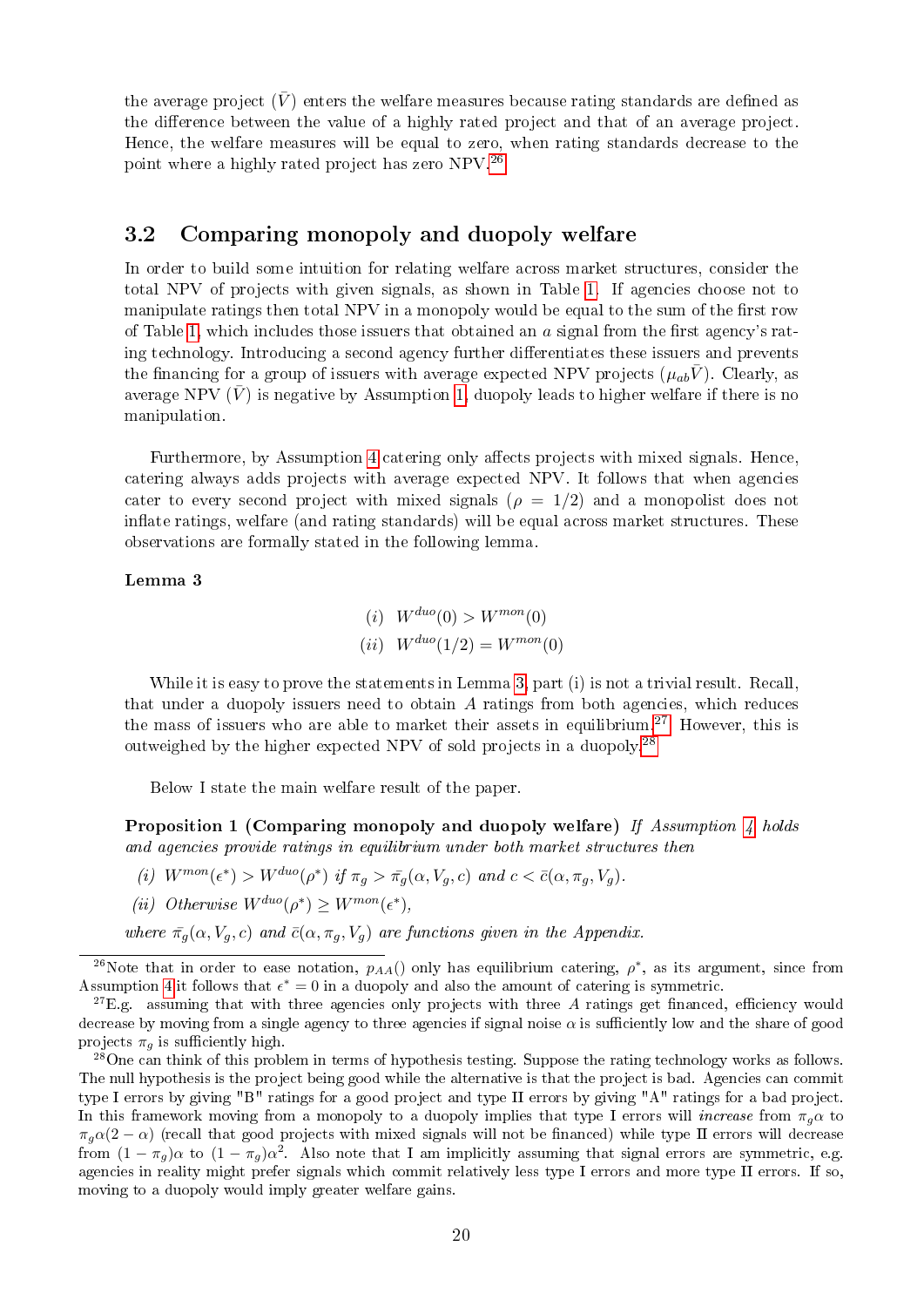<span id="page-20-1"></span>

Figure 3: Welfare ranking. The solid lines divide the parameter space into regions A,B and C, which correspond to the regions of Figure [2.](#page-14-0) In regions  $A+B$  the monopolist does not inflate ratings ( $\epsilon^* = 0$ ), while in region C it does ( $\epsilon^* > 0$ ), as stated in Lemma [1.](#page-9-4) In region A agencies in a duopoly do not cater ratings ( $\rho^* = 0$ ), while in regions B+C they do cater ( $\rho^* > 0$ ), as stated in Lemma [2.](#page-12-2) Along the dashed line welfare is equal in a monopoly and duopoly, above the dashed line a monopoly leads to higher welfare, while below the dashed line duopoly leads to higher welfare. In region B the dashed line corresponds to the inverse of function  $\bar{c}(\cdot)$  and in region C it corressponds to the function  $\pi_g(\cdot)$ , both introduced in Proposition [1.](#page-19-4) The share of good projects  $(\pi_g)$  is bounded by above by Assumption [4.](#page-17-0) Other parameters are:  $R = 1.06$ .

Proposition [1](#page-19-4) provides the conditions for the welfare ranking of a monopoly and a duopoly. A monopoly produces higher welfare if the share of good projects is sufficiently high and the cost of default is sufficiently low, otherwise a duopoly always leads to higher welfare.

What are the important mechanisms behind Proposition [1?](#page-19-4) First, in a duopoly there is more information available, since signal errors are independent across agencies. This increases the maximum potential welfare. Financing only those issuers who obtain good signals from both agencies limits the mass of financed projects, however, it leads to higher welfare through increased rating standards, as the projects that are sorted out by the second signal carry negative expected NPV.

Second, increasing the number of agencies has a clear positive effect, as it decreases fees relative to the default cost, which helps overcome the commitment problem agencies face. Intuitively, lower rating fees decrease the temptation to manipulate ratings. In order to illustrate this result, consider the no noise limit, when  $\alpha \to 0$ . This is an interesting limit. because it keeps the available information constant across market structures (perfect information) and also holds constant the method of manipulation, as manipulated projects will certainly be bad projects. In this limit a monopolist would not inflate ratings if  $c > V_q$ , as its rating fee converges to the NPV of a good project  $(V_g)$  and inflated projects default with probability  $(1 - p_B) \rightarrow 1$ , implying that the default cost (c) will be paid with certainty. On the other hand, agencies in a duopoly divide the fee revenue, which leads to a rating fee of  $V_g/2$ . Hence, they will only manipulate if  $c < V_g/2$ . Thus, a monopolist will always start inflating at higher default costs and will lead to (weakly) lower welfare in the no noise limit.<sup>[29](#page-20-0)</sup>

<span id="page-20-0"></span> $^{29}$ Alternatively, one can also isolate the effect of market structure by analyzing the welfare implications of the merger of two agencies. This also keeps both the available information and manipulation methods constant as the merged agency can condition its manipulation strategy on both signals. See the subsection on a merger below.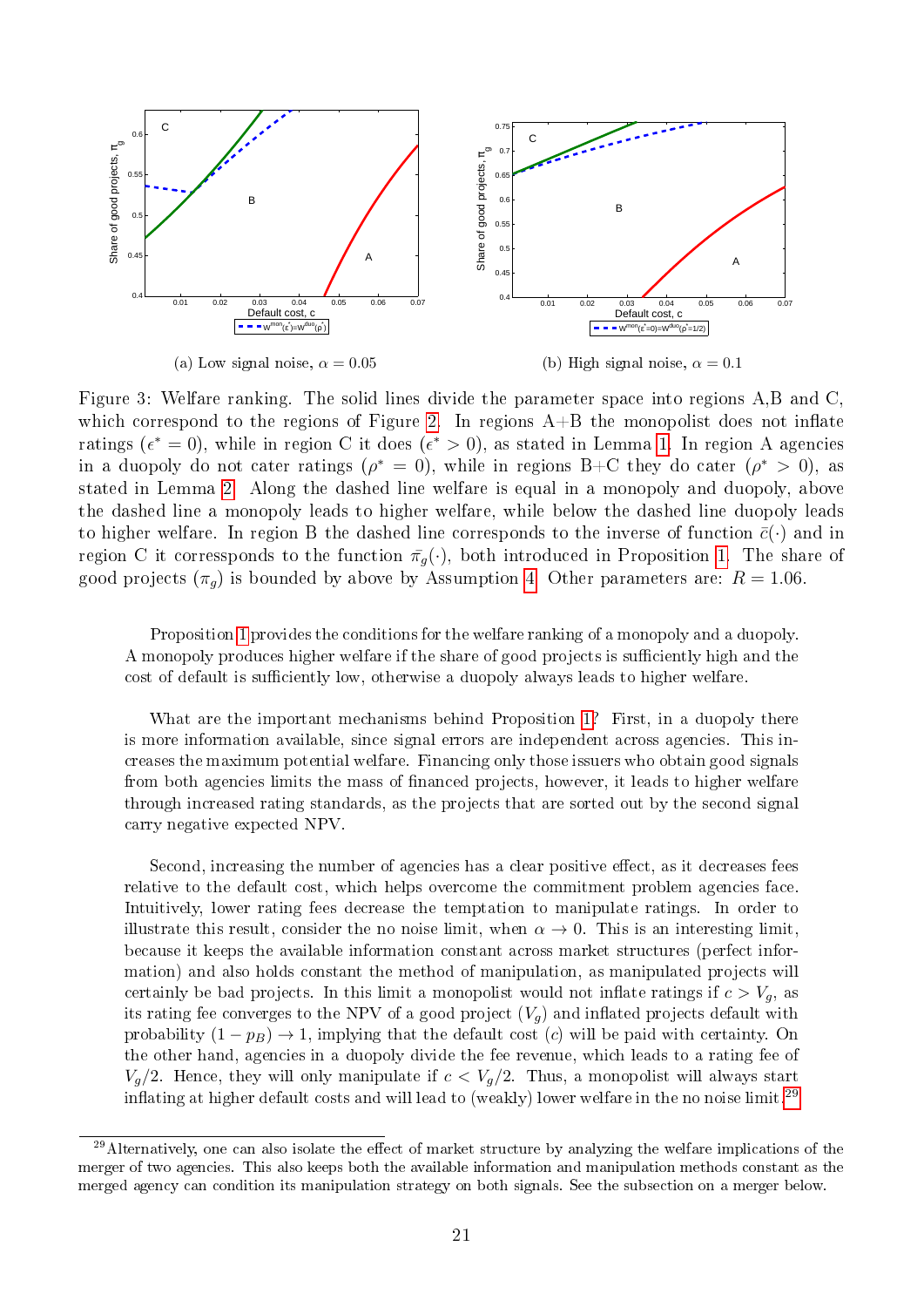Third, moving to a duopoly also changes the optimal method of rating manipulation. Since agencies in a duopoly can selectively manipulate ratings by cherry picking the relatively better ones through catering, they are more aggressive in manipulating ratings. This effect may be so strong that it outweighs the positive effects of added information and market structure. This will be likely to happen, when incentive problems arise due to low default costs and the share of good projects is high, as these conditions make catering very attractive to agencies.

Figure [3](#page-20-1) illustrates the results of Proposition [1.](#page-19-4) The solid lines divide the parameter space into regions A,B and C, which correspond to the respective regions of Figure [2.](#page-14-0) In each panel, welfare in a monopoly and duopoly coincide along the dashed line. Welfare in a monopoly is higher if parameters fall above the dashed line and higher in a duopoly if parameters fall below the dashed line. In region A (when the default cost is high and the share of good projects is low) agencies do not manipulate ratings, regardless of market structure. In region B agencies in a duopoly find it optimal to cater ratings but a monopolist does not inflate ratings. This implies that the dashed line in region B corresponds to the set of parameters, which induced agencies in a duopoly to cater every second project  $(\rho^* = 1/2)$ , as this will lead to equal welfare if a monopolist does not inflate, as stated in Lemma [3.](#page-19-1)

In region C, when incentive problems are the worst due to low default cost and the high share of good projects, agencies in a duopoly cater ratings and a monopolist inflates ratings. On the left panel of Figure [3](#page-20-1) the dashed line in region C highlights the parameter values, where welfare measures of the monopoly and duopoly coincide when a monopolist inflates with  $\epsilon^* > 0$  and agencies in a duopoly cater with  $\rho^* > 1/2$ .

The dashed lines in Figure [3](#page-20-1) correspond to the functions  $\bar{\pi}_g(\alpha, V_g, c)$  and  $\bar{c}(\alpha, \pi_g, V_g)$ introduced in Proposition [1.](#page-19-4) The function  $\bar{c}(\alpha, \pi_g, V_g)$  is the dashed line in region B (inverted) while  $\bar{\pi}_q(\alpha, V_q, c)$  is the dashed line in region C, holding signal noise and the payoff of good projects fixed. Observe, that in the right panel, when signal noise is relatively high, welfare measures only cross once along the default cost, c, when agencies in a duopoly cater with  $\rho^* = 1/2$ . This follows from the fact, that catering is more harmful, since high signal noise leads to frequent disagreements among agencies, which provides ample opportunity to cater ratings.

#### 3.2.1 Comparative statics on the ex-ante share of good projects

The ex-ante share of good projects  $(\pi_q)$  has a decisive role in the welfare result. In order to build some intuition for this, observe that welfare measures are directly related to equilibrium agency fees. Assume that parameters fall in region C of Figure [2,](#page-14-0) where agencies always manipulate ratings in equilibrium ( $\epsilon^* > 0$  in a monopoly and  $\rho^* > 0$  in duopoly). This implies that the value of financed projects will satisfy

<span id="page-21-0"></span>
$$
p_A(\epsilon^*)R - 1 = f^{mon} = c(1 - p_B) = cPr[\theta_j = b|s_{1j} = b]
$$
\n(14)

$$
p_{AA}(\rho^*)R - 1 = 2f^{duo} = 2c(1 - \pi_g) = c2Pr[\theta_j = b|s_{1j} = a, s_{2j} = b],
$$
 (15)

where  $f^{mon}$  ( $f^{duo}$ ) is the equilibrium rating fee in a monopoly (duopoly) and comparing with  $(12)-(13)$  $(12)-(13)$  $(12)-(13)$  it is clear that welfare is proportional to these measures. Intuitively, the rating fee is a good proxy for welfare because the total rating fees paid by an issuer is equal to the expected NPV of a financed project in equilibrium. This is shown by the first equalities in [\(14\)](#page-21-0) and [\(15\)](#page-21-0). Second, if agencies manipulate ratings in equilibrium rating fees must be equal to the expected default cost of a manipulated project, because this makes the agencies indifferent regarding the amount of manipulation. This is shown by the second equalities in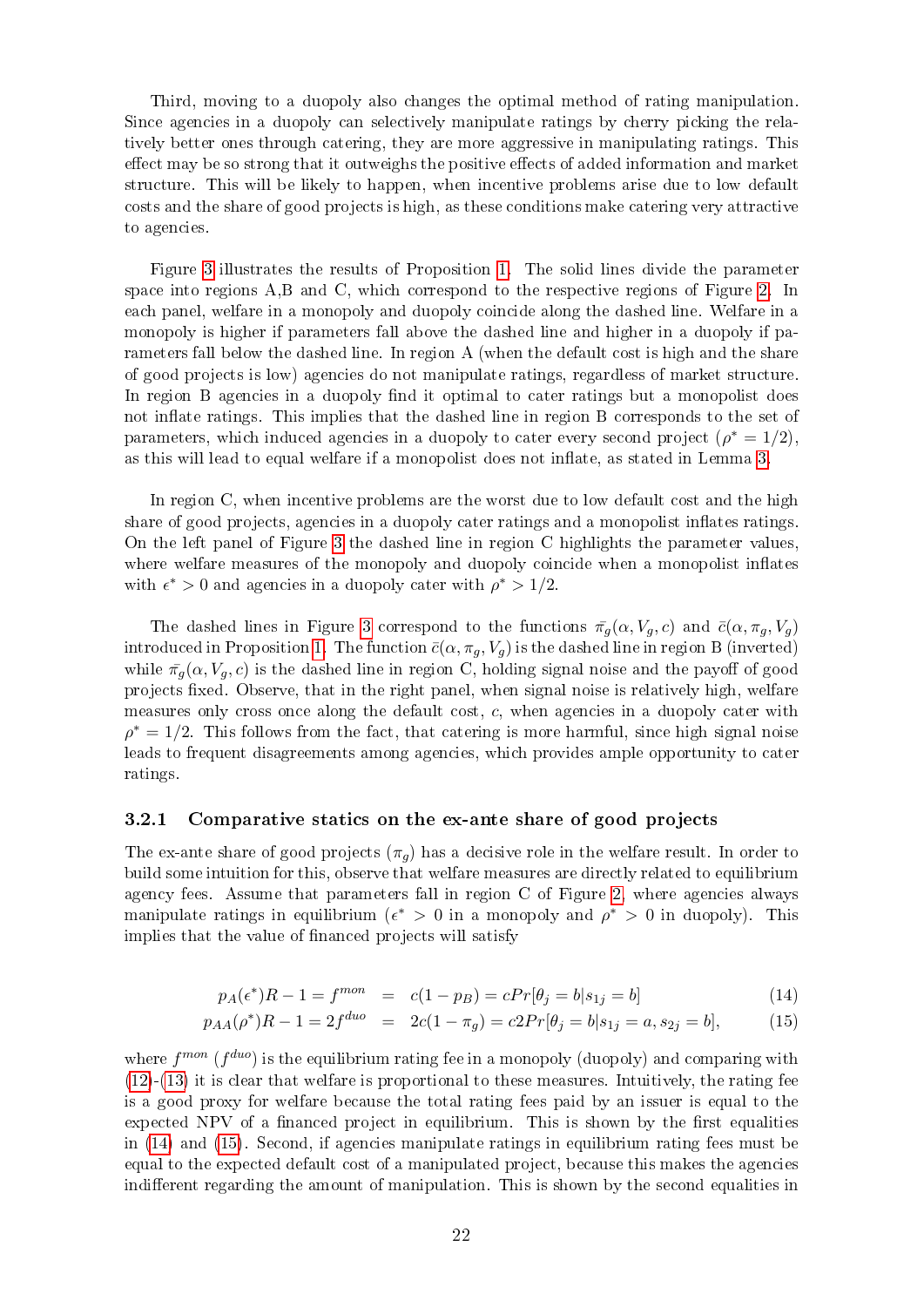[\(14\)](#page-21-0) and [\(15\)](#page-21-0).

Equations [\(14\)](#page-21-0) and [\(15\)](#page-21-0) imply that fees will be the product of the default cost parameter  $c$  and the conditional probabilities of the manipulated projects being bad. If the given conditional probability is high then manipulation will be low (implying larger fees and welfare), as agencies want to avoid paying the expected cost associated with the increased likelihood of defaults.

Figure [4](#page-23-0) shows the conditional default probabilities in  $(14)-(15)$  $(14)-(15)$  $(14)-(15)$  as a function of the share of good projects,  $\pi_q$ , for two levels of signal noise. The solid line shows twice the probability of a catered project defaulting, which is the relevant measure for expected default cost as agencies in a duopoly split the fee revenue equally. As  $\pi_q$  increases, the probability that a catered issuer is bad is linearly decreasing, inducing agencies in a duopoly to gradually increase catering. The dotted line shows the conditional default probability of a project that has one b signal. If the share of good projects  $(\pi_q)$  is low, then the curve is almost flat, as it is likely that projects receiving b signals will, in fact, default. However, for high levels of  $\pi_q$ the probability will decrease at a faster pace, as it becomes likely that the signal is wrong, since most projects are ex ante good. For a precise signal, like on the left panel of Figure [4](#page-23-0) this will only happen when there are very few bad projects.

This asymmetry will lead to an interval where the relative default probability of an in flated project will be large compared to the default probability of a catered project (this can be seen on the left panel in Figure [4](#page-23-0) when  $\pi_q > \approx 0.5$ ). The two panels highlight that this can happen when signal noise ( $\alpha$ ) is low and the share of good projects ( $\pi_q$ ) is high.<sup>[30](#page-22-0)</sup>

The reason this asymmetry emerges follows from the assumption that signal errors are independent of the true type of the project. In principal, agencies could calibrate their rating technologies so that the probability of committing false positive errors (classifying good projects as bad) is dierent from committing false negative errors (classifying bad projects as good). Intuitively, when there are only very few good projects, agencies might prefer a technology that only commits false positive errors, as this way the financed pool, though small, has better quality. I relax this assumption in a companion paper, [Farkas](#page-29-9) [\(2016\)](#page-29-9).

Figure [5](#page-25-0) provides numerical examples. Vertical lines divide parameters to regions A,B and C, which correspond to the regions introduced in Figure [2.](#page-14-0) In panel (a) the share of good projects is relatively low and, as discussed above, this will imply that duopoly welfare (solid line) will always be higher than monopoly welfare (dashed line). Panel (b) shows an example when the share of good projects is high and the return on good projects is low, similarly to low risk assets. In this case, agencies in a duopoly start to cater at very high default cost levels, implying that when catering exceeds  $1/2$ ,  $3\frac{1}{1}$  a monopoly will always produce higher welfare.

Finally, observe, that for high default costs a duopoly may substantially dominate a monopoly, even if there is significant amount of catering. This suggests that the presence of catering by itself is not a sufficient condition to support a monopolistic market structure.

<span id="page-22-0"></span><sup>&</sup>lt;sup>30</sup>It is easy to show that when  $\alpha > 1/3$  then  $2Pr[\theta_i = b | s_{1i} = a, s_{2i} = b] > Pr[\theta_i = b | s_{1i} = b]$  always, implying that signal noise has to be sufficiently small for a monopoly to produce higher welfare.

<span id="page-22-1"></span><sup>&</sup>lt;sup>31</sup>As stated in Lemma [3,](#page-19-1) when  $\rho = 1/2$  and a monopolist does not inflate ratings, welfare will be equal across market structures.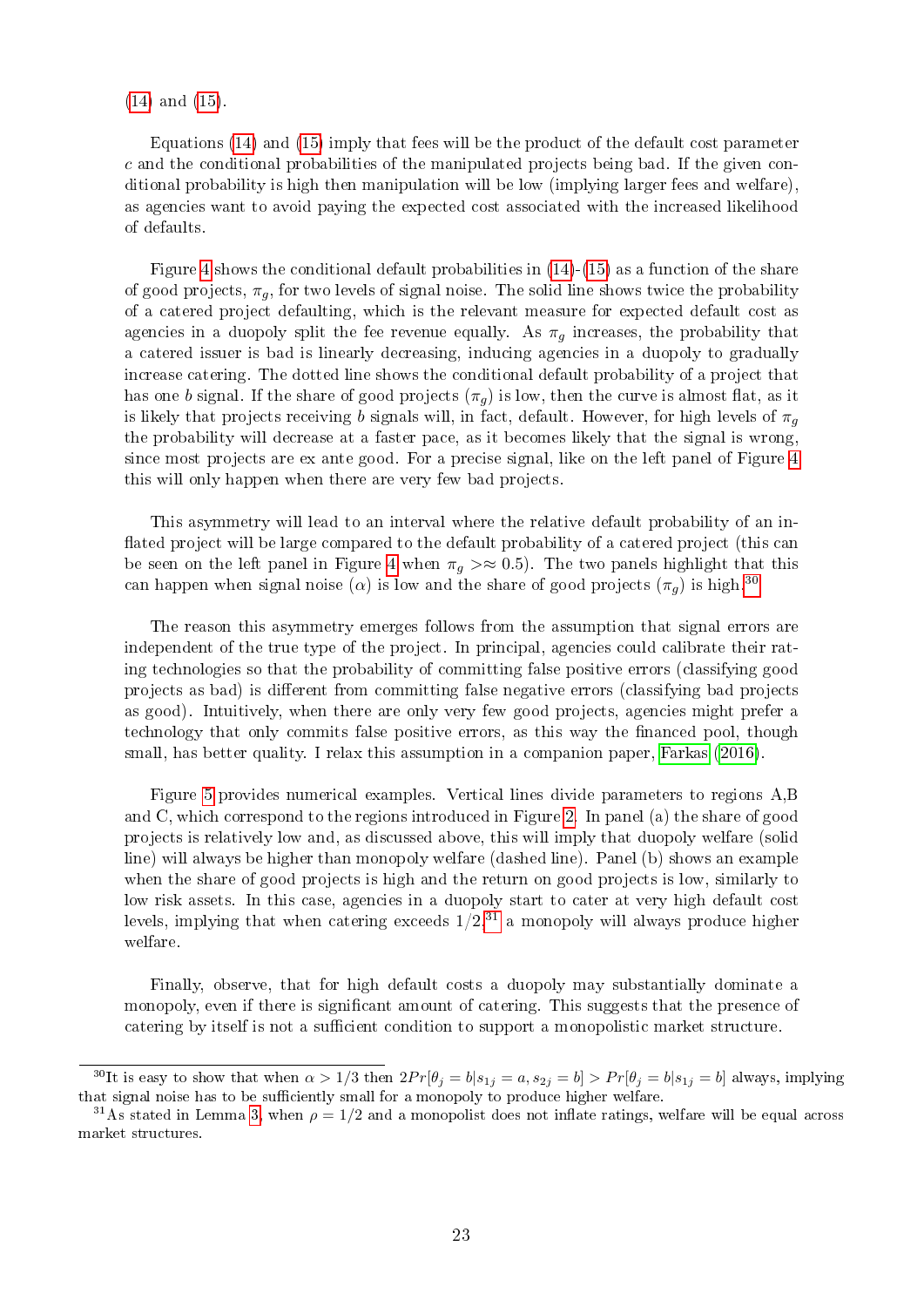<span id="page-23-0"></span>

Figure 4: Conditional probabilities of default given signals as a function of the share of good projects,  $\pi_q$ . The left panel shows the case when signal noise is relatively low ( $\alpha = 5\%$ ), while the right panel shows the case when signal noise is relatively high ( $\alpha = 35\%$ ).

#### 3.2.2 Isolating the effect of market structure and information

In order to isolate the effect of market structure and information, I analyze the welfare implications of a merger of two rating agencies. Analyzing a merger isolates the effect of market structure when comparing the merged agency with a duopoly (since information is held constant), but also isolates the effect of an additional signal when comparing the merged agency with the monopolist (since both operate as monopolists).

The merged agency will observe both signals, keeping the amount of information constant before and after the merger. Similarly, a merged agency may condition its manipulation method on both signals, which implies that manipulation methods are also held constant. In particular, if faced by commitment problems, a merged agency will find it optimal to first assign  $A$  ratings to issuers with mixed signals, just like agencies in a duopoly start by catering ratings.

Formally, the merged agency's objective is

<span id="page-23-1"></span>
$$
\tilde{\rho}^* = \arg \max_{\tilde{\rho}} \mu_{aa}[\tilde{f} - c(1 - p_{AA}(\mathbf{0}))] + \tilde{\rho}(\mu_{ba} + \mu_{ab})[\tilde{f} - c(1 - \pi_g)],
$$

where  $\tilde{\rho}$  is the probability of assigning an A rating to an issuer with mixed signals,  $\tilde{f}$  is the rating fee of the merged agency and by Assumption [4](#page-17-0) the merged agency will never want to inflate ratings.

Observe, that assigning a good rating to issuers with mixed signals  $(\tilde{\rho})$  has the same impact on welfare as catering  $(\rho)$ , since both methods guarantee financing of issuers with mixed signals. Hence, welfare in a merger may be defined using the welfare measure of the duopoly, as

$$
W^{merger}(\tilde{\rho}^*) = W^{duo}(\tilde{\rho}^*) = \frac{\mu_{aa}(p_{AA}(\mathbf{0})R - 1) + \tilde{\rho}^* 2\mu_{ab}\bar{V}}{\pi_g V_g}.
$$

The merged agency will find it optimal not to manipulate, if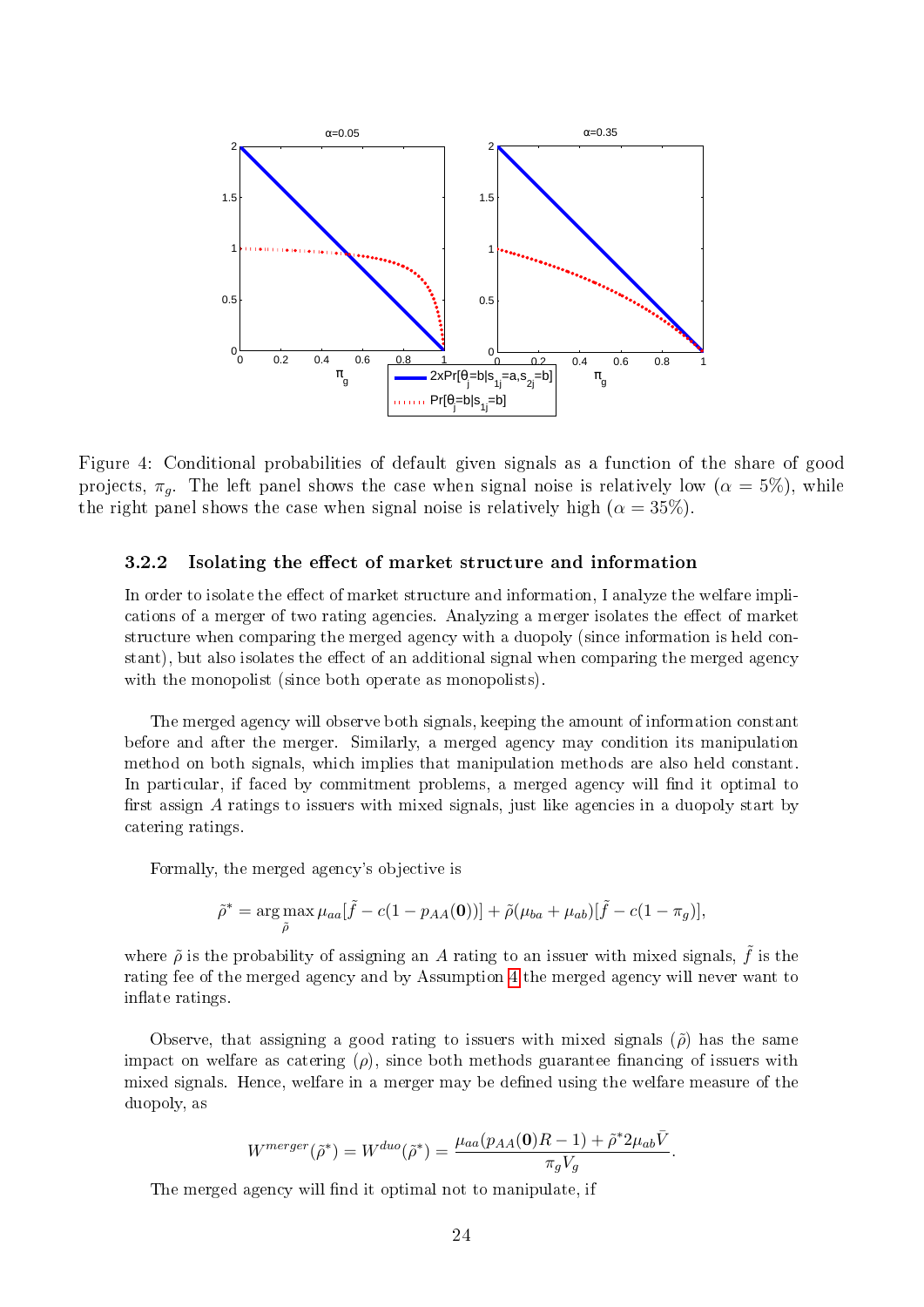$$
c > \frac{p_{AA}(\mathbf{0})R - 1}{1 - \pi_g},
$$

which, together with the condition for no catering in a duopoly stated in Lemma [2](#page-12-2) implies that the merged agency will require a default cost twice as large than agencies in a duopoly for truthful reporting. This directly follows from the fact that if there is no manipulation, the sum of the two rating fees in a duopoly will be the same as the rating fee after the merger.

The following proposition states the results.

<span id="page-24-0"></span>Proposition 2 (Welfare implications of a merger/added signal) (i) If the default  $cost$  is sufficiently high, then a merger does not affect welfare:

$$
W^{duo}(0) = W^{merger}(0) \quad \text{if} \quad c \ge \frac{p_{AA}(\mathbf{0})R - 1}{1 - \pi_g}
$$

(ii) If the default cost is sufficiently low, then a merger is welfare decreasing:

$$
W^{duo}(\rho^*) > W^{merger}(\tilde{\rho}^*) \quad \text{if} \quad c < \frac{p_{AA}(\mathbf{0})R - 1}{1 - \pi_g}
$$

(iii) If  $c \in [\underline{c}, \frac{p_A(0)R-1}{1-\pi}]$  $\frac{(0)R-1}{1-\pi_g}$ ) then

$$
W^{merger}(\tilde{\rho}^*) < W^{mon}(\epsilon^*), \quad where \quad \underline{c} < \frac{p_A(0)R - 1}{1 - \pi_g}
$$

Otherwise  $W^{merge}(\tilde{\rho}^*) \geq W^{mon}(\epsilon^*)$ .

The proofs are straightforward. When the default cost is sufficiently high to deter the merged agency from manipulation then a merger does not affect welfare as only those projects obtain financing in both cases who have two  $\alpha$  signals. However, if the merged agency finds it optimal to assign A ratings to some issuers with mixed signals then the merger is welfare decreasing, because either agencies in a duopoly do not cater ratings at all if

$$
\frac{p_{AA}(\mathbf{0})R - 1}{2(1 - \pi_g)} \le c < \frac{p_{AA}(\mathbf{0})R - 1}{1 - \pi_g} \tag{16}
$$

or cater less, as rating standards are always higher if agencies in a duopoly cater ratings

<span id="page-24-1"></span>
$$
p_{AA}(\rho^*) = \frac{2c(1 - \pi_g) + 1}{R} > \frac{c(1 - \pi_g) + 1}{R} = p_{AA}(\tilde{\rho}^*)
$$
\n(17)

The somewhat surprising result in Proposition [2](#page-24-0) is that moving from a (merged) monopoly to a duopoly may leave welfare unchanged if agencies do not have commitment problems in either market structures. Thus, the standard intuition, that a duopoly always leads to lower deadweight loss compared to a monopoly breaks down in the current setup. The fundamental source of inefficiency here is signal noise, which results in the financing of some bad projects and also prevents the financing of some good projects. Hence, welfare is only increasing with the quantity of financed good projects, while in the standard model welfare is generally increasing with quantity. If information is held fixed welfare cannot change beyond an upper bound by changing market structure, as both market structures use the information in the most efficient way (i.e. only allowing the financing of projects with two  $a$  signals).

Proposition [2](#page-24-0) also implies that a merger does not increase information rents. This is because agencies in a duopoly do not compete in fees, but extract all the gains from trade. However, if there were more than two agencies, there could be incentives to merge as more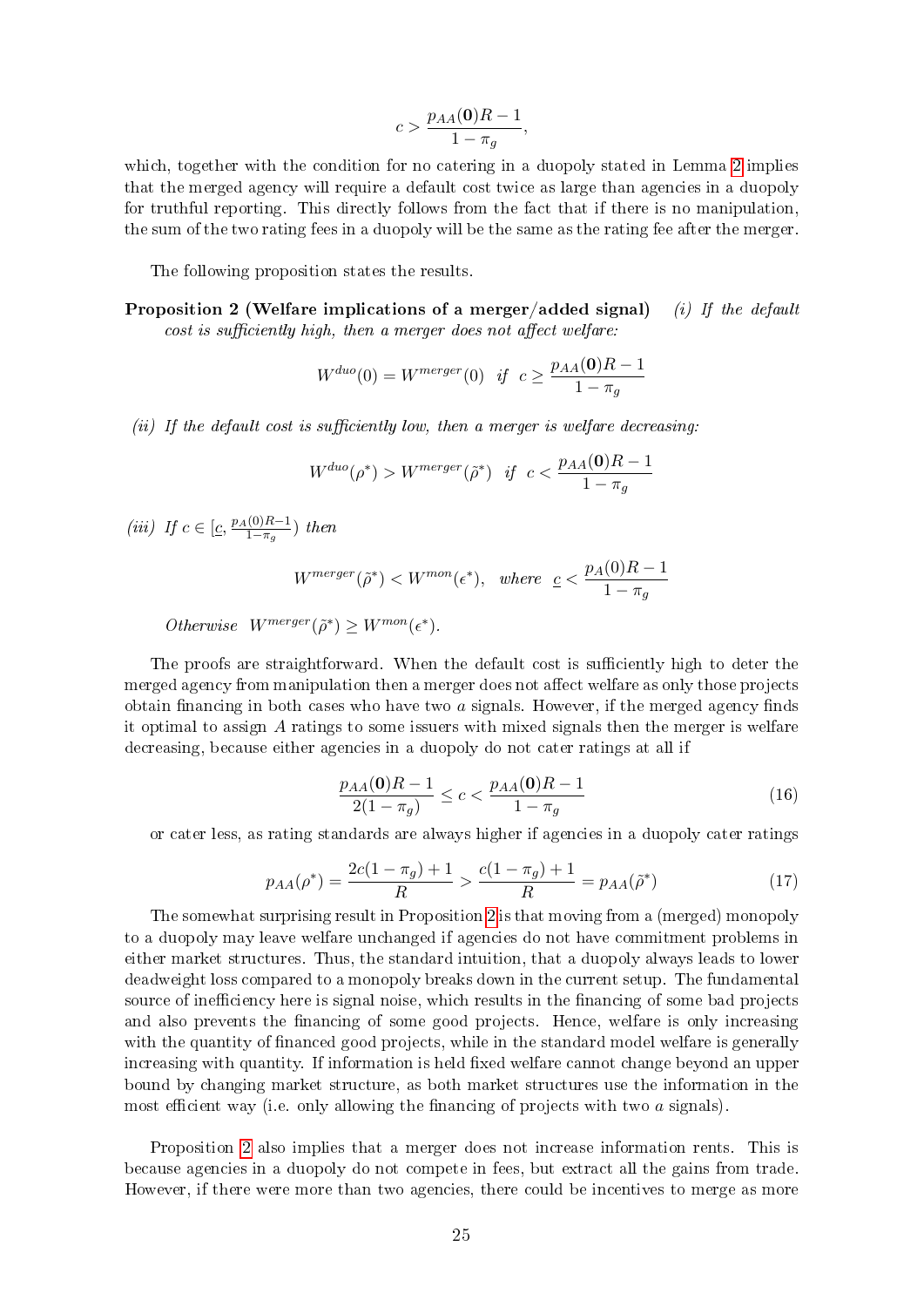<span id="page-25-0"></span>

Figure 5: Welfare and market structure. Vertical lines indicate parameter regions, corresponding to the regions introduced in Figure [2.](#page-14-0) Parameters are:  $\alpha = 0.05$  and  $V_g$  is set such that  $\mu_{aa}p_{aa}$  +  $2\mu_{ab}\bar{V} = -0.1$ . In panel (a)  $V_g = 0.17$ , in panel (b)  $V_g = 0.03$ .

agencies could lead to equilibria where agencies are forced to compete in rating fees.<sup>[32](#page-25-1)</sup> On the other hand, merging does have the benefit that default costs only have to paid by one agency after the merger.

The additional signal of the merged agency is only welfare improving compared to a monopoly if the default cost is sufficiently high. However, the additional signal also undermines commitment through two channels. First, it increases the value of its honest rating, which enables the agency to increase its fee. This makes rating manipulation more tempting. Second, the merged agency can now cater the ratings for issuers with mixed signals, that are better, on average, than issuers who's ratings may be considered for inflation in a monopoly. This decreases the expected default cost, due to the more sophisticated selection of manipulated projects.

Figure [5](#page-25-0) illustrates how welfare changes with the default cost in a monopoly (dashed line), a duopoly (solid line) and a merged agency (dash-dot line). As stated in Proposition [2,](#page-24-0) welfare after a merger is never greater than welfare in a duopoly. The point where a merged agency caters for every second issuer with mixed signals  $(\tilde{\rho}^* = 1/2)$  corresponds to the intersection of  $W^{merge}$  (dash-dot line) and  $W^{mon}$  (dashed line). Since at this default cost level the monopolist always finds it optimal not to inflate ratings ( $\epsilon^* = 0$ ), the welfare measures will always coincide at the corresponding default cost level. The value of  $c$  used in Proposition [2](#page-24-0) is zero on both panels of Figure [5.](#page-25-0)[33](#page-25-2)

## 4 Empirical Implications

Issuers always find it optimal to purchase both offered  $A$  ratings in equilibrium. Since investors are rational and the average issuer has a negative NPV project, issuers cannot shop

<span id="page-25-1"></span> $32$ This prediction is in line with the history of mergers in the ratings industry. [Becker and Milbourn](#page-29-0) [\(2011\)](#page-29-0) illustrates the multiple mergers that led to the appearance of Fitch. Also, S&P is a result of the 1941 merger between Standard Statistics and Poor's Publishing. On the other hand, the two dominant agencies led to a stable market structure in recent decades.

<span id="page-25-2"></span><sup>&</sup>lt;sup>33</sup>However, in some extreme cases, when the share of good projects  $(\pi_q)$  is very low, the welfare measures could intersect again for some default cost level close to (but still above) zero.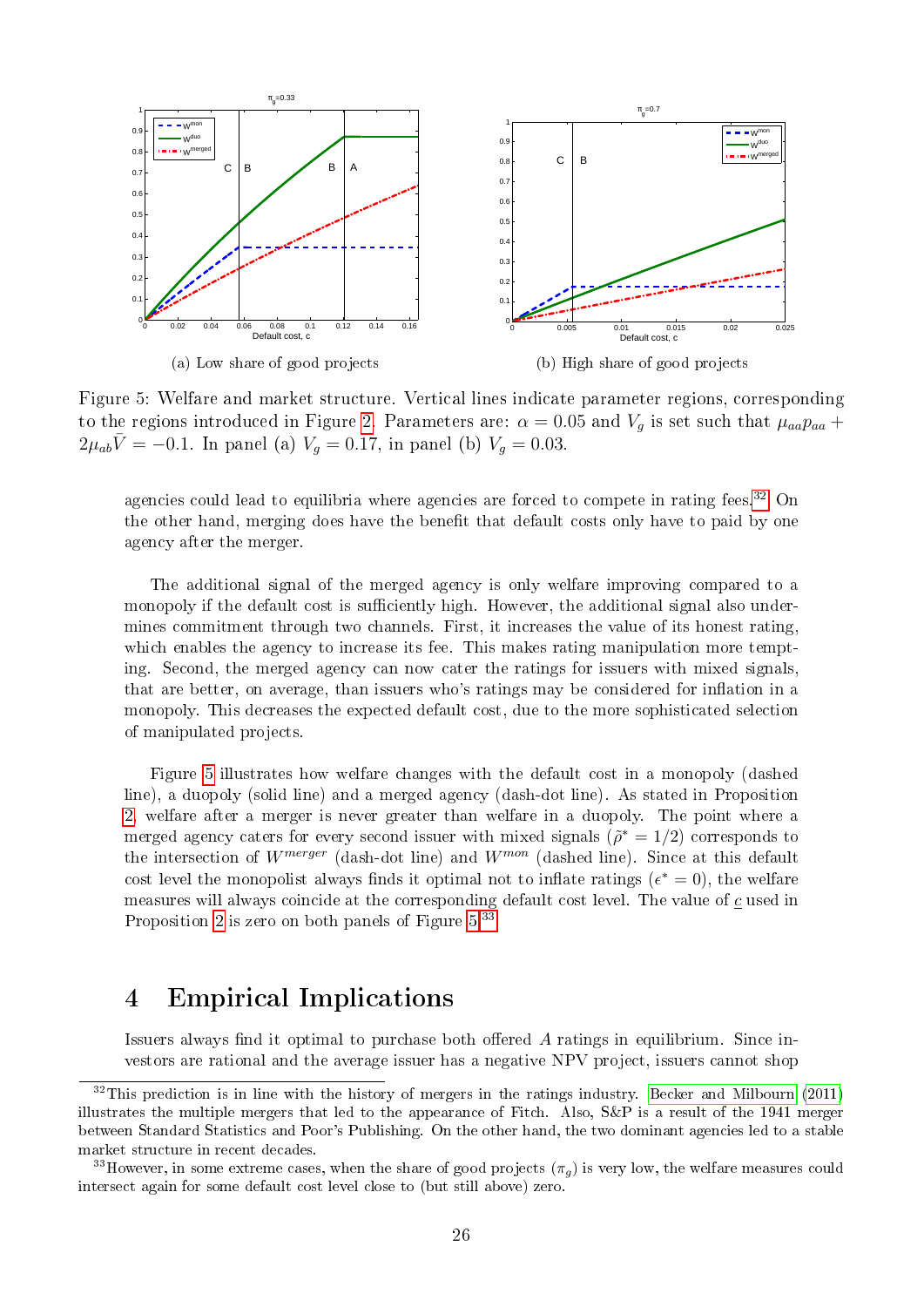ratings by only disclosing the most favorable one.

The two largest agencies, S&P and Moody's both cover virtually all corporate bonds in the US, which is consistent with the predictions of the model. However, [Bongaerts et al.](#page-29-10) [\(2012\)](#page-29-10) reject the hypothesis that this behavior is due to the informativeness of the second and third rating, while in the model the only motive to purchase a rating is to convey information as I abstract from regulatory advantages. Also, my model stays silent on the role of unsolicited ratings as in equilibrium revealing unsolicited ratings does not increase the bargaining power of agencies.<sup>[34](#page-26-0)</sup> Hence, in this respect the model better fits evidence from the structured segment. Griffin et al. [\(2013\)](#page-30-2) report that about 85% of AAA rated capital in the CDO market was rated by both Moody's and  $S\&P$ . Furthermore, they also find that having an additional AAA rating paid off to issuers on average, as it increased the funds they could raise by more than the cost of the additional rating, which suggests that investors valued the second rating.

I show that agencies in a duopoly always choose to first cater ratings and only if they have catered to everyone will they consider assigning inflated preliminary ratings. By using the other agency's information agencies minimize their liability. This supports the empirical findings of Griffin et al.  $(2013)$  who manage to reconstruct agency model implied ratings and conclude that an agency was more likely to make upward adjustments to model implied ratings when the other agency's model was more optimistic. Taking a broader perspective, a group of papers find that agencies selectively manipulate the ratings of those who they anticipate future business from. [Alp](#page-29-11) [\(2013\)](#page-29-11) reports that rating standards deteriorated in the junk bond segment from 1985 to 2002, as agencies anticipated expansion in that segment. [Hau et al.](#page-30-13) [\(2013\)](#page-30-13) and Efing and Hau [\(2015\)](#page-29-12) provide further evidence that banks who bought lucrative business to agencies received favorable treatment. They show that ratings are more inflated for issuers who bring more business and adjustments are larger for complex deals.<sup>[35](#page-26-1)</sup>

Models of rating shopping usually generate an inverse relationship between rating precision and manipulation [\(Bolton, Freixas, and Shapiro, 2012;](#page-29-2) [Skreta and Veldkamp, 2009\)](#page-30-4). The intuition is as follows. Naive investors fail to account for the strategic behavior of issuers, who may selectively disclose their ratings. Thus, if the rating technology is more precise, issuers will not have that many opportunities to shop ratings. In contrast, if the rating technology becomes more precise<sup>[36](#page-26-2)</sup> in the model presented here, it will usually lead to increased levels of rating catering and inflation, since information is now more valuable, which increases the temptation to manipulate ratings.

There is a consensus in the literature that incentive conflicts were more widespread in the structured segment than in the corporate segment. Proponents of rating shopping argue that rating structured products is more difficult due to their complexity, which, in turn, leads to less precise signals and more shopping. In contrast, my model suggests that the structured segment's problems were magnied by the perception, that a very precise rating technology was available to agencies. While addressing this question is beyond the scope of this paper, it does seem to be the case that initial rating of corporations (i.e. for their first bond issuance) is more costly than the rating of a structured product. [Langohr and Langohr](#page-30-14)

<span id="page-26-0"></span><sup>34</sup>[Fulghieri et al.](#page-29-13) [\(2014\)](#page-29-13) build a model to analyze the role of unsolicited ratings while [Bannier et al.](#page-29-14) [\(2010\)](#page-29-14) investigate empirically why unsolicited ratings are lower on average.

<span id="page-26-1"></span> $35\text{As}$  noted in [Michalek](#page-30-15) [\(2010\)](#page-30-15) the profit margins for rating new complex products was the highest in the structured segment and being among the first to rate these yielded future business: "Since these novel structures and deals were by definition high value added, they attracted a generous ratings fee. Thus, the new structure and new instrument represented a future cash flow to the rating agency that successfully rates that structure/instrument. The managers in the [Moody's Structured Derivative Products] Group were understandably eager to land that future cash flow  $[\ldots]$ ."

<span id="page-26-2"></span> $36$ I.e. the fixed cost of obtaining a rating technology decreases.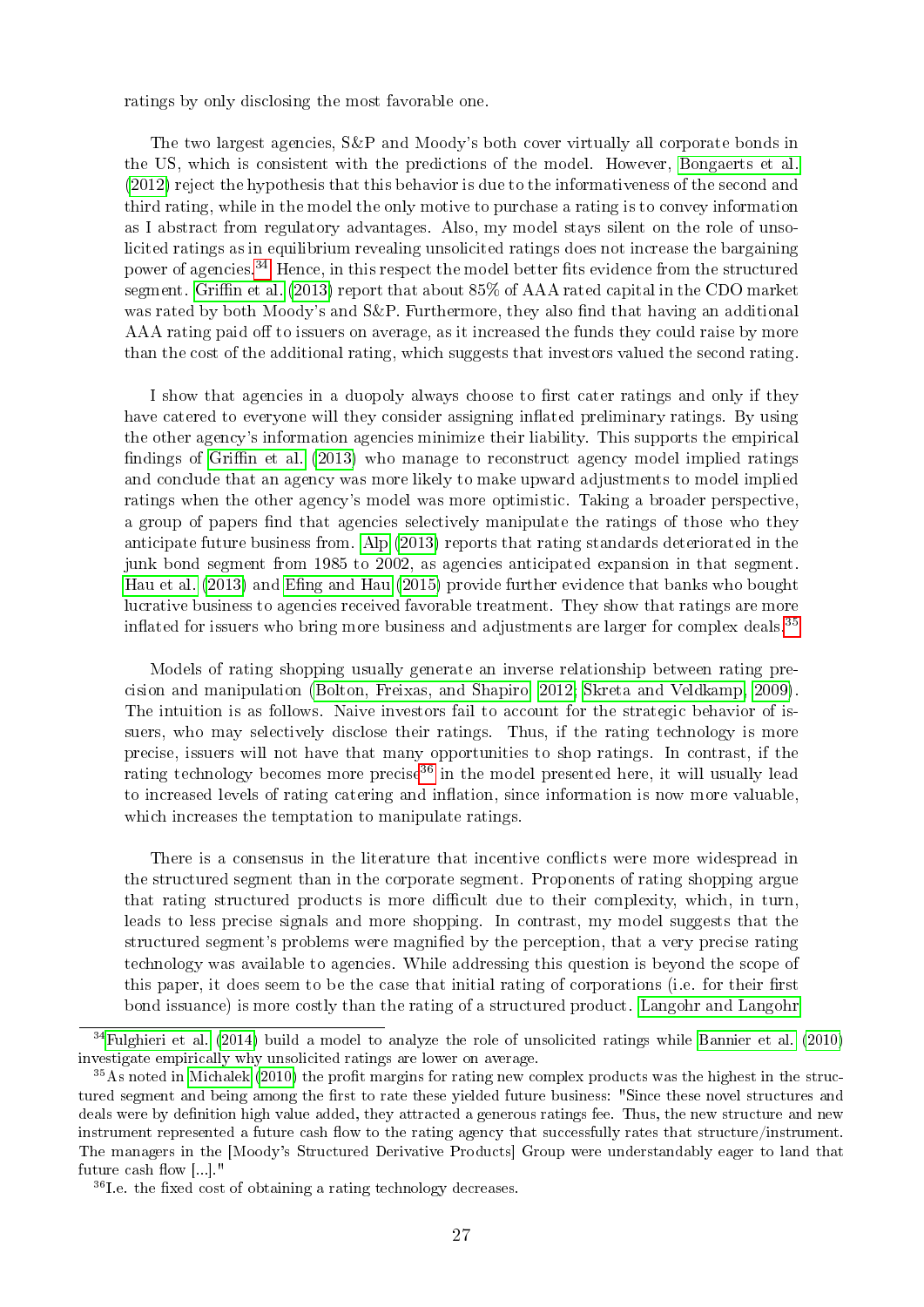[\(2010\)](#page-30-14) report that rating corporations takes 6 to 12 weeks, and involves "thorough review of business fundamentals, including judgments about the company's competitive position and evaluation of management and its strategies."<sup>[37](#page-27-0)</sup> In contrast, rating a structured product is fundamentally a quantitative exercise, which does not require the evaluation of qualitative information, like the business strategy of a corporation. As a former Moody's employee tes-tified [\(Michalek, 2010\)](#page-30-15), the rating "process would have taken anywhere from 4-8 weeks for CBOs and CLOs, and in some cases, longer. As more and more issuances took the form of "series" deals [...], the timeline compressed enormously." Furthermore, deals usually required at most two analysts.<sup>[38](#page-27-1)</sup> Another way to quantify overall rating precisions across different segments is to compare rating transition probabilities. This is addressed by [Standard &](#page-30-16) [Poors](#page-30-16) [\(2008\)](#page-30-16). Interestingly, they report that the long term (up to the end of 2007) average of one-year downgrade probabilities from AAA and AA notches<sup>[39](#page-27-2)</sup> is higher for corporates than for CDOs. Similarly, [Cornaggia et al.](#page-29-15)  $(2015)$  find that the 5 year downgrade probability from Moody's Aaa notch is higher for corporates than for structured products, though they do find higher long run default rates for Aaa rated structured products. Finally, one can directly evaluate the ex post performance of structured products. [Park](#page-30-17) [\(2011\)](#page-30-17) examines the performance of subprime mortgage backed securities. She reports that until 2011 only 0.17% of AAA rated MBS deals issued between 2004 and 2007 suffered principal losses. Consistent with the model of this paper, the above suggest that rating precision (even if it was only perceived) might have played a crucial role in the behavior of rating agencies.<sup>[40](#page-27-3)</sup>

As emphasized already, the model provides a strong intuition why the ex ante payoff characteristics of rated projects may play an important role in determining the socially optimal market structure and they can also shed light on why correctly assessing the risk of structured debt was so challenging for agencies. As [Benmelech and Dlugosz](#page-29-16) [\(2009\)](#page-29-16) point out, in the structured segment originators could easily design their products to get the optimal rating-cost combination with software provided by rating agencies. Additionally, originators' primary goal was to obtain AAA ratings for the senior tranches, which then could be marketed as safe assets. However, as I have shown above, in an environment where projects have low risk (provide low return with high probability) agencies in a duopoly may have a strong incentives to cater ratings. On the other hand, corporations face greater uncertainty regarding the outcome of the rating process as it is less transparent to them. [Baghai et al.](#page-29-17) [\(2014\)](#page-29-17) provide both indirect and direct evidence that corporations take into account offered ratings in their issuance decisions, which suggests that a non trivial fraction of corporations opt-out from issuing debt at the end of the rating process. In turn, the corporate segment might be less vulnerable to catering.

## 5 Concluding remarks

This paper analyzes how market structure affects the opportunities to manipulate credit ratings during the rating process. To this end, the rating process is modeled in detail, allowing agencies to learn about each other's assessments during the rating process. The analytically tractable framework makes it possible to analyze the efficiency implications of market structure, recognizing that the optimal method of rating manipulation varies with market

<span id="page-27-1"></span><span id="page-27-0"></span><sup>37</sup>p. 162.

<sup>&</sup>lt;sup>38"</sup>Note that the [Moody's] Derivatives Group in NY was, at the time I left, the only group that I knew to retain - in general - the "two analysts per deal" staffing structure, and during the last two years of my tenure an increasing number of deals were being rated in NY by only one analyst." [\(Michalek, 2010\)](#page-30-15)

<span id="page-27-2"></span><sup>&</sup>lt;sup>39</sup>As Griffin et al. [\(2013\)](#page-30-2) report, 75-80% of CDO capital issued had AAA ratings from at least one of the agencies.

<span id="page-27-3"></span> $40$ [Coval et al.](#page-29-1) [\(2009\)](#page-29-1) make a similar point when they emphasize that agencies neglected how sensitive their ratings were to modeling assumptions.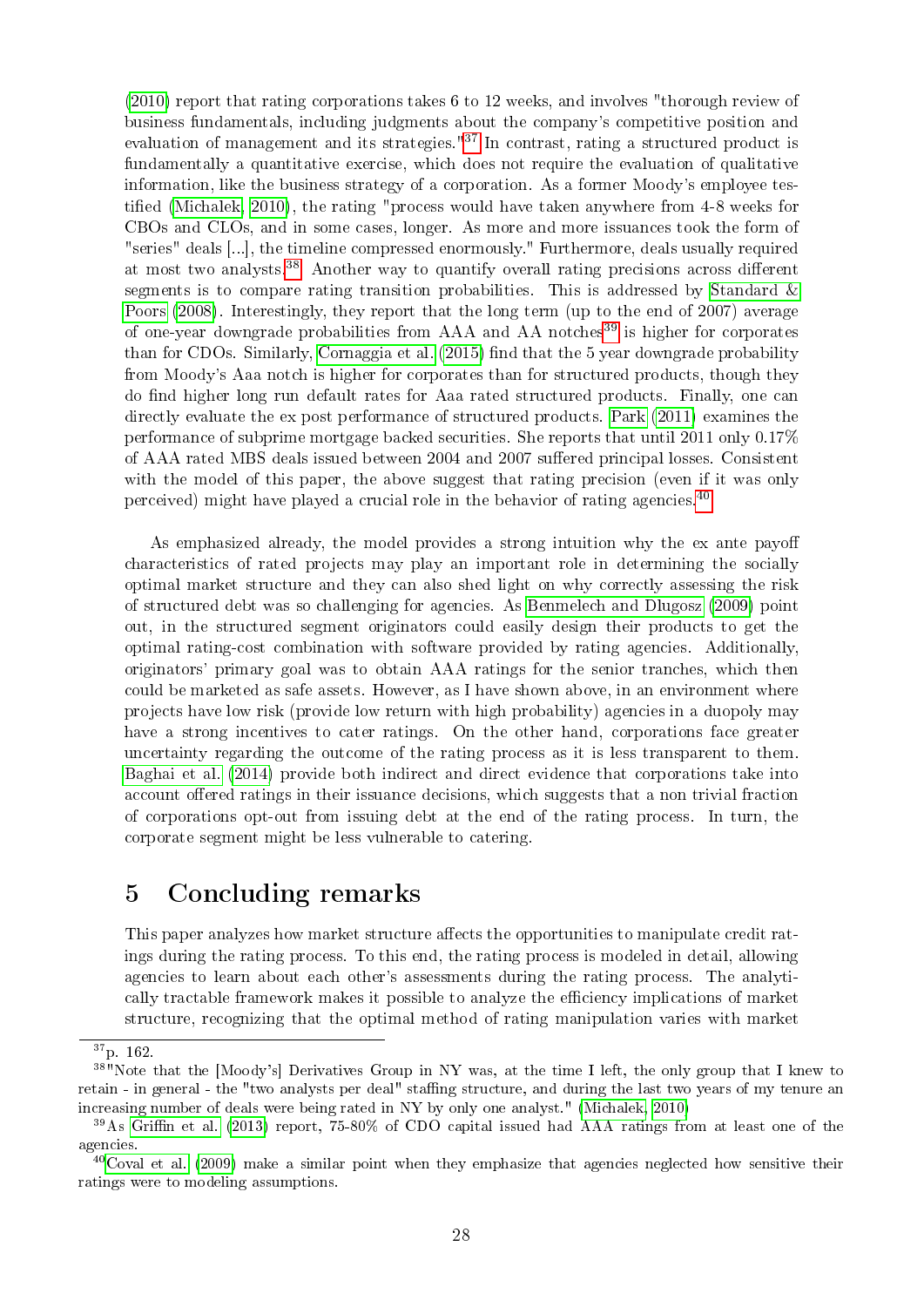#### structure.

I show that a monopoly may lead to higher efficiency, even if the combined information of agencies in a duopoly is superior. This is surprising given that investors fully understand the incentive structure. When issuers seeking finance offer low return assets with a high probability of success (similarly to safe assets) agencies in a duopoly will have a strong incentive to cater ratings whenever the other agency has a more optimistic assessment.

The model presented here makes many assumptions in order to keep it tractable, some of which deserve further investigation. First, it is likely that agencies have an inuence on the rating technology that they use. In particular, given signal(s), the rating technology described here holds constant the composition of projects, whereas in reality there is a trade-off between the probabilities of misclassifying good projects as bad and bad projects as good. This is investigated in a companion paper [\(Farkas, 2016\)](#page-29-9). Second, the welfare analysis abstracts from the cost of information production. In a duopoly if both agencies invest into information acquisition it will lead to an efficiency loss, since most of the time they will agree. However, the incentives to maintain the overall precision of the rating technology may be much lower in a duopoly due to learning, which mitigates the redundancies in information acquisition. Third, I only compare a monopoly with a duopoly, while the prevailing market structure consists of three larger agencies and a competitive fringe. Finally, allowing investors to learn from the cross section of ratings could serve as an important discipling device for agencies. These are left for future work.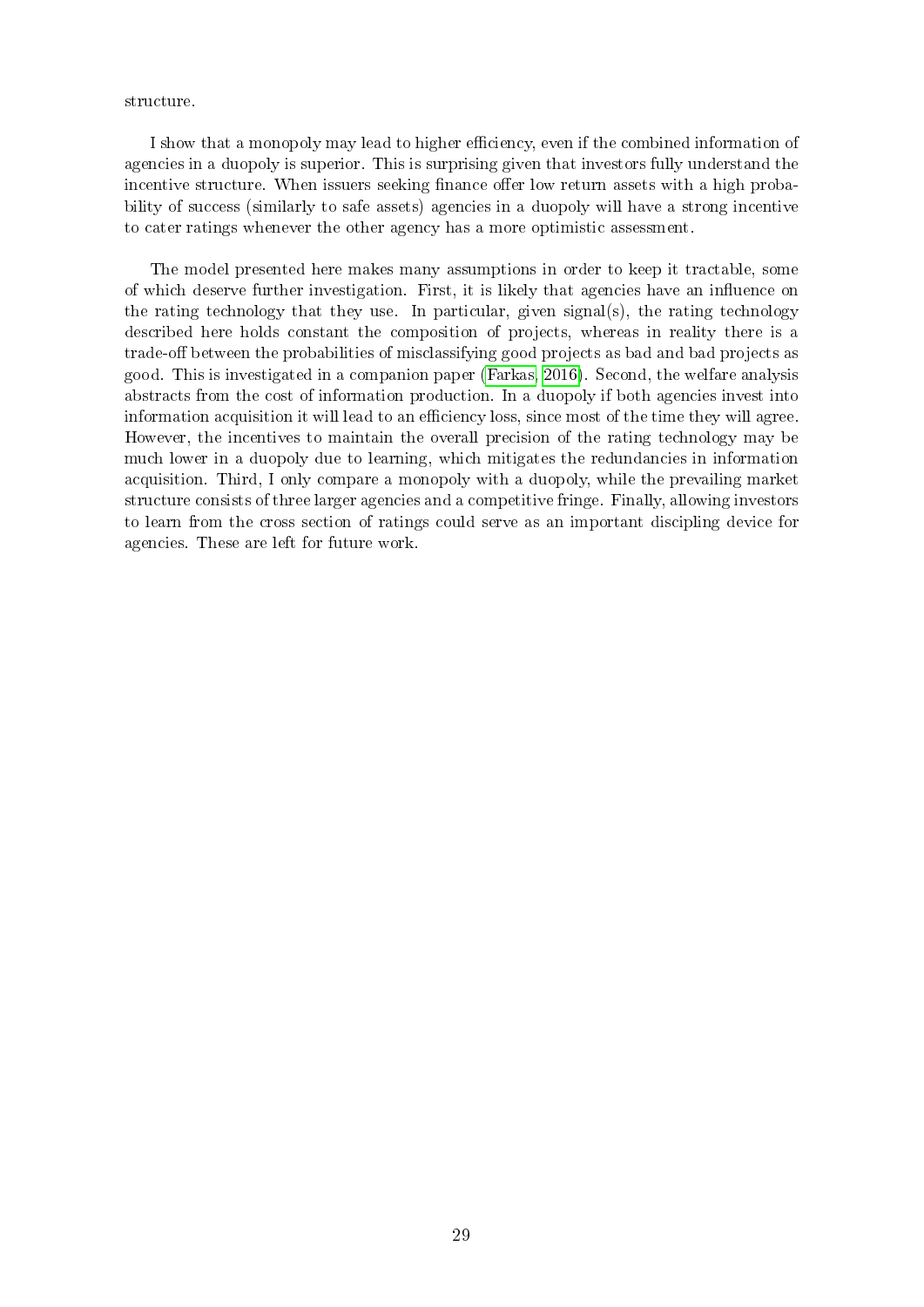## References

- <span id="page-29-11"></span>Alp, Aysun (2013), "Structural Shifts in Credit Rating Standards." The Journal of Finance. 68, 2435-2470.
- <span id="page-29-17"></span>Baghai, Ramin P., Henri Servaes, and Ane Tamayo (2014), "Have Rating Agencies Become More Conservative? Implications for Capital Structure and Debt Pricing." The Journal of Finance,  $69, 1961 - 2005$ .
- <span id="page-29-14"></span>Bannier, Christina E., Patrick Behr, and Andre Güttler (2010), "Rating opaque borrowers: why are unsolicited ratings lower?" Review of Finance, 14, 263-294.
- <span id="page-29-4"></span>Bar-Isaac, Heski and Joel Shapiro (2013), "Ratings quality over the business cycle." Journal of Financial Economics,  $108, 62-78$ .
- <span id="page-29-0"></span>Becker, Bo and Todd T. Milbourn (2011), "How did increased competition affect credit ratings?" Journal of Financial Economics, 101, 493-514.
- <span id="page-29-16"></span>Benmelech, Efraim and Jennifer Dlugosz (2009), "The alchemy of CDO credit ratings." Journal of Monetary Economics, 56, 617–634.
- <span id="page-29-8"></span>Bizzotto, Jacopo (2015), "Fees, reputation, and rating quality." Mimeo.
- <span id="page-29-2"></span>Bolton, Patrick, Xavier Freixas, and Joel Shapiro (2012), "The Credit Ratings Game." The Journal of Finance,  $67, 85-112$ .
- <span id="page-29-10"></span>Bongaerts, Dion, K. J. Martijn Cremers, and William N. Goetzmann (2012), "Tiebreaker: Certification and Multiple Credit Ratings." Journal of Finance, 67, 113–152.
- <span id="page-29-3"></span>Boot, Arnoud W. A., Todd T. Milbourn, and Anjolein Schmeits (2006), "Credit Ratings as Coordination Mechanisms." Review of Financial Studies, 19, 81-118.
- <span id="page-29-5"></span>Bouvard, Matthieu and Raphael Levy (2013), "Two-sided reputation in certification markets." Carlo Alberto Notebooks 339, Collegio Carlo Alberto.
- <span id="page-29-6"></span>Camanho, Nelson, Pragyan Deb, and Zijun Liu (2012), "Credit Rating and Competition." Mimeo.
- <span id="page-29-15"></span>Cornaggia, Jess, Kimberly Rodgers Cornaggia, and John Hund (2015), "Credit ratings across asset classes: A long-term perspective." Mimeo.
- <span id="page-29-1"></span>Coval, Joshua, Jakub Jurek, and Erik Stafford (2009), "The economics of structured finance." The Journal of Economic Perspectives, 23, 3-25.
- <span id="page-29-12"></span>Efing, Matthias and Harald Hau (2015), "Structured debt ratings: Evidence on conflicts of interest." Journal of Financial Economics, 116, 46-60.
- <span id="page-29-9"></span>Farkas, Miklós (2016), "Do credit rating agencies use their information technology as a commitment device?" Mimeo.
- <span id="page-29-7"></span>Frenkel, Sivan (2015), "Repeated Interaction and Rating Inflation: A Model of Double Reputation." American Economic Journal: Microeconomics, 7, 250-80.
- <span id="page-29-13"></span>Fulghieri, Paolo, Günter Strobl, and Han Xia (2014), "The economics of solicited and unsolicited credit ratings." Review of Financial Studies, 27, 484-518.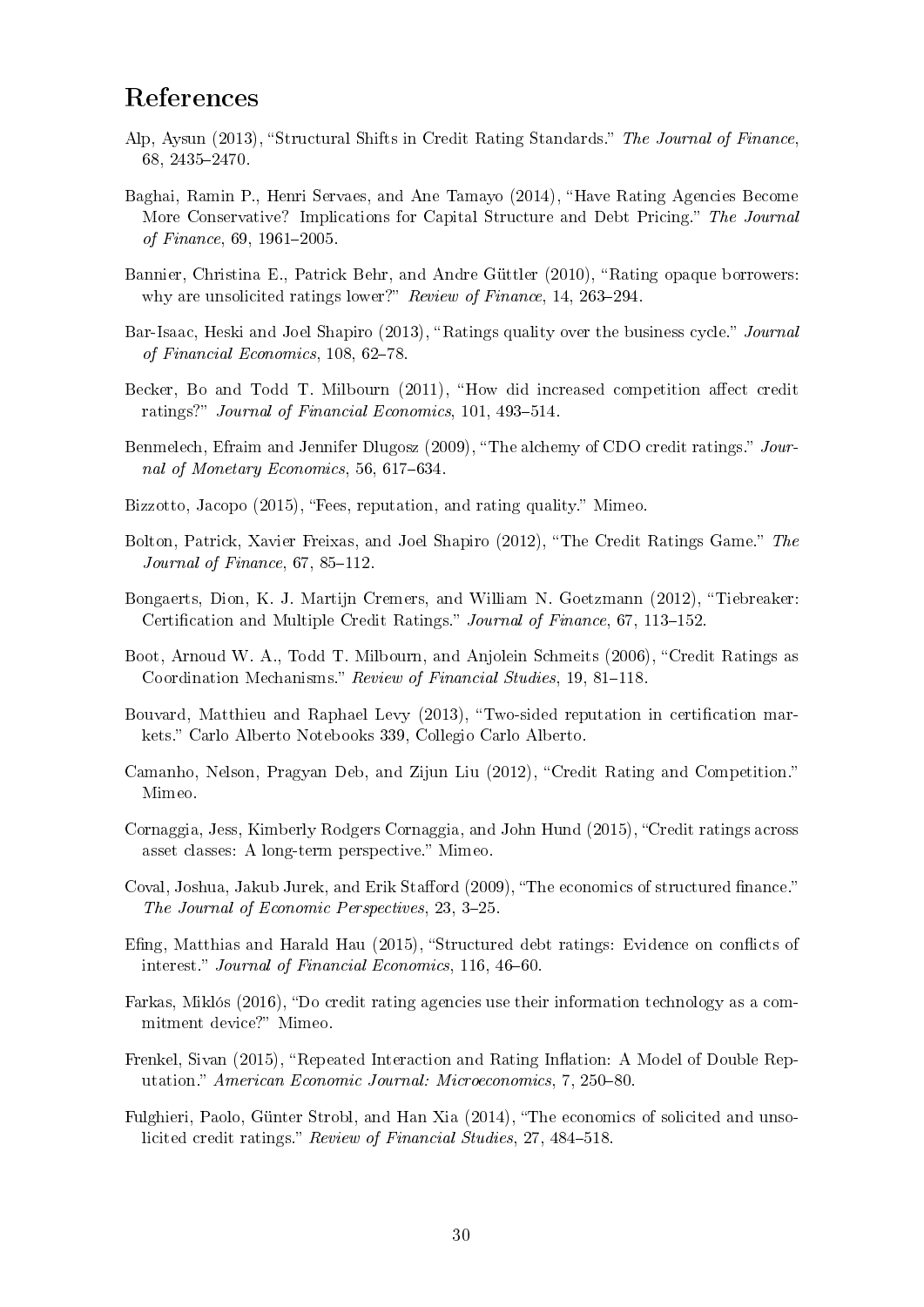- <span id="page-30-2"></span>Griffin, John M., Jordan Nickerson, and Dragon Y. Tang  $(2013)$ , "Rating shopping or catering? An examination of the response to competitive pressure for CDO credit ratings.  $Review of Financial Studies, 26, 2270-2310.$
- <span id="page-30-3"></span>Griffin, John M. and Dragon Y. Tang  $(2012)$ , "Did subjectivity play a role in CDO credit ratings?" The Journal of Finance,  $67, 1293-1328$ .
- <span id="page-30-13"></span>Hau, Harald, Sam Langfield, and David Marques-Ibanez (2013), "Bank ratings: what determines their quality?" *Economic Policy*,  $28, 289-333$ .
- <span id="page-30-10"></span>Jeon, Doh-Shin and Stefano Lovo (2011), "Natural barrier to entry in the credit rating industry. In Paris December 2010 Finance Meeting EUROFIDAI-AFFI.
- <span id="page-30-12"></span>Jeon, Doh-Shin and Stefano Lovo (2013), "Credit rating industry: A helicopter tour of stylized facts and recent theories." International Journal of Industrial Organization, 31. 643-651.
- <span id="page-30-14"></span>Langohr, Herwig and Patricia Langohr (2010), The rating agencies and their credit ratings: what they are, how they work, and why they are relevant. John Wiley & Sons, Chichester.
- <span id="page-30-11"></span>Lizzeri, Alessandro (1999), "Information revelation and certification intermediaries." The  $RAND$  Journal of Economics, 30, 214-231.
- <span id="page-30-7"></span>Manso, Gustavo (2013), "Feedback effects of credit ratings." Journal of Financial Economics. 109, 535-548.
- <span id="page-30-9"></span>Mathis, Jerome, James McAndrews, and Jean-Charles Rochet (2009), "Rating the raters: are reputation concerns powerful enough to discipline rating agencies?" Journal of Monetary  $Economics, 56, 657–674.$
- <span id="page-30-15"></span>Michalek, Richard (2010), "Written Statement to the Senate." Written statement, Permanent Subcommittee on Investigations. United States Senate.
- <span id="page-30-6"></span>Opp, Christian C., Marcus M. Opp, and Milton Harris  $(2013)$ , "Rating agencies in the face of regulation." Journal of Financial Economics, 108, 46-61.
- <span id="page-30-17"></span>Park, Sunyoung (2011), "The size of the subprime shock." Mimeo.
- <span id="page-30-1"></span>Raiter, Frank L. (2010), "Written Statement to the Senate." Written statement, Permanent Subcommittee on Investigations. United States Senate.
- <span id="page-30-5"></span>Sangiorgi, Francesco and Chester Spatt (2015), "Opacity, credit rating shopping and bias." Management Science, forthcoming.
- <span id="page-30-4"></span>Skreta, Vasiliki and Laura Veldkamp (2009), "Ratings shopping and asset complexity: A theory of ratings inflation." Journal of Monetary Economics, 56, 678–695.
- <span id="page-30-16"></span>Standard & Poors (2008), "Default, Transition, and Recovery: 2007 Annual Global Corporate Default Study And Rating Transitions." Global Fixed Income Research, RatingsDirect.
- <span id="page-30-8"></span>Strausz, Roland (2005), "Honest certification and the threat of capture." International Journal of Industrial Organization,  $23, 45-62$ .
- <span id="page-30-0"></span>U.S. Senate (2011), Wall Street and the Financial Crisis: Anatomy of a Financial Collapse. Majority and Minority Staff Report, Permanent Subcommittee on Investigations.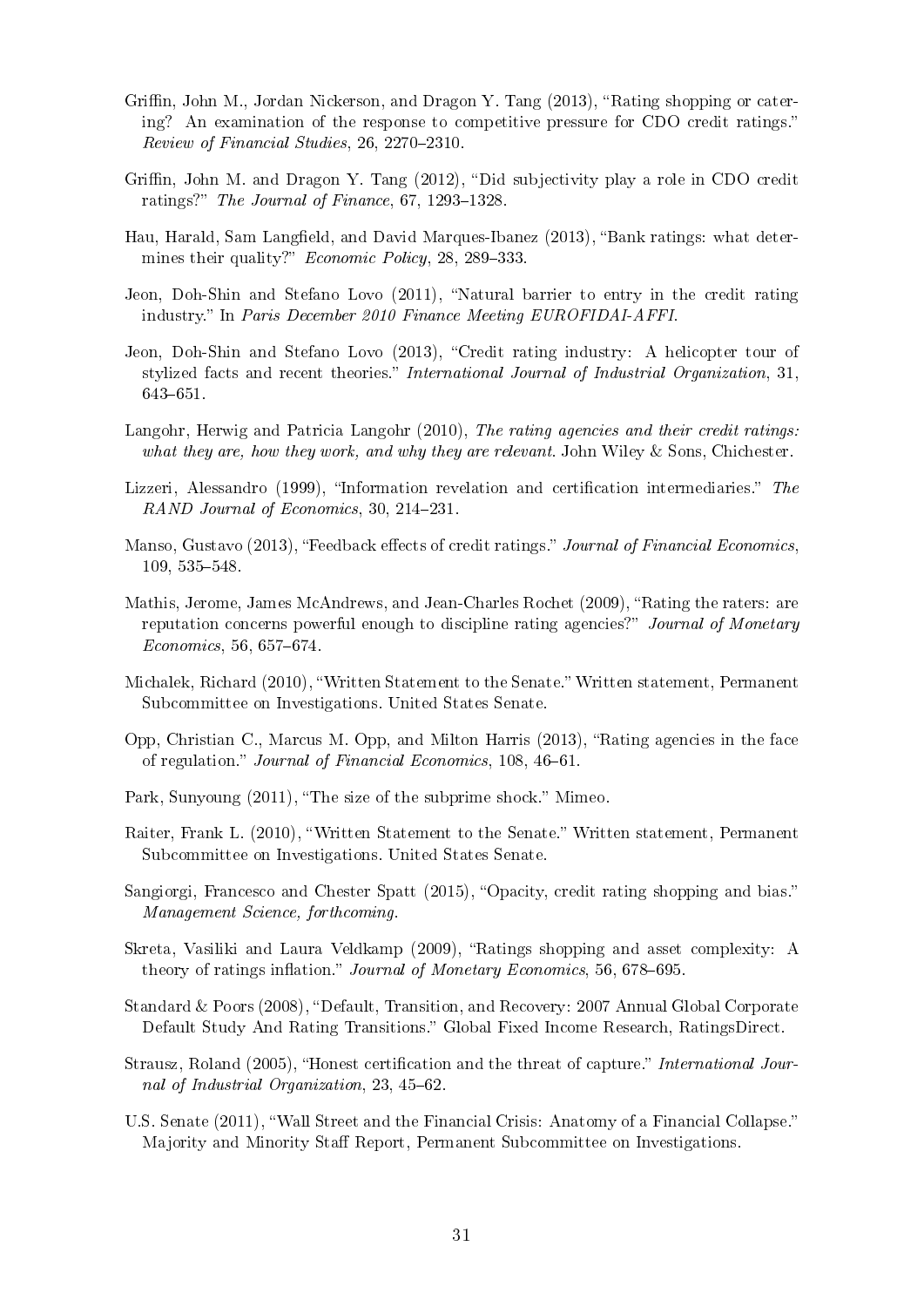## 6 Appendix

**Proof of Lemma [1.](#page-9-4)**In an equilibrium  $(3)$  will be maximized subject to  $(4)$  and  $(5)$ . There are two cases. If [\(4\)](#page-8-2) holds with a strict inequality, it is optimal for the agency not to inflate ratings, implying  $\epsilon^* = 0$ . It follows that equilibrium beliefs satisfy  $\hat{p}_A = p_A(0)$ . This gives the condition  $c(1 - p_B) \ge p_A(0)R - 1$  for  $\epsilon^* = 0$ . Now consider the case when  $c(1-p_B) < p_A(0)R - 1$ . It is clear that  $\epsilon^* = 0$  can no longer be part of an equilibrium, as if investors were to believe that  $\hat{p}_A = p_A(0)$ , the agency would always want to inflate all ratings. Also,  $\epsilon^* = 1$  cannot be part of any equilibrium, because of Assumption [1.](#page-4-3) Thus,  $0 < \epsilon^* < 1$  has to hold. Since the profit function is linear in  $\epsilon$ , the agency must be indifferent about inflation in equilibrium. This will be satisfied if  $(4)$  holds with an equality. Finally, combining [\(4\)](#page-8-2) with [\(3\)](#page-8-1) gives an equation, that exactly has one solution in  $\epsilon^*$ , as  $p_A(\epsilon)$  is strictly decreasing in  $\epsilon$ . The result is shown in the main text.

**Proof of Lemma [2.](#page-12-2)** First, consider the symmetric equilibrium strategy of issuers who are offerred  $A$  ratings from both agencies. In a symmetric equilibrium, where agencies can only use pure strategies  $(f_1 = f_2)$ , the following must hold:

$$
D(\tilde{A}, \tilde{A}, f_1, f_2) = [q, q, p, 1 - p - 2q],
$$

where function outputs correspond to action probabilities 'purchase agency 1's rating', 'purchase agency 2's rating', 'purchase both' and 'purchase none', respectively. Now consider the case when  $p > 0$  and  $q > 0$ . This would imply that issuers with  $\{\tilde{A}, \tilde{A}\}$  offered ratings are indifferent between purchasing both or purchasing only one  $A$  rating from one of the agencies. In turn, issuers with mixed offered ratings always want to purchase their A rating in order to pool with  $\{\tilde{A}, \tilde{A}\}$  issuers who only purchase a single rating. Hence,  $D(\tilde{A}, \tilde{B}, f_1, f_2) = [1, 0, 0, 0]$  and  $D(\tilde{B}, \tilde{A}, f_1, f_2) = [0, 1, 0, 0]$ . Also, the marginal value of a second A rating  $((\hat{p}_{AA} - \hat{p}_{A,\emptyset})R)$  has to be equal to the equilibrium rating fee. With such strategies it is easy to show that agencies always have an incentive to marginally decrease their fees. If agency 1 decreases its fee marginally, there will be two effects. First, there will be a jump in agency 1's fee revenue, as issuers with  $\{\tilde{A}, \tilde{A}\}$  offered ratings now find it optimal to always purchase agency 1's rating. Second, since agency 1 is selling ratings in a higher proportion to issuers with  $\{\tilde{A}, \tilde{A}\}$  offered ratings, its expected default cost per issuer will decrease. Both effects increase agency profits. However, fees cannot be arbitrarily low. as this will prevent agencies from providing ratings. Thus, there is no symmetric equilibrium with  $p > 0$  and  $q > 0$ , since agencies either want to decrease fees or they do not want to provide ratings at all. Second, consider the case when  $p = 0$  and  $q > 0$ . In this case agencies have an incentive to compete in fees and the same argument holds as above. Third, consider the case when  $0 < p < 1$  and  $q = 0$ . In this case agencies would want to marginally decrease fees so issuers respond by  $p = 1$ . Hence, the only candidate left is  $p = 1$  and  $q = 0$ . This implies that issuers with contradictory offered ratings cannot pool with  $\{\hat{A}, \hat{A}\}$  issuers, leading to  $D() = [0, 0, 0, 1]$  for all issuers who are not offered  $\tilde{A}$  by both agencies. The equilibrium strategy of issuers gives the profit function  $(9)$ . Consider its partial derivatives of the profit (denoted by  $\pi$ ), with respect to  $\rho_1$  and  $\epsilon_1$ :  $\frac{\partial \pi}{\partial \rho_1}$  $\partial \rho_1$  $\partial$ π  $\frac{\partial \pi}{\partial \epsilon_1}$ . Assume that in equilibrium  $0 < \epsilon_1^* < 1$ and  $0 < \rho_1^* < 1$ . This implies that both partial derivatives must equal zero. However, it is easy to show that this leads to a contradiction. Similarly, the candidates in which (i)  $\epsilon_1^* = 1$ and  $0 < \rho_1^* < 1$  and (ii)  $0 < \epsilon_1^* < 1$  and  $\rho_1^* = 0$  also lead to contradictions. Hence, the only candidates left are those in which

$$
\frac{\partial \pi}{\partial \epsilon_1} < 0, \frac{\partial \pi}{\partial \rho_1} < 0,
$$

implying  $\rho_1^* = \epsilon^* = 0$  (region A in Figur[e2\)](#page-14-0),

$$
\frac{\partial \pi}{\partial \epsilon_1} < 0, \frac{\partial \pi}{\partial \rho_1} = 0,
$$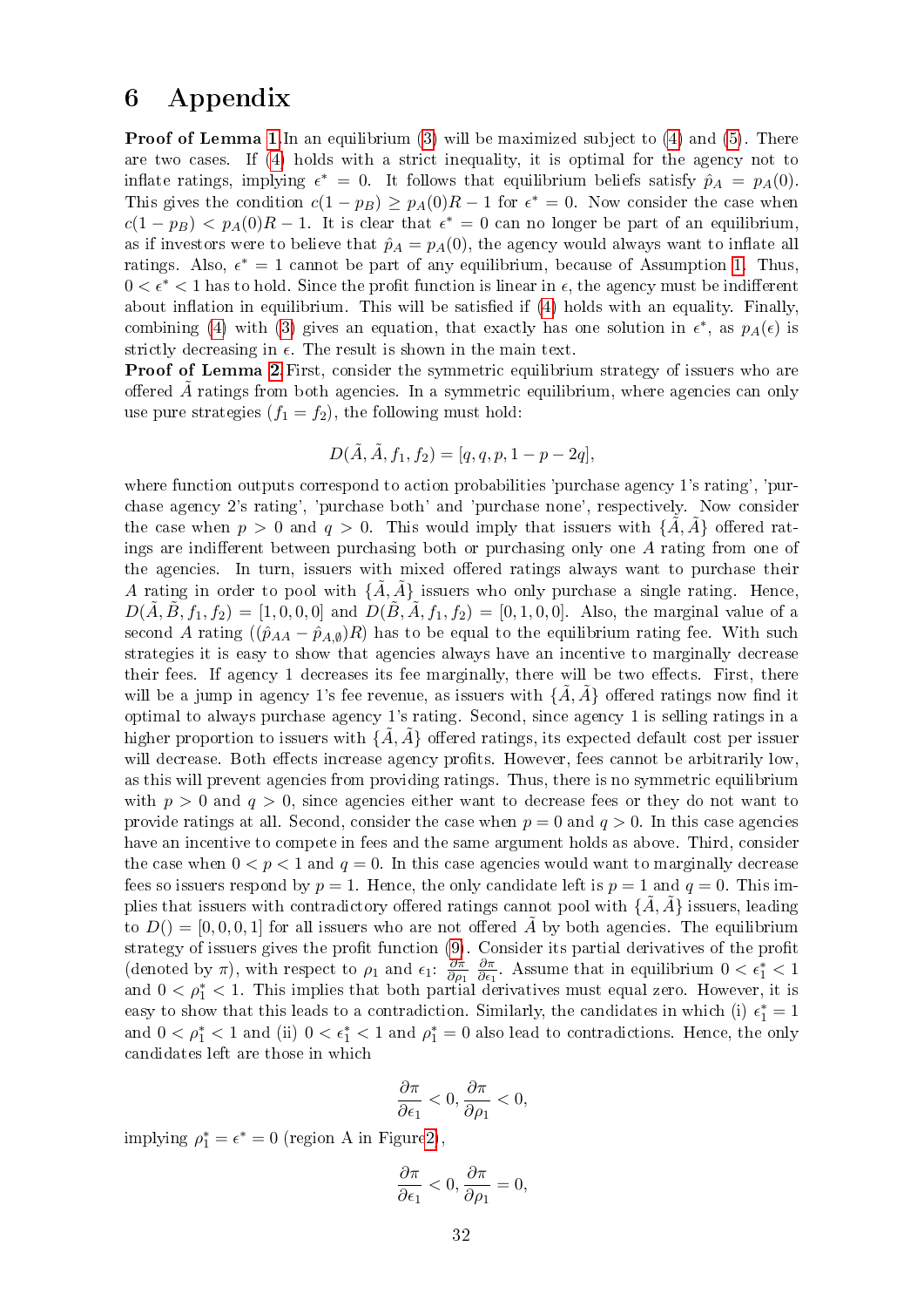implying  $0 < \rho_1^* < 1$  and  $\epsilon^* = 0$  (region B+C in Figur[e2\)](#page-14-0),

$$
\frac{\partial \pi}{\partial \epsilon_1} < 0, \frac{\partial \pi}{\partial \rho_1} > 0,
$$

implying  $\rho_1^* = 1$  and  $\epsilon^* = 0$  (region D in Figur[e2\)](#page-14-0), and

$$
\frac{\partial \pi}{\partial \epsilon_1} = 0, \frac{\partial \pi}{\partial \rho_1} > 0,
$$

implying  $\rho_1^* = 1$  and  $0 < \epsilon^* < 1$  (region E in Figur[e2\)](#page-14-0). It is easy to show, that given agency 2's strategy and a parameters, exactly one of the above condition pairs will hold. Hence, what is left to show is that given that one condition holds, there is only a unique symmetric equilibrium. The marginal cost of catering is  $c(1-\pi_q)$  if there is no inflation and  $c(1-p_{BB})(>$  $c(1-\pi_g)$ ) if there is inflation, while the marginal cost of inflation is always  $c(1-p_{BB})$ . Since the cost of catering is smaller,  $(p_{AA}(0)R-1)/2 \leq c(1-\pi_g)$  has to be satisfied for the no catering/no inflation equilibrium. If  $(p_{AA}(0)R-1)/2 > c(1-\pi_q) > (p_{AA}(0,0,1,1)R-1)/2$ then the symmetric equilibrium catering level will be implied by

$$
c(1 - \pi_g) = (p_{AA}(0, 0, \rho^*, \rho^*)R - 1)/2
$$

which has exactly one solution as  $p_{AA}(\dot{\theta})$  is strictly decreasing in  $\rho_1$  and  $\rho_2$ . The solution gives equilibrium  $\rho^*$  to be

$$
\rho^* = \frac{\mu_{aa}[p_{AA}(\mathbf{0})R - 1 - 2c(1 - \pi_g)]}{2\mu_{ab}[2c(1 - \pi_g) - \bar{V}]}
$$

If  $\frac{p_{AA}(0,0,1,1)R-1}{2(1-\pi_g)} > c > \frac{p_{AA}(0,0,1,1)R-1}{2(1-p_{BB})}$  will imply that catering all ratings  $(\rho^* = 1)$  is optimal, and no inflation is also optimal as the marginal cost of inflation  $c(1 - p_{BB})$  is larger than the equilibrium rating fee  $\frac{p_{AA}(0,0,1,1)R-1}{2}$ . Finally, if  $c < \frac{p_{AA}(0,0,1,1)R-1}{2(1-p_{BB})}$  the agency will find it optimal to inflate ratings. The symmetric equilibrium level of inflation is implied by

$$
c = \frac{p_{AA}(\epsilon^*, \epsilon^*, 1, 1)R - 1}{2(1 - p_{BB})},
$$

which has a unique solution as the success probability is strictly decreasing in inflation. The solution for  $\epsilon^*$  is implied by

$$
2\epsilon^* - \epsilon^{*2} = \frac{(\mu_{aa} + 2\mu_{ab})[p_{AA}(0, 0, 1, 1)R - 1 - 2c(1 - p_{BB})]}{\mu_{bb}[2c(1 - p_{BB}) - (p_{BB}R - 1)]}
$$

Proof of Corollary [1.](#page-14-1)

$$
\frac{p_{AA}(\mathbf{0})R - 1}{2(1 - \pi_g)} - \frac{p_A(0)R - 1}{(1 - p_B)} > \frac{p_A(0)R - 1}{2(1 - \pi_g)} - \frac{p_A(0)R - 1}{(1 - p_B)} \sum_{2(1 - \pi_g) < 1 - p_B} 0
$$

Proof of Corollary [2.](#page-15-0) It is easy to show that

$$
\frac{p_A(0)R - 1}{(1 - p_B)} > \frac{p_{AA}(0, 0, 1, 1)R - 1}{2(1 - p_{BB})}
$$
  
 $\epsilon^{mon} > \epsilon^{duo}$  for  $c = 0$ 

The first inequality implies that the monopolist will start to inflate at a higher default cost level. The second inequality says that at  $c = 0$  inflation in a monopoly will always be larger. Given these, the only way  $\epsilon^{mon} < \epsilon^{duo}$  can occur, is if  $\epsilon^{mon} = \epsilon^{duo}$  has two (or more) roots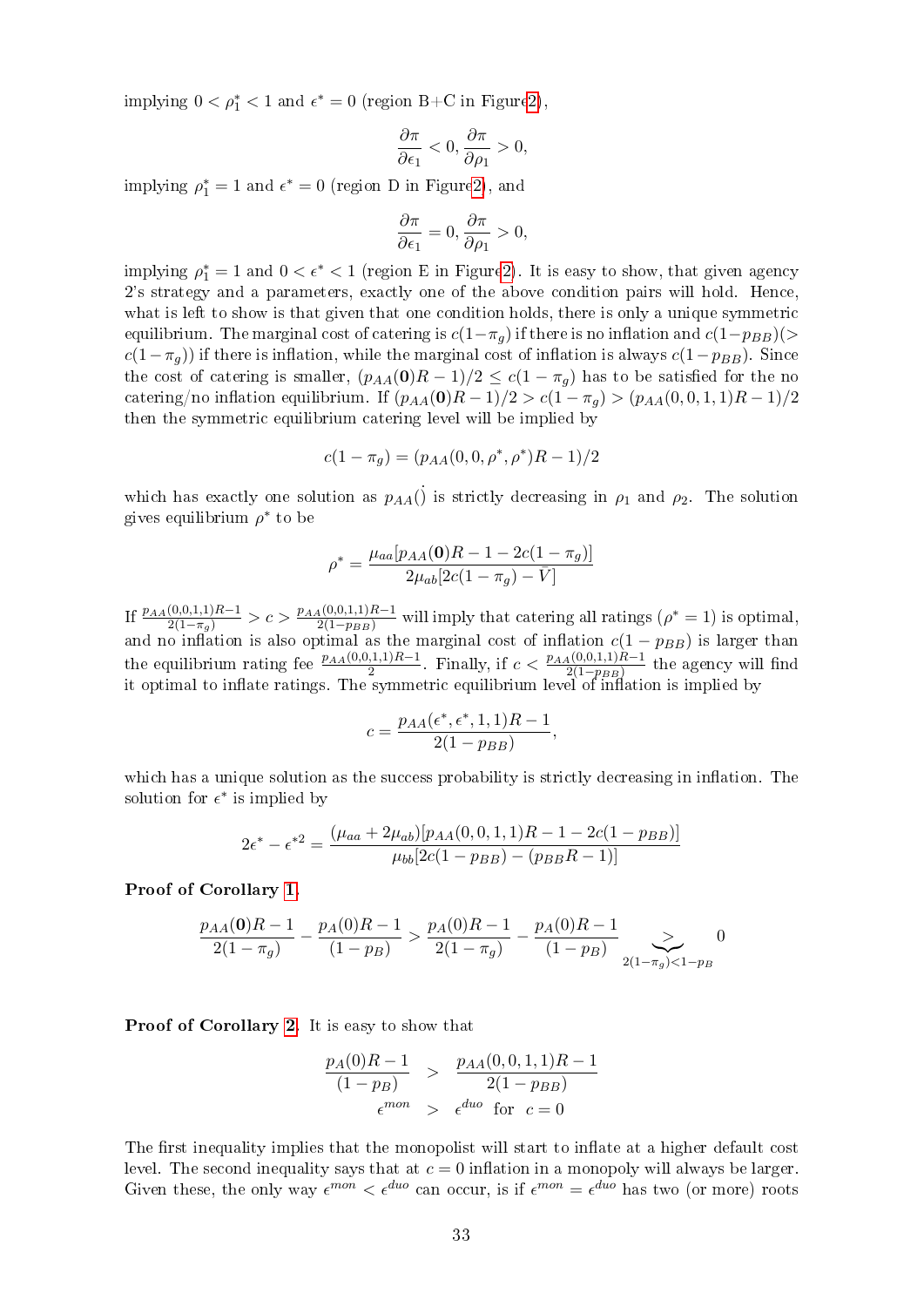in c on the interval where  $\epsilon^{duo} > 0$  and  $c \geq 0$ . However, this can easily be ruled out as the equation  $\epsilon^{mon} = \epsilon^{duo}$  has exactly two roots and one of them is always negative.

**Proof of Corollary [3.](#page-15-2)** Proof of (i): when agencies do not manipulate in equilibrium, rating standards are unaffected by marginal changes in  $c$ . However, when they do manipulate, rating standards will be increasing in c, because<sup>[41](#page-33-0)</sup>

$$
\frac{\partial p_A(\epsilon^*)}{\partial c} = \frac{1 - p_B}{R} > 0
$$

$$
\frac{\partial p_{AA}(0, \rho^*)}{\partial c} = \frac{2(1 - \pi_g)}{R} > 0
$$

$$
\frac{\partial p_{AA}(\epsilon^*, \rho^*)}{\partial c} = \frac{2(1 - p_{BB})}{R} > 0
$$

Proof of (ii): when agencies do not manipulate ratings, it is clear that  $p_A(0)$  and  $p_A(0)$ are strictly increasing in  $1 - \alpha$ , which gives the result. When agencies do manipulate in equilibrium,

$$
\frac{\partial p_A(\epsilon^*)}{\partial \alpha} = -\frac{c}{R} \frac{\partial p_B}{\partial \alpha} < 0,
$$
\n
$$
\frac{\partial p_{AA}(0, \rho^*)}{\partial \alpha} = 0
$$
\n
$$
\frac{\partial p_{AA}(\epsilon^*, \rho^*)}{\partial c} = -\frac{2c}{R} \frac{\partial p_{BB}}{\partial \alpha} < 0,
$$

which lead to the result. Proof of (iii): if there is manipulation in equilibrium,

$$
RS^{mon} = 1 + c(1 - p_B) - \pi_g R
$$

and

$$
RS^{duo} = 1 + 2c(1 - \pi_g) - \pi_g R \text{ or } RS^{duo} = 1 + 2c(1 - p_{BB}) - \pi_g R,
$$

which are all clearly decreasing in R. Otherwise  $RS^{mon} = R(p_A(0) - \pi_q)$  and  $RS^{duo} =$  $R(p_{AA}(\mathbf{0}) - \pi_q)$ , which are clearly increasing in R if the signals are informative,  $\alpha < 1/2$ . Proof of (iv):  $p_B$  and  $p_{BB}$  are increasing in  $\pi_g$ , which imply that  $p_A(\epsilon^*)$  and  $p_{AA}(\epsilon^*, \rho^*)$  are decreasing in  $\pi_q$ , which is sufficient for the result.

Proof of Corollary [4.](#page-16-1) First, observe that rating standards in a monopoly and duopoly will be equal if  $\rho^* = 1/2$  in a duopoly and  $\epsilon^{*mon} = 0$ . The c that implements  $\rho^* = 1/2$  is  $c = \frac{p_A(0)R-1}{2(1-\pi)}$  $\frac{2(1-\pi)}{2(1-\pi_g)}$ . From Corollary [1](#page-14-1) it is clear that if  $2(1-\pi) < 1-p_B$  then a monopoly will find  $\epsilon^{*mon} = 0$  to be optimal at this point. Now if c marginally decreases then a monopolist will still not inflate, while agencies in a duopoly will choose  $\rho^* > 1/2$ , which imply that rating standards in the monopoly will be higher.

Proof of Lemma [3.](#page-19-1) Proof of part (i):

$$
W^{duo}(0) - W^{mon}(0) = \frac{-\mu_{ab}\bar{V}}{\pi_g V_g}
$$

Proof of part (ii):

$$
W^{duo}(1/2) = \frac{(\mu_{aa} + \mu_{ab}/2 + \mu_{ba}/2)(p_{AA}(0,1/2)R - 1)}{\pi_g V_g} = \frac{(\mu_{aa} + \mu_{ab})(p_A(0)R - 1)}{\pi_g V_g} = W^{mon}(0),
$$

since  $\mu_{ab} = \mu_{ba}$  and  $p_{AA}(0, 1/2) = p_A(0)$ .

<span id="page-33-0"></span><sup>41</sup>With a slight abuse of notation, let  $p_{AA}(\epsilon^*, \rho^*) = p_{AA}(\epsilon^*, \epsilon^*, \rho^*, \rho^*).$